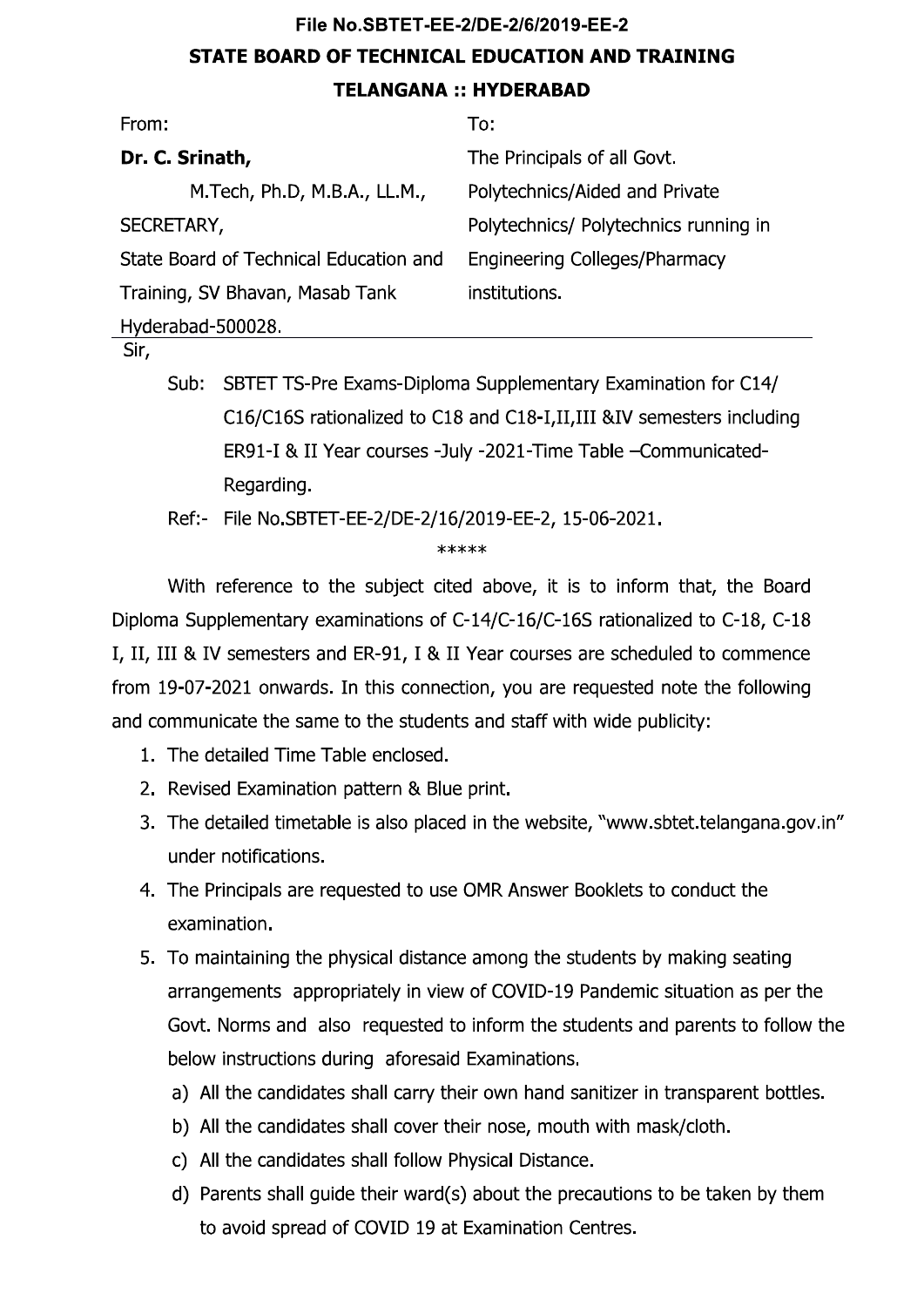Any discrepancies found shall bring to the notice of the "Deputy Secretary, EE-II Section in the Board through mail to: dysecy2-sbtet@telanagana.gov.in" immediately for taking necessary action

(This has the approval of the Chairman, SBTET)



# Encl: Time-Table along with revised examination pattern.

Copy submitted to The Commissioner of Technical Education TS., Hyderabad for favour of kind information.

Copy to Regional Joint Director of Technical Education, TS, Hyderabad for favour of information.

Copy to the System Analyst, EE-I, Academic & Accounts sections in the Board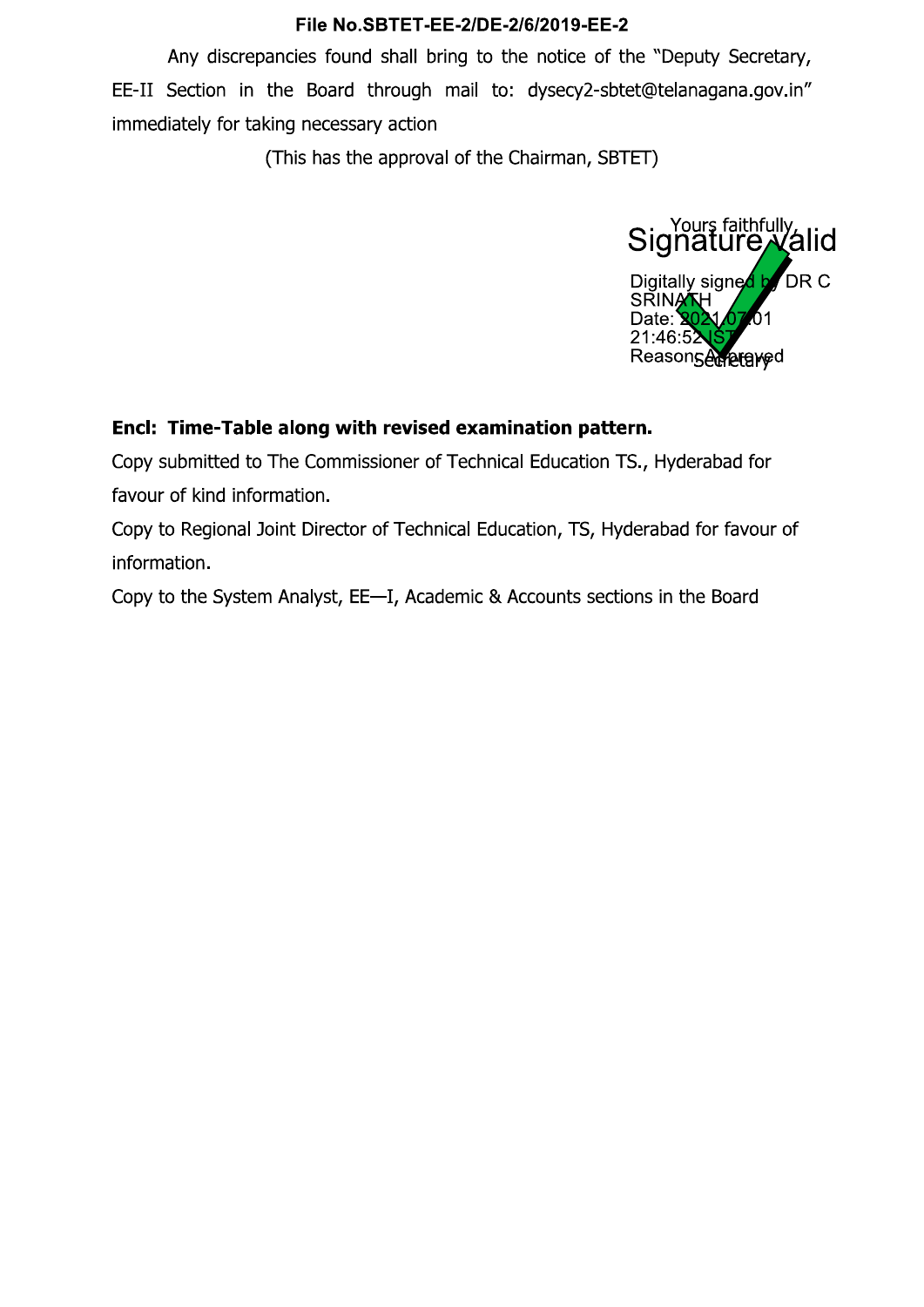#### **Annexure**

|                            |          | STATE BOARD OF TECHNICAL EDUCATION AND TRAINING TELANGANA |                           |                                                                     |               |                |  |
|----------------------------|----------|-----------------------------------------------------------|---------------------------|---------------------------------------------------------------------|---------------|----------------|--|
|                            |          |                                                           |                           | SUPPLEMENTARY DIPLOMA EXAMINATION                                   |               |                |  |
|                            |          |                                                           |                           | (C-18 Scheme & C-14,C-16/C-16S Schemes Rationalized to C-18 Scheme) |               |                |  |
|                            |          |                                                           |                           | <b>QUESTION PAPER PATTERN FOR ALL SUBJECTS</b>                      |               |                |  |
|                            |          |                                                           | <b>QP Display PATTERN</b> |                                                                     |               |                |  |
| Marks/Question             |          |                                                           | <b>PART A</b>             | <b>PART B</b>                                                       | <b>PART C</b> | Total<br>Marks |  |
|                            |          |                                                           | 1 Marks each              | 3 Marks                                                             | 5 Marks       |                |  |
|                            |          |                                                           |                           | each                                                                | each          |                |  |
| No. of Questions           |          |                                                           |                           | 4/6                                                                 | 4/6           |                |  |
|                            |          |                                                           | 08 Questions              | Questions                                                           | Questions     |                |  |
| S.No.                      | Unit No. |                                                           | R                         | U                                                                   | A             |                |  |
|                            | UNIT-1   |                                                           |                           | 9                                                                   | 15            |                |  |
| $\overline{2}$             | UNIT-2   | $\overline{2}$                                            | 7                         | 10                                                                  | 16            |                |  |
| 3                          | UNIT-3   | 3                                                         |                           | 11                                                                  | 17            |                |  |
| $\overline{4}$             | UNIT-4   | 4                                                         |                           | 12                                                                  | 18            |                |  |
| 5                          | UNIT-5   | 5                                                         | 8                         | 13                                                                  | 19            |                |  |
| 6                          | UNIT-6   | 6                                                         |                           | 14                                                                  | 20            |                |  |
| <b>Total Questions(20)</b> |          |                                                           | 8                         | 6                                                                   | 6             |                |  |
| <b>Total marks</b>         |          |                                                           | 8                         | 12                                                                  | 20            | 40             |  |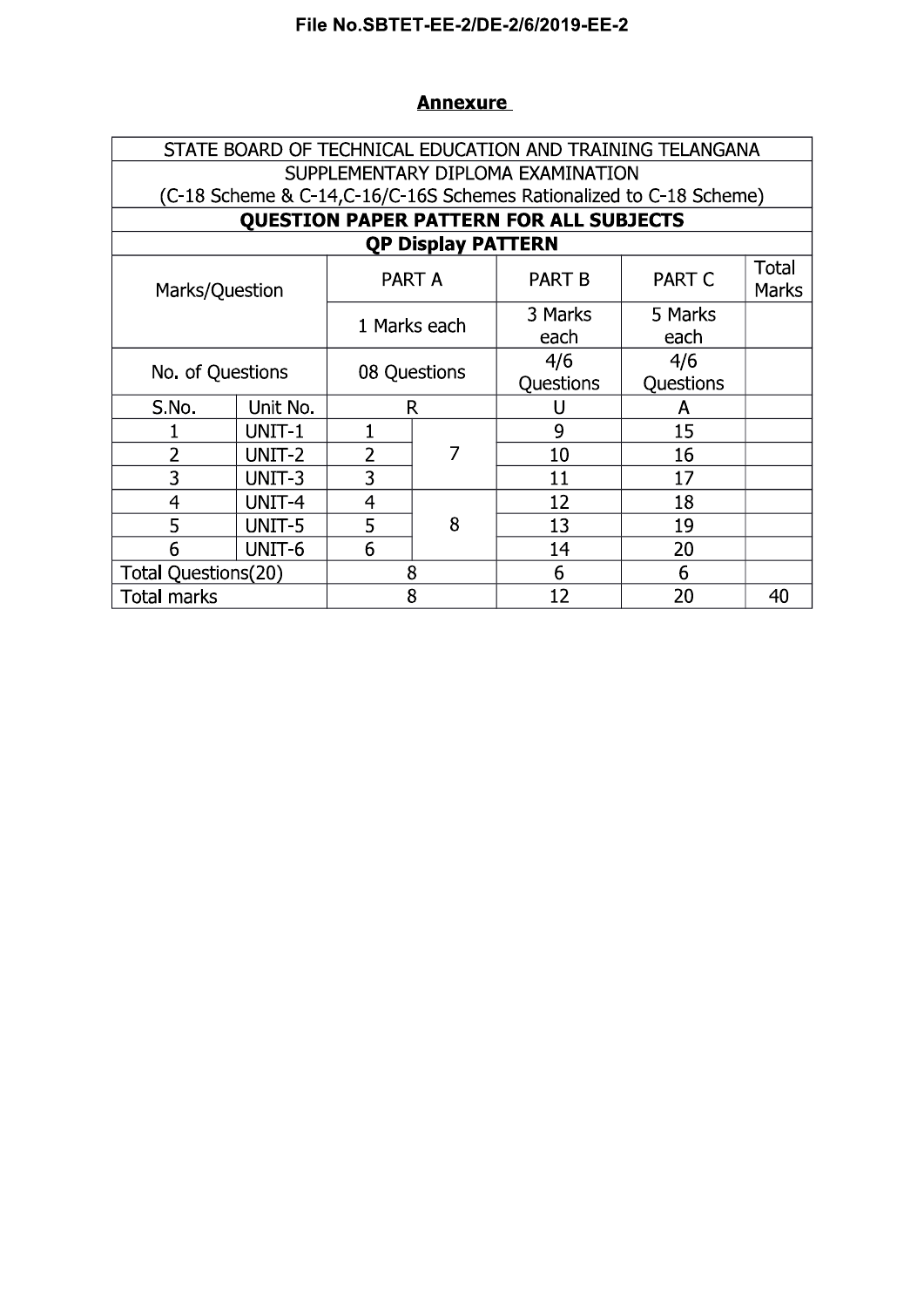

### 3 YEAR DIPLOMA COURSES DATE SHEET FOR WRITTEN EXAMINATION C18 SCHEME SEMESTER EXAMINATION

#### (INCLUDING C14, C16/C16S SCHEMES RATIONALIZED TO C18 SCHEME)

#### JULY-2021/ BACKLOG EXAM

#### AUTOMOBILE ENGINEERING

| <b>SEMESTER</b> | <b>DATE</b> | <b>TIME</b>                      | <b>PCODE</b> | <b>SUBJECT</b><br><b>CODE</b> | <b>SUBJECT NAME</b>                            | <b>REMARKS</b> |
|-----------------|-------------|----------------------------------|--------------|-------------------------------|------------------------------------------------|----------------|
| 1SEM            | 19-07-2021  | 09:30 AM To 11:30 AM             | 6101         | 18A-101F                      | <b>BASIC ENGLISH</b>                           | (Common)       |
| 1SEM            | 19-07-2021  | 12:00 NOON To 02:00<br><b>PM</b> | 6102         | 18A-102F                      | <b>BASIC ENGINEERING</b><br><b>MATHEMATICS</b> | (Common)       |
| 1SEM            | 19-07-2021  | 02:30 PM To 04:30 PM             | 6103         | 18A-103F                      | <b>BASIC PHYSICS</b>                           | (Common)       |
| 1SEM            | 20-07-2021  | 09:30 AM To 11:30 AM             | 6104         | 18A-104F                      | <b>GENERAL ENGINEERING</b><br><b>CHEMISTRY</b> | (Common)       |
| 1SEM            | 20-07-2021  | 12:00 NOON To 02:00<br><b>PM</b> | 6107         | 18A-105C                      | WORK SHOP TECHNOLOGY                           |                |

| <b>SEMESTER</b> | <b>DATE</b> | <b>TIME</b>                      | <b>PCODE</b> | <b>SUBJECT</b><br><b>CODE</b> | <b>SUBJECT NAME</b>                                               | <b>REMARKS</b> |
|-----------------|-------------|----------------------------------|--------------|-------------------------------|-------------------------------------------------------------------|----------------|
| 2SEM            | 22-07-2021  | 12:00 NOON To 02:00<br><b>PM</b> | 6201         | 18A-201F                      | ADVANCED ENGLISH                                                  | (Common)       |
| 2SEM            | 22-07-2021  | 02:30 PM To 04:30 PM             | 6202         | 18A-202F                      | <b>ENGINEERING</b><br><b>MATHEMATICS</b>                          | (Common)       |
| 2SEM            | 23-07-2021  | 09:30 AM To 11:30 AM             | 6203         | 18A-203F                      | <b>APPLIED PHYSICS</b>                                            | (Common)       |
| 2SEM            | 23-07-2021  | 12:00 NOON To 02:00<br><b>PM</b> | 6204         | 18A-204F                      | <b>ENGINEERING CHEMISTRY</b><br>& ENVIRONMENTAL<br><b>STUDIES</b> | (Common)       |
| 2SEM            | 22-07-2021  | 09:30 AM To 11:30 AM             | 6206         | 18A-205C                      | <b>BASIC AUTOMOBILE</b><br><b>ENGINEERING</b>                     |                |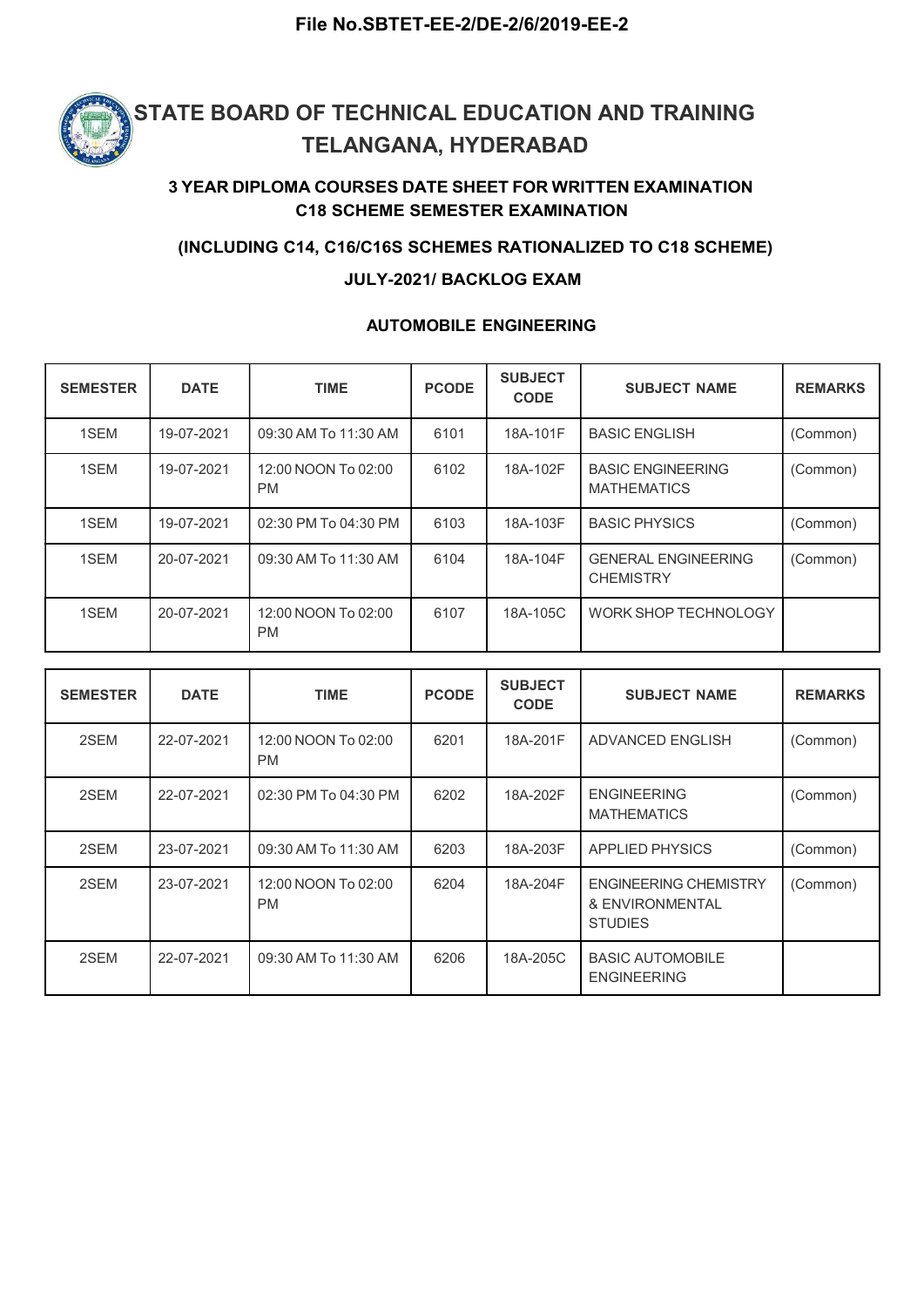| <b>SEMESTER</b> | <b>DATE</b> | <b>TIME</b>                      | <b>PCODE</b> | <b>SUBJECT</b><br><b>CODE</b> | <b>SUBJECT NAME</b>                                                   | <b>REMARKS</b> |
|-----------------|-------------|----------------------------------|--------------|-------------------------------|-----------------------------------------------------------------------|----------------|
| 3SEM            | 24-07-2021  | 12:00 NOON To 02:00<br><b>PM</b> | 6301         | 18A-301F                      | APPLIED ENGINEERING<br><b>MATHEMATICS</b>                             | (Common)       |
| 3SEM            | 24-07-2021  | 09:30 AM To 11:30 AM             | 6302         | 18A-302C                      | <b>ENGINEERING MATERIALS</b><br>AND MANUFACTURING<br><b>PROCESSES</b> |                |
| 3SEM            | 24-07-2021  | 02:30 PM To 04:30 PM             | 6303         | 18A-303C                      | <b>ENGINEERING MECHANICS</b>                                          |                |
| 3SEM            | 26-07-2021  | 09:30 AM To 11:30 AM             | 6304         | 18A-304C                      | <b>AUTOMOBILE POWER</b><br><b>TRAIN</b>                               |                |
| 3SEM            | 26-07-2021  | 12:00 NOON To 02:00<br><b>PM</b> | 6305         | 18A-305C                      | <b>THERMAL ENGINEERING-I</b>                                          |                |

| <b>SEMESTER</b> | <b>DATE</b> | <b>TIME</b>                      | <b>PCODE</b> | <b>SUBJECT</b><br><b>CODE</b> | <b>SUBJECT NAME</b>                               | <b>REMARKS</b> |
|-----------------|-------------|----------------------------------|--------------|-------------------------------|---------------------------------------------------|----------------|
| 4SEM            | 28-07-2021  | 09:30 AM To 11:30 AM             | 6401         | 18A-401F                      | ADVANCED ENGINEERING<br><b>MATHEMATICS</b>        | (Common)       |
| 4SEM            | 26-07-2021  | 02:30 PM To 04:30 PM             | 6402         | 18A-402C                      | AUTOMOBILE BODY AND<br><b>CHASSIS ENGINEERING</b> |                |
| 4SEM            | 27-07-2021  | 09:30 AM To 11:30 AM             | 6403         | 18A-403C                      | STRENGTH OF MATERIALS<br>AND FLUID MECHANICS      |                |
| 4SEM            | 27-07-2021  | 12:00 NOON To 02:00<br><b>PM</b> | 6404         | 18A-404C                      | AUTOMOBILE SERVICING<br>AND MAINTENANCE           |                |
| 4SEM            | 28-07-2021  | 12:00 NOON To 02:00<br><b>PM</b> | 6405         | 18A-405C                      | AUTOMOBILE ELECTRICAL<br><b>SYSTEMS</b>           |                |

| <b>SEMESTER</b> | <b>DATE</b> | <b>TIME</b>                      | <b>PCODE</b> | <b>SUBJECT</b><br><b>CODE</b> | <b>SUBJECT NAME</b>                     | <b>REMARKS</b> |
|-----------------|-------------|----------------------------------|--------------|-------------------------------|-----------------------------------------|----------------|
| 5SEM            | 29-07-2021  | 12:00 NOON To 02:00<br><b>PM</b> | 6501         | 18A-501C                      | Transport and Industrial<br>management  |                |
| 5SEM            | 29-07-2021  | 02:30 PM To 04:30 PM             | 6502         | 18A-502C                      | Design of Machine Elements              |                |
| 5SEM            | 28-07-2021  | 02:30 PM To 04:30 PM             | 6503         | 18A-503C                      | Autotronics                             |                |
| 5SEM            | 29-07-2021  | 09:30 AM To 11:30 AM             | 6504         | 18A-504EA                     | Special Purpose Vehicles                |                |
| 5SEM            | 30-07-2021  | 09:30 AM To 11:30 AM             | 6505         | 18A-504EB                     | Automobile Components<br>Design         |                |
| 5SEM            | 30-07-2021  | 12:00 NOON To 02:00<br><b>PM</b> | 6506         | 18A-504EC                     | Alternative Fuels & Emission<br>Control |                |
| 5SEM            | 20-07-2021  | 02:30 PM To 04:30 PM             | 6508         | 18A-505EA                     | Thermal Engineering -II                 |                |
| 5SEM            | 23-07-2021  | 02:30 PM To 04:30 PM             | 6509         | 18A-505EB                     | CAD / CAM                               |                |
| 5SEM            | 30-07-2021  | 02:30 PM To 04:30 PM             | 6510         | 18A-505EC                     | Refrigeration and Air<br>conditioning   |                |
| 5SEM            | 31-07-2021  | 09:30 AM To 11:30 AM             | 6511         | 18A-505ED                     | <b>Production Technology</b>            |                |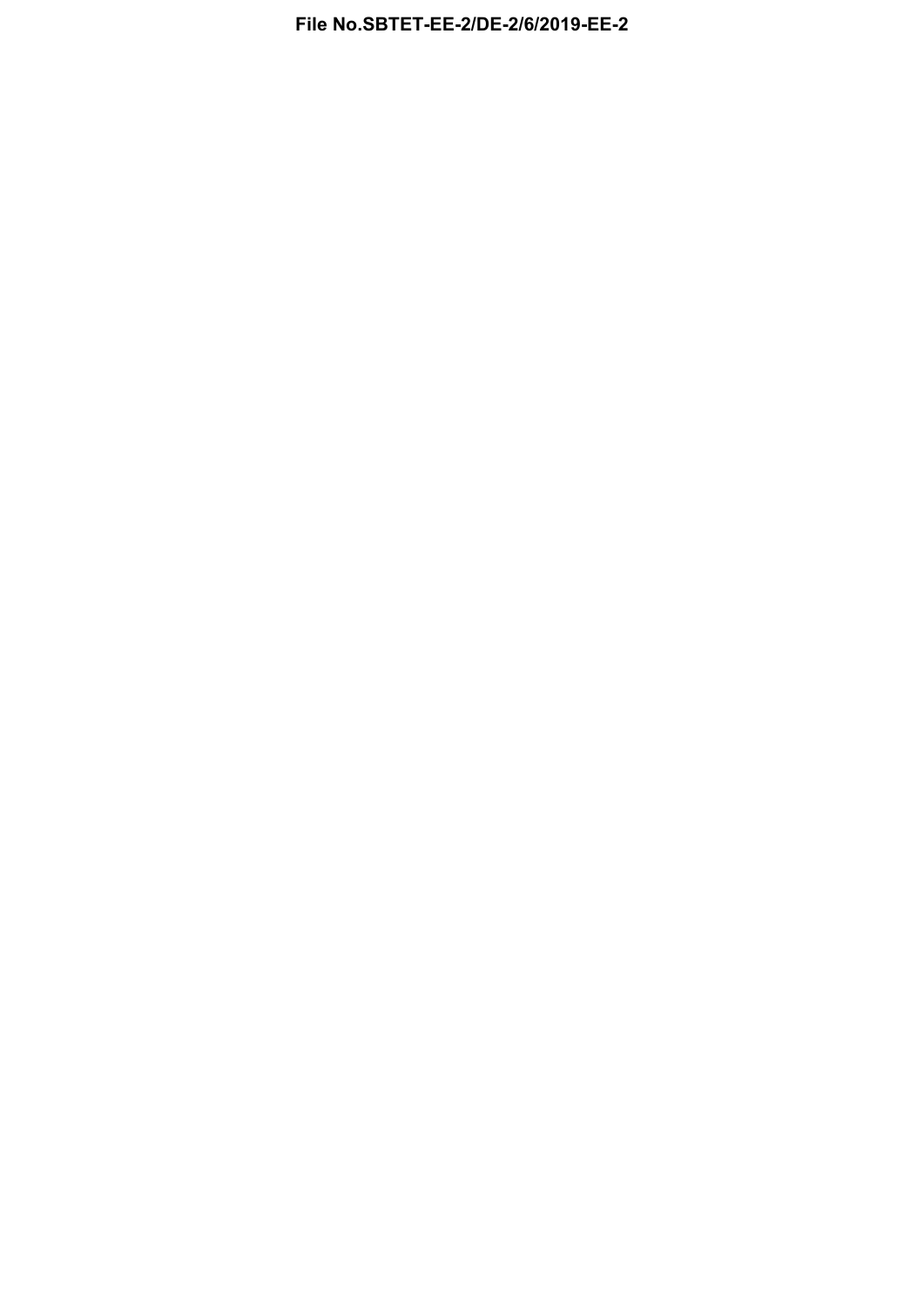

#### 3 YEAR DIPLOMA COURSES DATE SHEET FOR WRITTEN EXAMINATION C18 SCHEME SEMESTER EXAMINATION

#### (INCLUDING C14, C16/C16S SCHEMES RATIONALIZED TO C18 SCHEME)

#### JULY-2021/ BACKLOG EXAM

#### ARCHITECTURAL ASSISTANTSHIP

| <b>SEMESTER</b> | <b>DATE</b> | <b>TIME</b>                      | <b>PCODE</b> | <b>SUBJECT</b><br><b>CODE</b> | <b>SUBJECT NAME</b>                            | <b>REMARKS</b> |
|-----------------|-------------|----------------------------------|--------------|-------------------------------|------------------------------------------------|----------------|
| 1SEM            | 19-07-2021  | 09:30 AM To 11:30 AM             | 6101         | 18AA-101F                     | <b>BASIC ENGLISH</b>                           | (Common)       |
| 1SEM            | 19-07-2021  | 12:00 NOON To 02:00<br><b>PM</b> | 6102         | 18AA-102F                     | <b>BASIC ENGINEERING</b><br><b>MATHEMATICS</b> | (Common)       |
| 1SEM            | 19-07-2021  | 02:30 PM To 04:30 PM             | 6103         | 18AA-103F                     | <b>BASIC PHYSICS</b>                           | (Common)       |
| 1SEM            | 20-07-2021  | 09:30 AM To 11:30 AM             | 6104         | 18AA-104F                     | <b>GENERAL ENGINEERING</b><br><b>CHEMISTRY</b> | (Common)       |
| 1SEM            | 20-07-2021  | 12:00 NOON To 02:00<br><b>PM</b> | 6108         | 18AA-105C                     | <b>BUILDING MATERIALS</b>                      |                |

| <b>SEMESTER</b> | <b>DATE</b> | <b>TIME</b>                      | <b>PCODE</b> | <b>SUBJECT</b><br><b>CODE</b> | <b>SUBJECT NAME</b>                                               | <b>REMARKS</b> |
|-----------------|-------------|----------------------------------|--------------|-------------------------------|-------------------------------------------------------------------|----------------|
| 2SEM            | 22-07-2021  | 12:00 NOON To 02:00<br><b>PM</b> | 6201         | 18AA-201F                     | ADVANCED ENGLISH                                                  | (Common)       |
| 2SEM            | 22-07-2021  | 02:30 PM To 04:30 PM             | 6202         | 18AA-202F                     | <b>ENGINEERING</b><br><b>MATHEMATICS</b>                          | (Common)       |
| 2SEM            | 23-07-2021  | 09:30 AM To 11:30 AM             | 6203         | 18AA-203F                     | <b>APPLIED PHYSICS</b>                                            | (Common)       |
| 2SEM            | 23-07-2021  | 12:00 NOON To 02:00<br><b>PM</b> | 6204         | 18AA-204F                     | <b>ENGINEERING CHEMISTRY</b><br>& ENVIRONMENTAL<br><b>STUDIES</b> | (Common)       |
| 2SEM            | 20-07-2021  | 02:30 PM To 04:30 PM             | 6207         | 18AA-205C                     | ADVANCED BUILDING<br><b>MATERIALS</b>                             |                |

| <b>SEMESTER</b> | <b>DATE</b> | <b>TIME</b>                      | <b>PCODE</b> | <b>SUBJECT</b><br><b>CODE</b> | <b>SUBJECT NAME</b>                             | <b>REMARKS</b> |
|-----------------|-------------|----------------------------------|--------------|-------------------------------|-------------------------------------------------|----------------|
| 3SEM            | 24-07-2021  | 12:00 NOON To 02:00<br><b>PM</b> | 6301         | 18AA-301F                     | APPLIED ENGINEERING<br><b>MATHEMATICS</b>       | (Common)       |
| 3SEM            | 22-07-2021  | 09:30 AM To 11:30 AM             | 6307         | 18AA-302C                     | ENGINEERING MECHANICS                           | (Common)       |
| 3SEM            | 24-07-2021  | 09:30 AM To 11:30 AM             | 6308         | 18AA-303C                     | <b>BUILDING SPECIFICATIONS</b>                  |                |
| 3SEM            | 24-07-2021  | 02:30 PM To 04:30 PM             | 6309         | 18AA-304C                     | <b>HISTORY OF INDIAN</b><br><b>ARCHITECTURE</b> |                |
| 3SEM            | 23-07-2021  | 02:30 PM To 04:30 PM             | 6310         | 18AA-305C                     | <b>CAD THEORY</b>                               |                |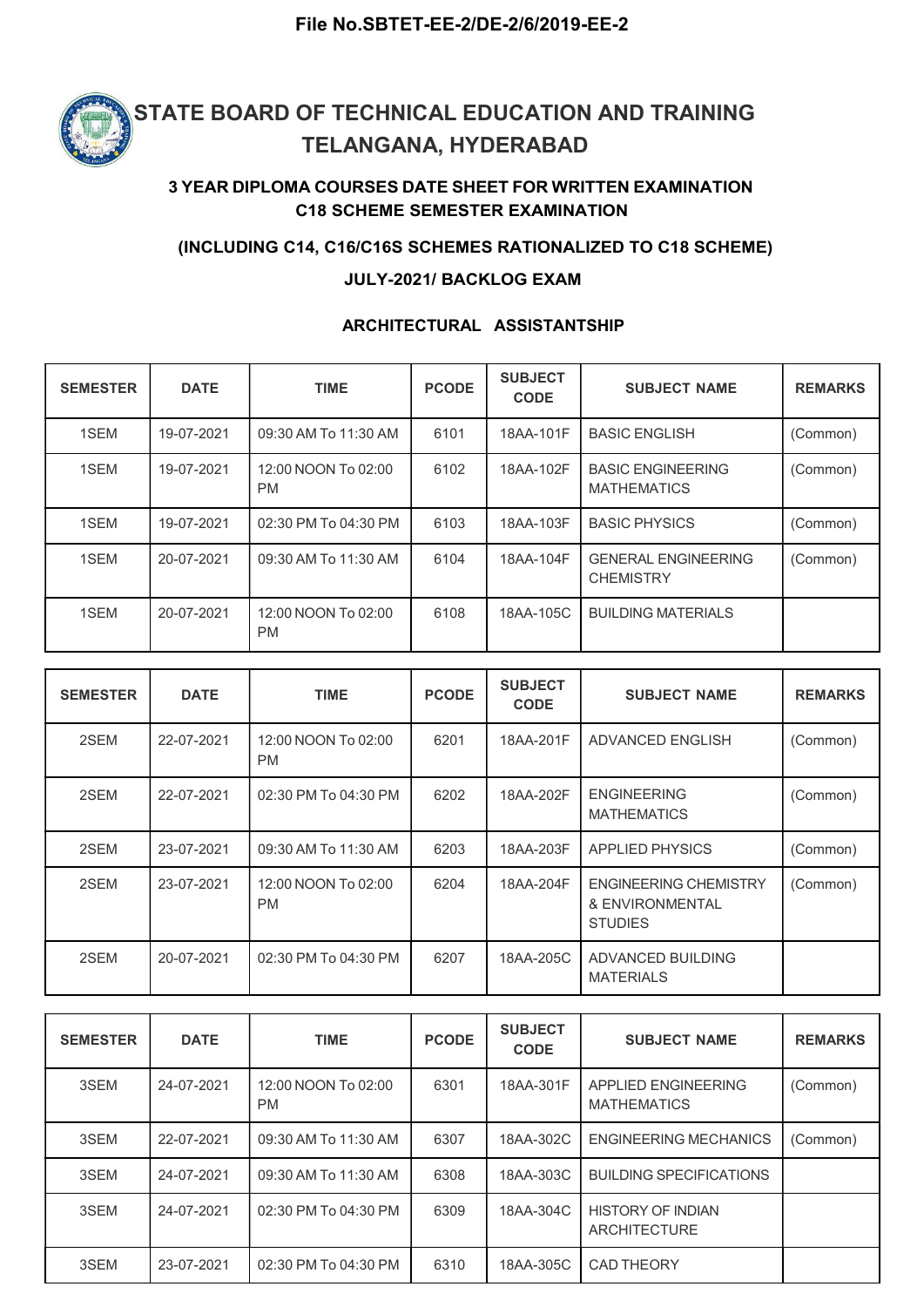| <b>SEMESTER</b> | <b>DATE</b> | <b>TIME</b>                      | <b>PCODE</b> | <b>SUBJECT</b><br><b>CODE</b> | <b>SUBJECT NAME</b>                              | <b>REMARKS</b> |
|-----------------|-------------|----------------------------------|--------------|-------------------------------|--------------------------------------------------|----------------|
| 4SEM            | 27-07-2021  | 09:30 AM To 11:30 AM             | 6406         | 18AA-401C                     | <b>BUILDING ESTIMATION</b>                       |                |
| 4SEM            | 27-07-2021  | 02:30 PM To 04:30 PM             | 6407         | 18AA-402C                     | STRENGTH OF MATERIALS                            | (Common)       |
| 4SEM            | 26-07-2021  | 12:00 NOON To 02:00<br><b>PM</b> | 6408         | 18AA-403C                     | <b>SURVEYING</b>                                 |                |
| 4SEM            | 26-07-2021  | 02:30 PM To 04:30 PM             | 6409         | 18AA-404C                     | <b>HISTORY OF WESTERN</b><br><b>ARCHITECTURE</b> |                |
| 4SEM            | 27-07-2021  | 12:00 NOON To 02:00<br><b>PM</b> | 6410         | 18AA-405C                     | <b>URBAN PLANNING</b>                            |                |

| <b>SEMESTER</b> | <b>DATE</b> | <b>TIME</b>                      | <b>PCODE</b> | <b>SUBJECT</b><br><b>CODE</b> | <b>SUBJECT NAME</b>                               | <b>REMARKS</b> |
|-----------------|-------------|----------------------------------|--------------|-------------------------------|---------------------------------------------------|----------------|
| 5SEM            | 29-07-2021  | 12:00 NOON To 02:00<br><b>PM</b> | 6513         | 18AA-501C                     | <b>Reinforced Concrete</b><br>Structures          | (Common)       |
| 5SEM            | 29-07-2021  | 02:30 PM To 04:30 PM             | 6514         | 18AA-502C                     | <b>Entrepreneurship And Project</b><br>Management |                |
| 5SEM            | 30-07-2021  | 09:30 AM To 11:30 AM             | 6515         | 18AA-503C                     | <b>Building Services</b>                          |                |
| 5SEM            | 28-07-2021  | 12:00 NOON To 02:00<br><b>PM</b> | 6516         | 18AA-504C                     | International Architects                          |                |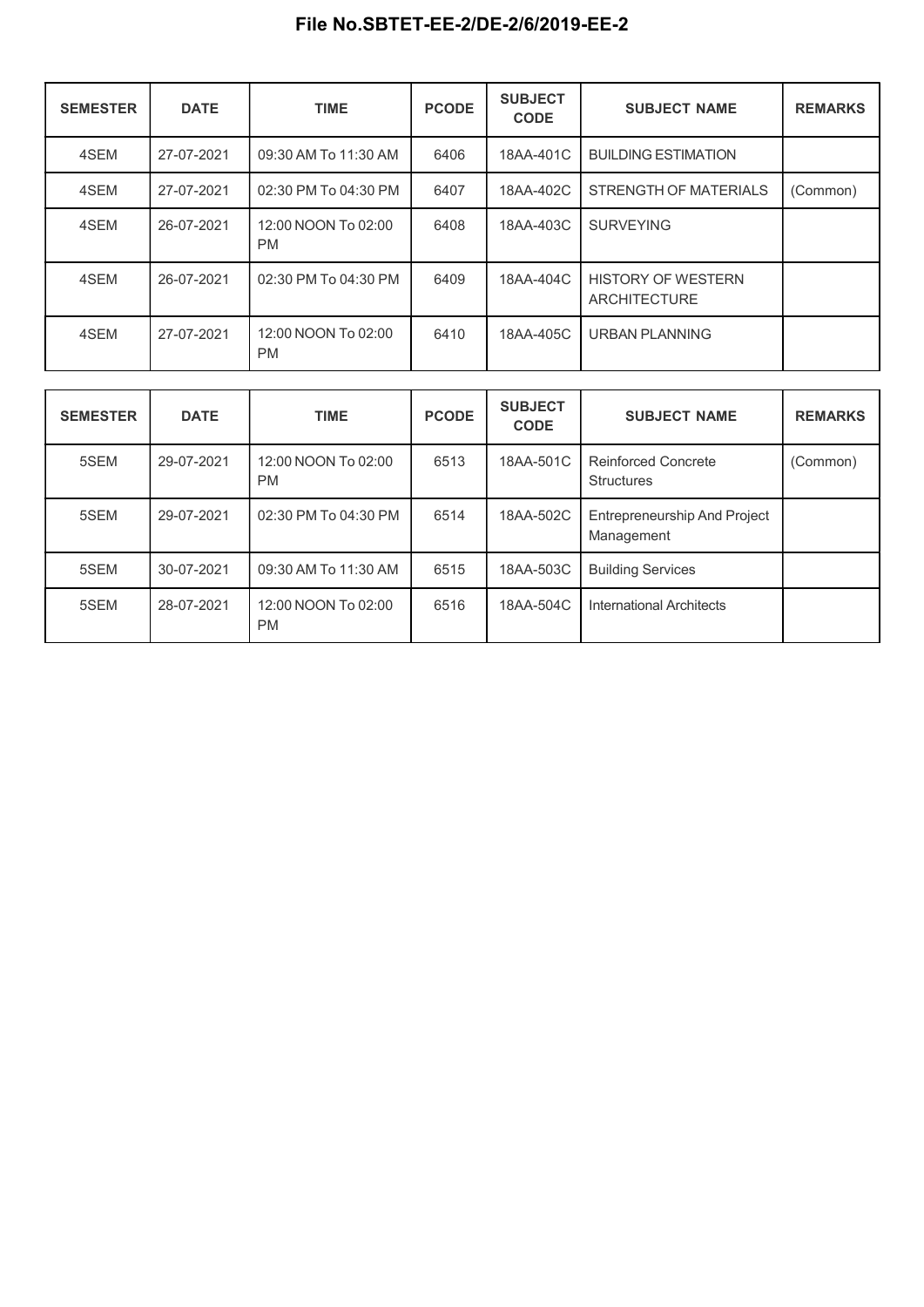

### 3 YEAR DIPLOMA COURSES DATE SHEET FOR WRITTEN EXAMINATION C18 SCHEME SEMESTER EXAMINATION

#### (INCLUDING C14, C16/C16S SCHEMES RATIONALIZED TO C18 SCHEME)

#### JULY-2021/ BACKLOG EXAM

#### BIOMEDICAL ENGINEERING

| <b>SEMESTER</b> | <b>DATE</b> | <b>TIME</b>                      | <b>PCODE</b> | <b>SUBJECT</b><br><b>CODE</b> | <b>SUBJECT NAME</b>                                           | <b>REMARKS</b> |
|-----------------|-------------|----------------------------------|--------------|-------------------------------|---------------------------------------------------------------|----------------|
| 1SEM            | 19-07-2021  | 09:30 AM To 11:30 AM             | 6101         | 18BM-101F                     | <b>BASIC ENGLISH</b>                                          | (Common)       |
| 1SEM            | 19-07-2021  | 12:00 NOON To 02:00<br><b>PM</b> | 6102         | 18BM-102F                     | <b>BASIC ENGINEERING</b><br><b>MATHEMATICS</b>                | (Common)       |
| 1SEM            | 19-07-2021  | 02:30 PM To 04:30 PM             | 6103         | 18BM-103F                     | <b>BASIC PHYSICS</b>                                          | (Common)       |
| 1SEM            | 20-07-2021  | 09:30 AM To 11:30 AM             | 6104         | 18BM-104F                     | <b>GENERAL ENGINEERING</b><br><b>CHEMISTRY</b>                | (Common)       |
| 1SEM            | 20-07-2021  | 12:00 NOON To 02:00<br><b>PM</b> | 6136         | 18BM-105C                     | <b>BASIC ELECTRICAL</b><br>&ELECTRONICS<br><b>ENGINEERING</b> | (Common)       |

| <b>SEMESTER</b> | <b>DATE</b> | <b>TIME</b>                      | <b>PCODE</b> | <b>SUBJECT</b><br><b>CODE</b> | <b>SUBJECT NAME</b>                                               | <b>REMARKS</b> |
|-----------------|-------------|----------------------------------|--------------|-------------------------------|-------------------------------------------------------------------|----------------|
| 2SEM            | 22-07-2021  | 12:00 NOON To 02:00<br><b>PM</b> | 6201         | 18BM-201F                     | ADVANCED ENGLISH                                                  | (Common)       |
| 2SEM            | 22-07-2021  | 02:30 PM To 04:30 PM             | 6202         | 18BM-202F                     | <b>ENGINEERING</b><br><b>MATHEMATICS</b>                          | (Common)       |
| 2SEM            | 23-07-2021  | 09:30 AM To 11:30 AM             | 6203         | 18BM-203F                     | <b>APPLIED PHYSICS</b>                                            | (Common)       |
| 2SEM            | 23-07-2021  | 12:00 NOON To 02:00<br><b>PM</b> | 6204         | 18BM-204F                     | <b>ENGINEERING CHEMISTRY</b><br>& ENVIRONMENTAL<br><b>STUDIES</b> | (Common)       |
| 2SEM            | 20-07-2021  | 02:30 PM To 04:30 PM             | 6239         | 18BM-205C                     | <b>SEMICONDUCTOR</b><br><b>DEVICES</b>                            | (Common)       |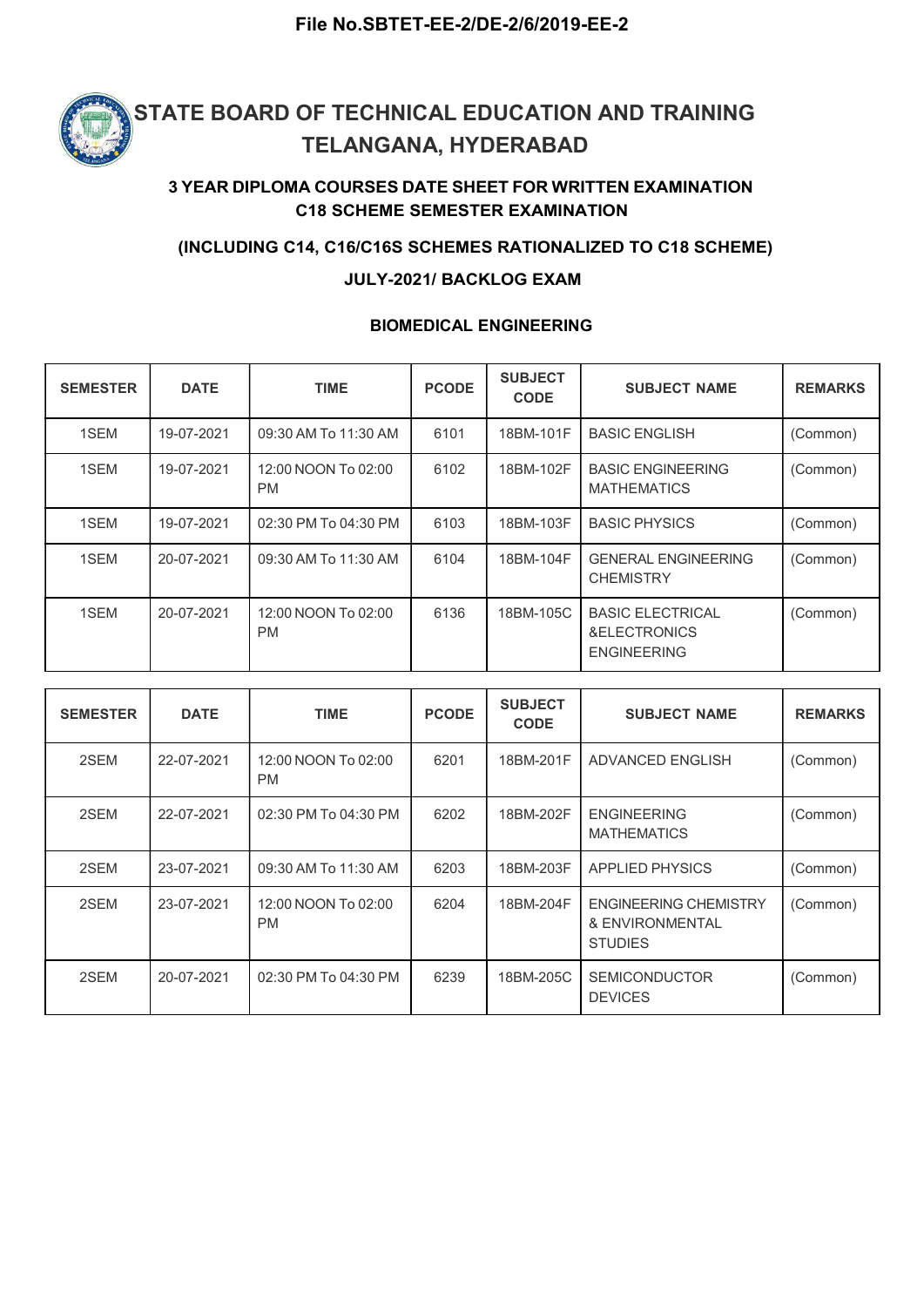| <b>SEMESTER</b> | <b>DATE</b> | <b>TIME</b>                      | <b>PCODE</b> | <b>SUBJECT</b><br><b>CODE</b> | <b>SUBJECT NAME</b>                       | <b>REMARKS</b> |
|-----------------|-------------|----------------------------------|--------------|-------------------------------|-------------------------------------------|----------------|
| 3SEM            | 24-07-2021  | 12:00 NOON To 02:00<br><b>PM</b> | 6301         | 18BM-301F                     | <b>Applied Engineering</b><br>Mathematics | (Common)       |
| 3SEM            | 24-07-2021  | 02:30 PM To 04:30 PM             | 6332         | 18BM-302C                     | <b>Digital Electronics</b>                | (Common)       |
| 3SEM            | 26-07-2021  | 09:30 AM To 11:30 AM             | 6333         | 18BM-303C                     | Electronic Devices & Circuits             | (Common)       |
| 3SEM            | 26-07-2021  | 12:00 NOON To 02:00<br><b>PM</b> | 6388         | 18BM-304C                     | Biomedical Instrumentation                |                |
| 3SEM            | 24-07-2021  | 09:30 AM To 11:30 AM             | 6335         | 18BM-305C                     | <b>Network Analysis</b>                   | (Common)       |

| <b>SEMESTER</b> | <b>DATE</b> | <b>TIME</b>                      | <b>PCODE</b> | <b>SUBJECT</b><br><b>CODE</b> | <b>SUBJECT NAME</b>                         | <b>REMARKS</b> |
|-----------------|-------------|----------------------------------|--------------|-------------------------------|---------------------------------------------|----------------|
| 4SEM            | 28-07-2021  | 09:30 AM To 11:30 AM             | 6401         | 18BM-401F                     | <b>Advanced Engineering</b><br>Mathematics  | (Common)       |
| 4SEM            | 27-07-2021  | 02:30 PM To 04:30 PM             | 6433         | 18BM-402C                     | Microcontroller Programming                 | (Common)       |
| 4SEM            | 28-07-2021  | 12:00 NOON To 02:00<br><b>PM</b> | 6434         | 18BM-403C                     | Linear Integrated circuits                  | (Common)       |
| 4SEM            | 22-07-2021  | 09:30 AM To 11:30 AM             | 6489         | 18BM-404C                     | <b>Physiological Systems</b><br>Engineering |                |
| 4SEM            | 23-07-2021  | 02:30 PM To 04:30 PM             | 6490         | 18BM-405C                     | <b>Biomedical Equipment</b>                 |                |

| <b>SEMESTER</b> | <b>DATE</b> | <b>TIME</b>                      | <b>PCODE</b> | <b>SUBJECT</b><br><b>CODE</b> | <b>SUBJECT NAME</b>                         | <b>REMARKS</b> |
|-----------------|-------------|----------------------------------|--------------|-------------------------------|---------------------------------------------|----------------|
| 5SEM            | 26-07-2021  | 02:30 PM To 04:30 PM             | 6639         | 18BM-501F                     | Hospital Management &<br>Entrepreneurship   |                |
| 5SEM            | 27-07-2021  | 09:30 AM To 11:30 AM             | 6640         | 18BM-502C                     | <b>Medical Imaging Techniques</b>           |                |
| 5SEM            | 27-07-2021  | 12:00 NOON To 02:00<br><b>PM</b> | 6641         | 18BM-503C                     | Medical Informatics &<br>Telemedicine       |                |
| 5SEM            | 28-07-2021  | 02:30 PM To 04:30 PM             | 6642         | 18BM-<br>504EA                | Biomedical Signal & Image<br>Processing     |                |
| 5SEM            | 29-07-2021  | 12:00 NOON To 02:00<br><b>PM</b> | 6553         | 18BM-<br>504EB                | Digital Circuit Design using<br>Verilog HDL | (Common)       |
| 5SEM            | 29-07-2021  | 09:30 AM To 11:30 AM             | 6643         | 18BM-<br>505EA                | <b>Medical Implants Engineering</b>         |                |
| 5SEM            | 29-07-2021  | 02:30 PM To 04:30 PM             | 6555         | 18BM-<br>505EB                | Basics of VLSI circuits                     | (Common)       |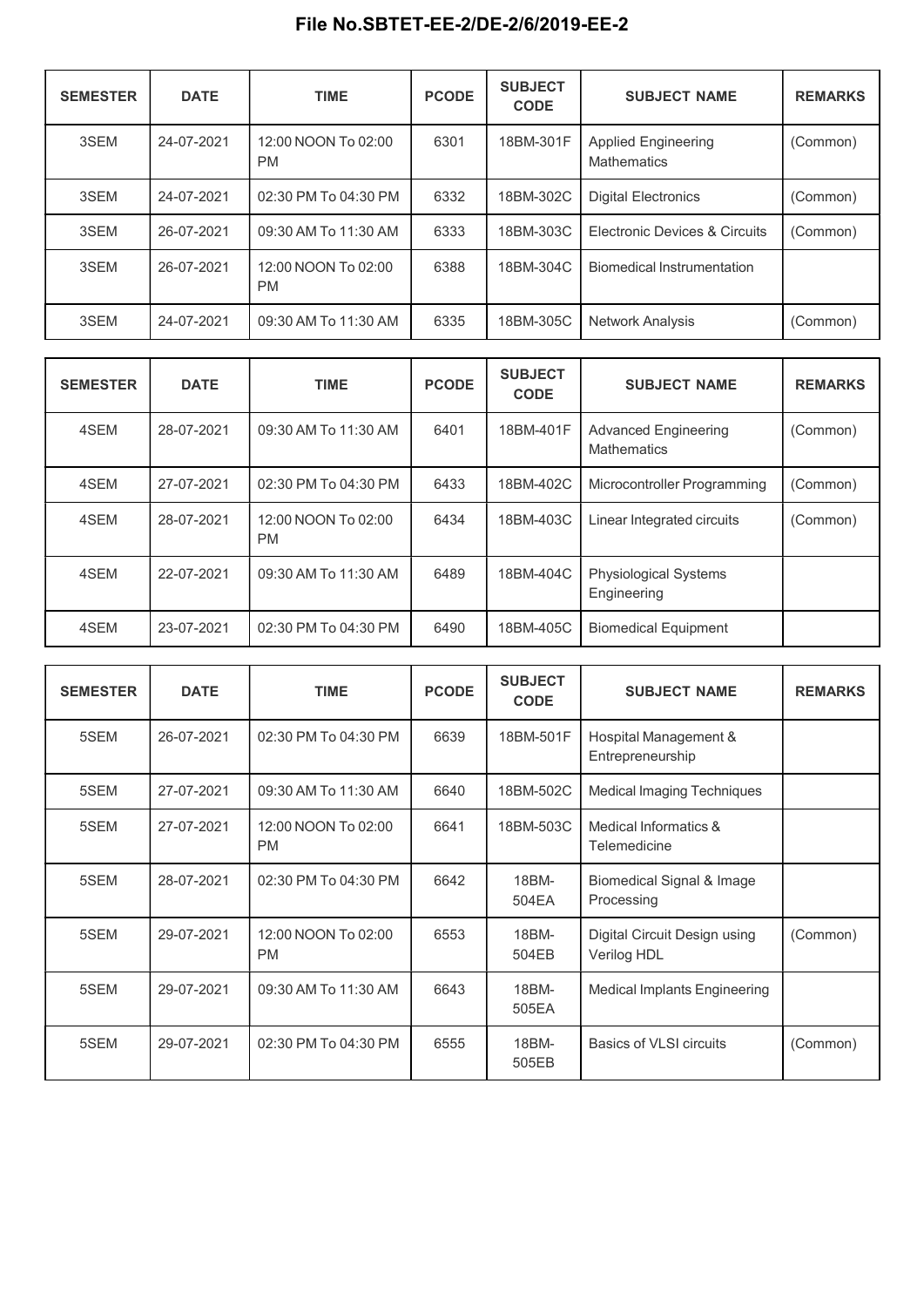

#### 3 YEAR DIPLOMA COURSES DATE SHEET FOR WRITTEN EXAMINATION C18 SCHEME SEMESTER EXAMINATION

#### (INCLUDING C14, C16/C16S SCHEMES RATIONALIZED TO C18 SCHEME)

#### JULY-2021/ BACKLOG EXAM

#### CIVIL ENGINEERING

| <b>SEMESTER</b> | <b>DATE</b> | <b>TIME</b>                      | <b>PCODE</b> | <b>SUBJECT</b><br><b>CODE</b> | <b>SUBJECT NAME</b>                            | <b>REMARKS</b> |
|-----------------|-------------|----------------------------------|--------------|-------------------------------|------------------------------------------------|----------------|
| 1SEM            | 19-07-2021  | 09:30 AM To 11:30 AM             | 6101         | 18C-101F                      | <b>BASIC ENGLISH</b>                           | (Common)       |
| 1SEM            | 19-07-2021  | 12:00 NOON To 02:00<br><b>PM</b> | 6102         | 18C-102F                      | <b>BASIC ENGINEERING</b><br><b>MATHEMATICS</b> | (Common)       |
| 1SEM            | 19-07-2021  | 02:30 PM To 04:30 PM             | 6103         | 18C-103F                      | <b>BASIC PHYSICS</b>                           | (Common)       |
| 1SEM            | 20-07-2021  | 09:30 AM To 11:30 AM             | 6104         | 18C-104F                      | <b>GENERAL ENGINEERING</b><br><b>CHEMISTRY</b> | (Common)       |
| 1SEM            | 20-07-2021  | 02:30 PM To 04:30 PM             | 6116         | 18C-105C                      | <b>BASIC SURVEYING</b>                         |                |

| <b>SEMESTER</b> | <b>DATE</b> | <b>TIME</b>                      | <b>PCODE</b> | <b>SUBJECT</b><br><b>CODE</b> | <b>SUBJECT NAME</b>                                               | <b>REMARKS</b> |
|-----------------|-------------|----------------------------------|--------------|-------------------------------|-------------------------------------------------------------------|----------------|
| 2SEM            | 22-07-2021  | 12:00 NOON To 02:00<br><b>PM</b> | 6201         | 18C-201F                      | ADVANCED ENGLISH                                                  | (Common)       |
| 2SEM            | 22-07-2021  | 02:30 PM To 04:30 PM             | 6202         | 18C-202F                      | <b>ENGINEERING</b><br><b>MATHEMATICS</b>                          | (Common)       |
| 2SEM            | 23-07-2021  | 09:30 AM To 11:30 AM             | 6203         | 18C-203F                      | <b>APPLIED PHYSICS</b>                                            | (Common)       |
| 2SEM            | 23-07-2021  | 12:00 NOON To 02:00<br><b>PM</b> | 6204         | 18C-204F                      | <b>ENGINEERING CHEMISTRY</b><br>& ENVIRONMENTAL<br><b>STUDIES</b> | (Common)       |
| 2SEM            | 23-07-2021  | 02:30 PM To 04:30 PM             | 6215         | 18C-205C                      | LEVELLING SURVEYING                                               |                |

| <b>SEMESTER</b> | <b>DATE</b> | <b>TIME</b>                      | <b>PCODE</b> | <b>SUBJECT</b><br><b>CODE</b> | <b>SUBJECT NAME</b>                                           | <b>REMARKS</b> |
|-----------------|-------------|----------------------------------|--------------|-------------------------------|---------------------------------------------------------------|----------------|
| 3SEM            | 24-07-2021  | 12:00 NOON To 02:00<br><b>PM</b> | 6301         | 18C-301F                      | APPLIED ENGINEERING<br><b>MATHEMATICS</b>                     | (Common)       |
| 3SEM            | 22-07-2021  | 09:30 AM To 11:30 AM             | 6307         | 18C-302C                      | <b>ENGINEERING MECHANICS</b>                                  | (Common)       |
| 3SEM            | 26-07-2021  | 09:30 AM To 11:30 AM             | 6313         | 18C-303C                      | <b>BUILDING MATERIALS AND</b><br><b>CONSTRUCTION PRACTICE</b> |                |
| 3SEM            | 26-07-2021  | 12:00 NOON To 02:00<br><b>PM</b> | 6314         | 18C-304C                      | ADVANCED SURVEYING                                            |                |
| 3SEM            | 26-07-2021  | 02:30 PM To 04:30 PM             | 6315         | 18C-305C                      | <b>TRANSPORTATION</b><br><b>ENGINEERING</b>                   |                |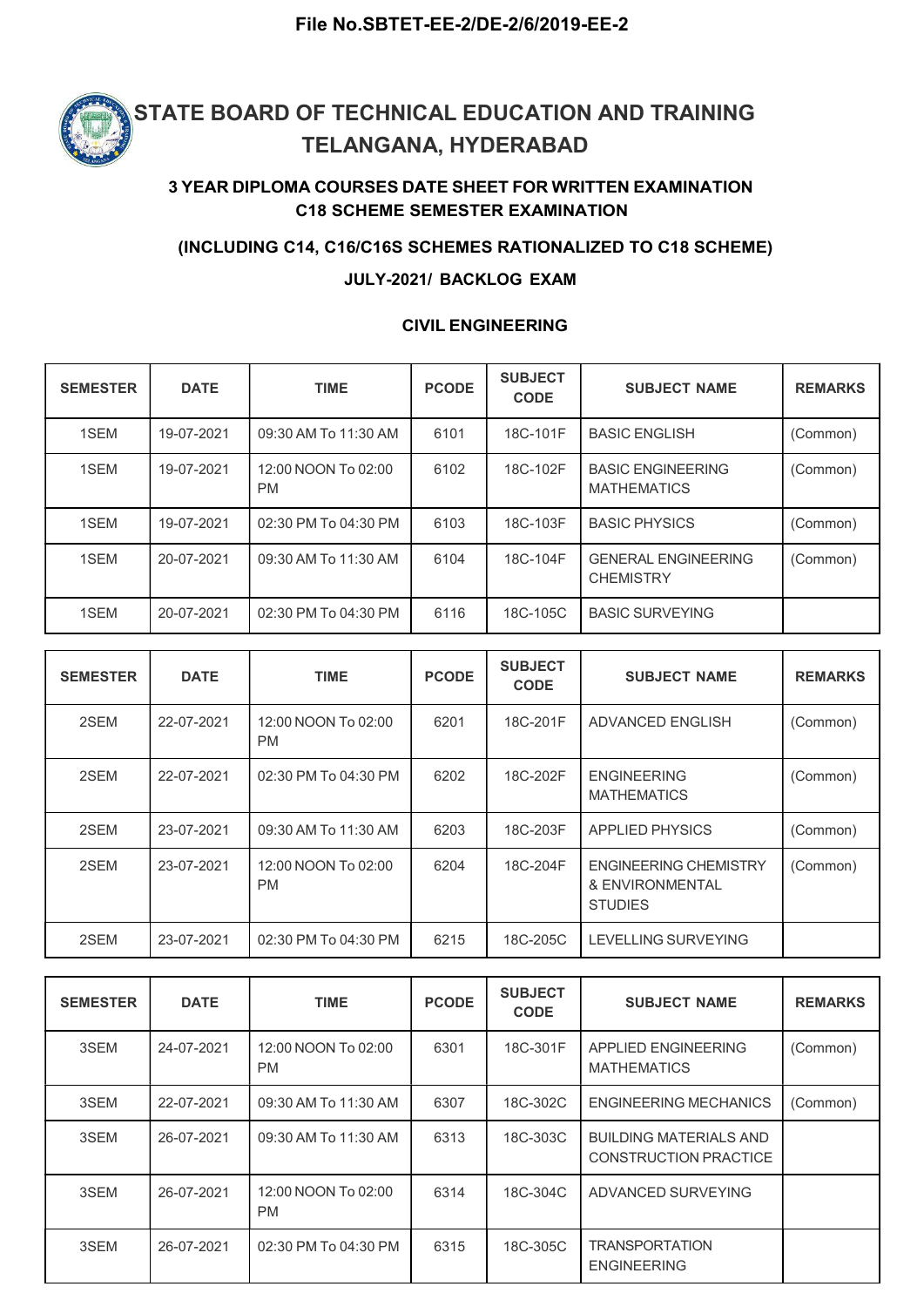| <b>SEMESTER</b> | <b>DATE</b> | <b>TIME</b>                      | <b>PCODE</b> | <b>SUBJECT</b><br><b>CODE</b> | <b>SUBJECT NAME</b>                        | <b>REMARKS</b> |
|-----------------|-------------|----------------------------------|--------------|-------------------------------|--------------------------------------------|----------------|
| 4SEM            | 28-07-2021  | 09:30 AM To 11:30 AM             | 6401         | 18C-401F                      | ADVANCED ENGINEERING<br><b>MATHEMATICS</b> | (Common)       |
| 4SEM            | 27-07-2021  | 02:30 PM To 04:30 PM             | 6407         | 18C-402C                      | STRENGTH OF MATERIALS                      | (Common)       |
| 4SEM            | 28-07-2021  | 12:00 NOON To 02:00<br><b>PM</b> | 6413         | 18C-403C                      | <b>HYDRAULICS</b>                          |                |
| 4SEM            | 28-07-2021  | 02:30 PM To 04:30 PM             | 6414         | 18C-404C                      | <b>QUANTITY SURVEYING</b>                  |                |
| 4SEM            | 29-07-2021  | 09:30 AM To 11:30 AM             | 6415         | 18C-405C                      | <b>IRRIGATION ENGINEERING</b>              |                |

| <b>SEMESTER</b> | <b>DATE</b> | <b>TIME</b>                      | <b>PCODE</b> | <b>SUBJECT</b><br><b>CODE</b> | <b>SUBJECT NAME</b>                                      | <b>REMARKS</b> |
|-----------------|-------------|----------------------------------|--------------|-------------------------------|----------------------------------------------------------|----------------|
| 5SEM            | 29-07-2021  | 12:00 NOON To 02:00<br><b>PM</b> | 6513         | 18C-501C                      | <b>Reinforced Concrete</b><br><b>Structures</b>          | (Common)       |
| 5SEM            | 30-07-2021  | 12:00 NOON To 02:00<br><b>PM</b> | 6518         | 18C-502C                      | <b>Construction Management &amp;</b><br>Entrepreneurship |                |
| 5SEM            | 30-07-2021  | 02:30 PM To 04:30 PM             | 6519         | 18C-503C                      | Water Supply And Sanitary<br>Engineering                 |                |
| 5SEM            | 31-07-2021  | 09:30 AM To 11:30 AM             | 6520         | 18C-504EA                     | Ground Improvement<br>Techniques                         |                |
| 5SEM            | 31-07-2021  | 12:00 NOON To 02:00<br><b>PM</b> | 6521         | 18C-504EB                     | Steel structures                                         |                |
| 5SEM            | 31-07-2021  | 02:30 PM To 04:30 PM             | 6522         | 18C-504EC                     | Integrated Waste<br>Management                           |                |
| 5SEM            | 03-08-2021  | 09:30 AM To 11:30 AM             | 6523         | 18C-505EA                     | Soil Mechanics                                           |                |
| 5SEM            | 03-08-2021  | 12:00 NOON To 02:00<br><b>PM</b> | 6524         | 18C-505EB                     | Theory of Structure                                      |                |
| 5SEM            | 24-07-2021  | 02:30 PM To 04:30 PM             | 6525         | 18C-505EC                     | Air Pollution Management                                 |                |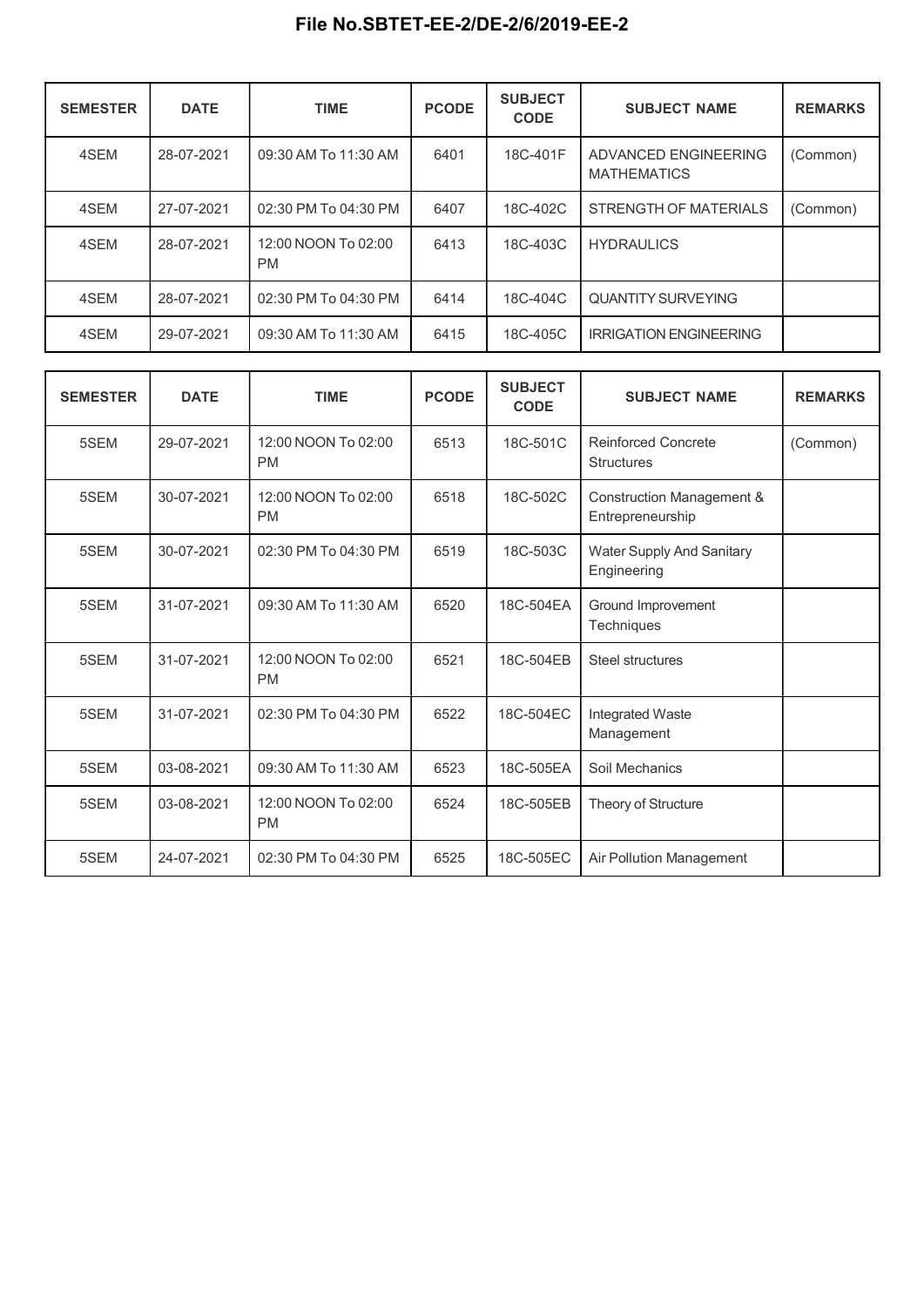

### 3 YEAR DIPLOMA COURSES DATE SHEET FOR WRITTEN EXAMINATION C18 SCHEME SEMESTER EXAMINATION

#### (INCLUDING C14, C16/C16S SCHEMES RATIONALIZED TO C18 SCHEME)

#### JULY-2021/ BACKLOG EXAM

#### COMMERCIAL AND COMPUTER PRACTICE

| <b>SEMESTER</b> | <b>DATE</b> | <b>TIME</b>                      | <b>PCODE</b> | <b>SUBJECT</b><br><b>CODE</b> | <b>SUBJECT NAME</b>                                               | <b>REMARKS</b> |
|-----------------|-------------|----------------------------------|--------------|-------------------------------|-------------------------------------------------------------------|----------------|
| 1SEM            | 19-07-2021  | 09:30 AM To 11:30 AM             | 6119         | 18CCP-<br>101F                | <b>BASIC ENGLISH</b>                                              |                |
| 1SEM            | 19-07-2021  | 12:00 NOON To 02:00<br><b>PM</b> | 6120         | 18CCP-<br>102C                | <b>BOOK KEEPING</b>                                               |                |
| 1SEM            | 19-07-2021  | 02:30 PM To 04:30 PM             | 6121         | 18CCP-<br>103C                | <b>BASICS OF</b><br><b>PHONOGRAPHY</b>                            |                |
| 1SEM            | 20-07-2021  | 09:30 AM To 11:30 AM             | 6122         | 18CCP-<br>104C                | <b>BUSINESS ORGANISATION</b>                                      |                |
| 1SEM            | 20-07-2021  | 12:00 NOON To 02:00<br><b>PM</b> | 6123         | 18CCP-<br>105F                | <b>FUNDAMENTALS OF</b><br><b>INFORMATION</b><br><b>TECHNOLOGY</b> |                |

| <b>SEMESTER</b> | <b>DATE</b> | <b>TIME</b>                      | <b>PCODE</b> | <b>SUBJECT</b><br><b>CODE</b> | <b>SUBJECT NAME</b>                          | <b>REMARKS</b> |
|-----------------|-------------|----------------------------------|--------------|-------------------------------|----------------------------------------------|----------------|
| 2SEM            | 20-07-2021  | 02:30 PM To 04:30 PM             | 6217         | 18CCP-<br>201F                | ADVANCED ENGLISH                             |                |
| 2SEM            | 22-07-2021  | 09:30 AM To 11:30 AM             | 6218         | 18CCP-<br>202C                | <b>FUNDAMENTALS OF</b><br><b>ACCOUNTANCY</b> |                |
| 2SEM            | 22-07-2021  | 12:00 NOON To 02:00<br><b>PM</b> | 6219         | 18CCP-<br>203C                | ADVANCED<br><b>PHONOGRAPHY</b>               |                |
| 2SEM            | 22-07-2021  | 02:30 PM To 04:30 PM             | 6220         | 18CCP-<br>204C                | CONCEPTS OF JOINT<br><b>STOCK COMPANIES</b>  |                |
| 2SEM            | 23-07-2021  | 02:30 PM To 04:30 PM             | 6221         | 18CCP-<br>205C                | WORD PROCESSOR AND<br><b>PRESENTATION</b>    |                |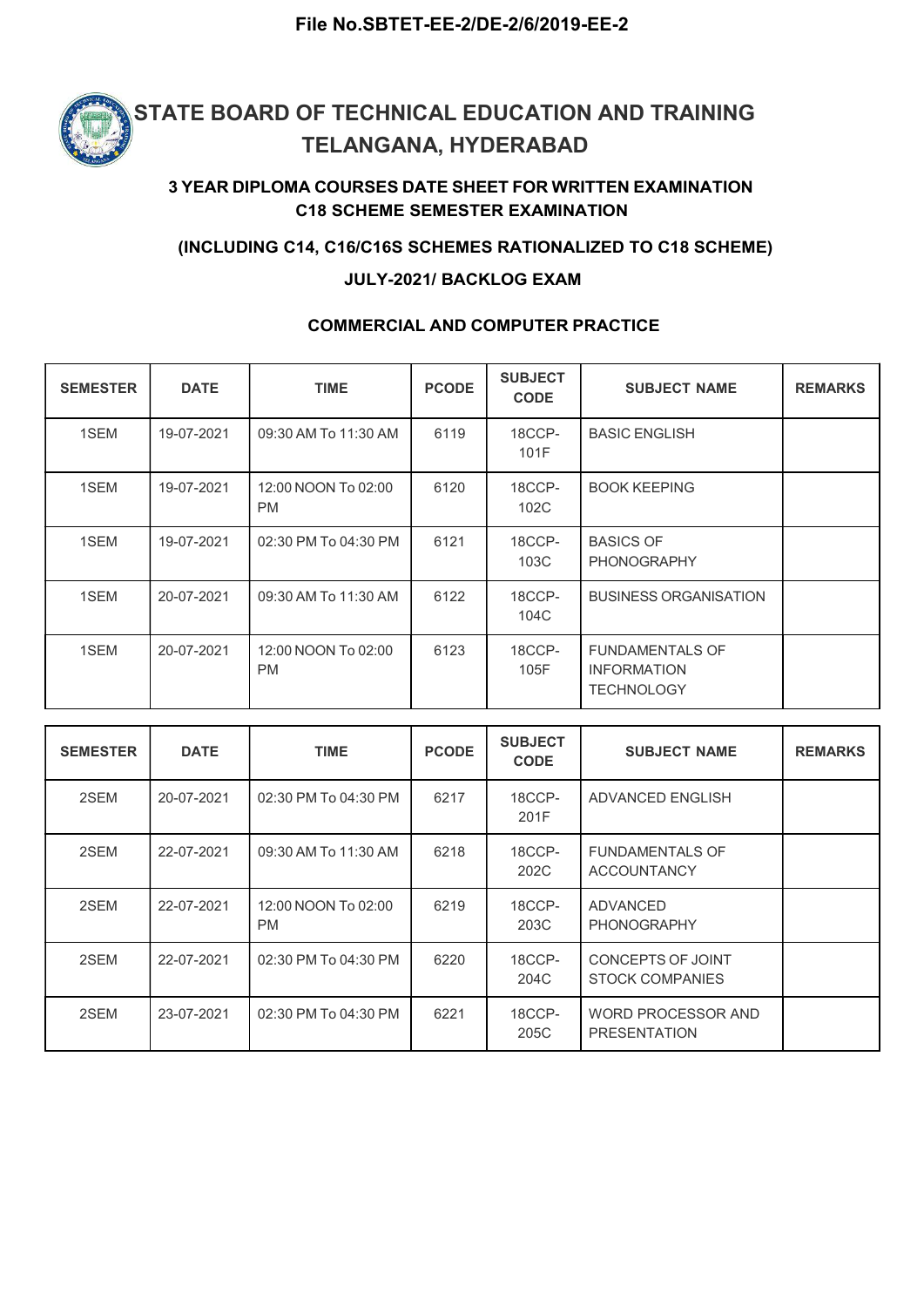| <b>SEMESTER</b> | <b>DATE</b> | <b>TIME</b>                      | <b>PCODE</b> | <b>SUBJECT</b><br><b>CODE</b> | <b>SUBJECT NAME</b>                       | <b>REMARKS</b> |
|-----------------|-------------|----------------------------------|--------------|-------------------------------|-------------------------------------------|----------------|
| 3SEM            | 23-07-2021  | 09:30 AM To 11:30 AM             | 6317         | 18CCP-<br>301F                | <b>ENGLISH LITERATURE</b>                 |                |
| 3SEM            | 23-07-2021  | 12:00 NOON To 02:00<br><b>PM</b> | 6318         | 18CCP-<br>302C                | <b>ADVANCED</b><br><b>ACCOUNTANCY</b>     |                |
| 3SEM            | 24-07-2021  | 09:30 AM To 11:30 AM             | 6319         | 18CCP-<br>303C                | ENGLISH SHORTHAND                         |                |
| 3SEM            | 24-07-2021  | 02:30 PM To 04:30 PM             | 6320         | 18CCP-<br>304C                | CONCEPTS OF SPREAD<br>SHEETS AND DATABASE |                |
| 3SEM            | 24-07-2021  | 12:00 NOON To 02:00<br><b>PM</b> | 6321         | 18CCP-<br>305C                | <b>BUSINESS STATISTICS</b>                |                |

| <b>SEMESTER</b> | <b>DATE</b> | <b>TIME</b>                      | <b>PCODE</b> | <b>SUBJECT</b><br><b>CODE</b> | <b>SUBJECT NAME</b>                     | <b>REMARKS</b> |
|-----------------|-------------|----------------------------------|--------------|-------------------------------|-----------------------------------------|----------------|
| 4SEM            | 26-07-2021  | 12:00 NOON To 02:00<br><b>PM</b> | 6417         | 18CCP-<br>401F                | <b>COMPREHENSIVE</b><br><b>ENGLISH</b>  |                |
| 4SEM            | 26-07-2021  | 02:30 PM To 04:30 PM             | 6418         | 18CCP-<br>402C                | PARTNERSHIP ACCOUNTS                    |                |
| 4SEM            | 27-07-2021  | 09:30 AM To 11:30 AM             | 6419         | 18CCP-<br>403C                | OFFICE ORGANISATION &<br>CORRESPONDENCE |                |
| 4SEM            | 27-07-2021  | 12:00 NOON To 02:00<br><b>PM</b> | 6420         | 18CCP-<br>404C                | 'C' PROGRAMMING                         |                |
| 4SEM            | 27-07-2021  | 02:30 PM To 04:30 PM             | 6421         | 18CCP-<br>405AC               | <b>BANKING</b>                          |                |
| 4SEM            | 28-07-2021  | 09:30 AM To 11:30 AM             | 6422         | 18CCP-<br>405BC               | <b>MERCANTILE LAW</b>                   |                |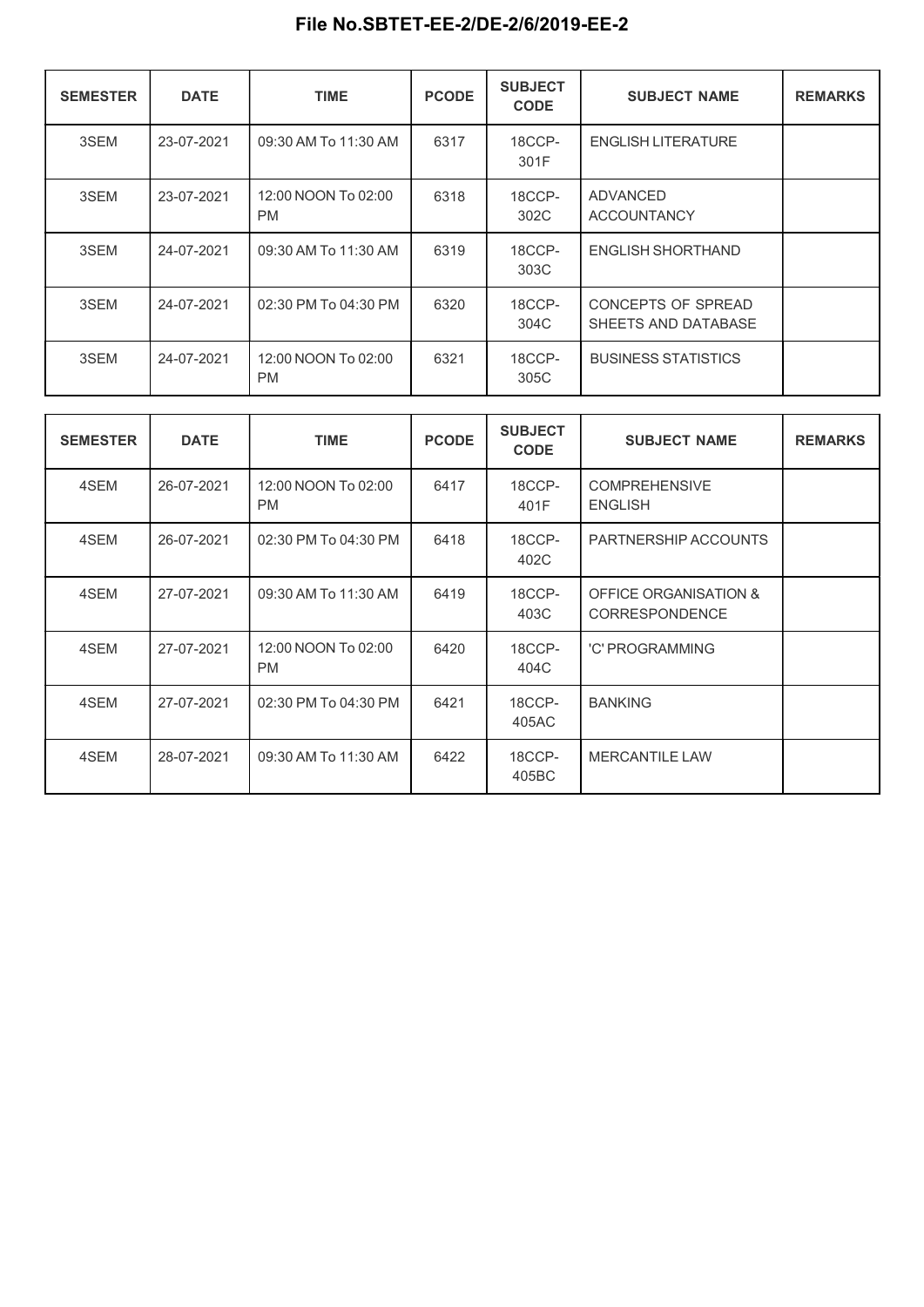| <b>SEMESTER</b> | <b>DATE</b> | <b>TIME</b>                      | <b>PCODE</b> | <b>SUBJECT</b><br><b>CODE</b> | <b>SUBJECT NAME</b>                          | <b>REMARKS</b> |  |
|-----------------|-------------|----------------------------------|--------------|-------------------------------|----------------------------------------------|----------------|--|
| 5SEM            | 28-07-2021  | 12:00 NOON To 02:00<br><b>PM</b> | 6527         | 18CCP-<br>501F                | Literary Criticism                           |                |  |
| 5SEM            | 28-07-2021  | 02:30 PM To 04:30 PM             | 6528         | 18CCP-<br>502C                | <b>Business Economics and</b><br>Environment |                |  |
| 5SEM            | 29-07-2021  | 12:00 NOON To 02:00<br><b>PM</b> | 6529         | 18CCP-<br>503C                | <b>Visual Basic</b>                          |                |  |
| 5SEM            | 29-07-2021  | 02:30 PM To 04:30 PM             | 6530         | 18CCP-<br>504EA               | Principles of Management                     |                |  |
| 5SEM            | 29-07-2021  | 09:30 AM To 11:30 AM             | 6531         | 18CCP-<br>504EB               | Insurance                                    |                |  |
| 5SEM            | 30-07-2021  | 09:30 AM To 11:30 AM             | 6532         | 18CCP-<br>504EC               | Marketing Management                         |                |  |
| 5SEM            | 30-07-2021  | 12:00 NOON To 02:00<br><b>PM</b> | 6533         | 18CCP-<br>505EA               | Basics of Foreign Trade                      |                |  |
| 5SEM            | 30-07-2021  | 02:30 PM To 04:30 PM             | 6534         | 18CCP-<br>505EB               | Human Resource<br>Management                 |                |  |
| 5SEM            | 31-07-2021  | 09:30 AM To 11:30 AM             | 6535         | 18CCP-<br>505EC               | Capital Markets - Primary and<br>Secondary   |                |  |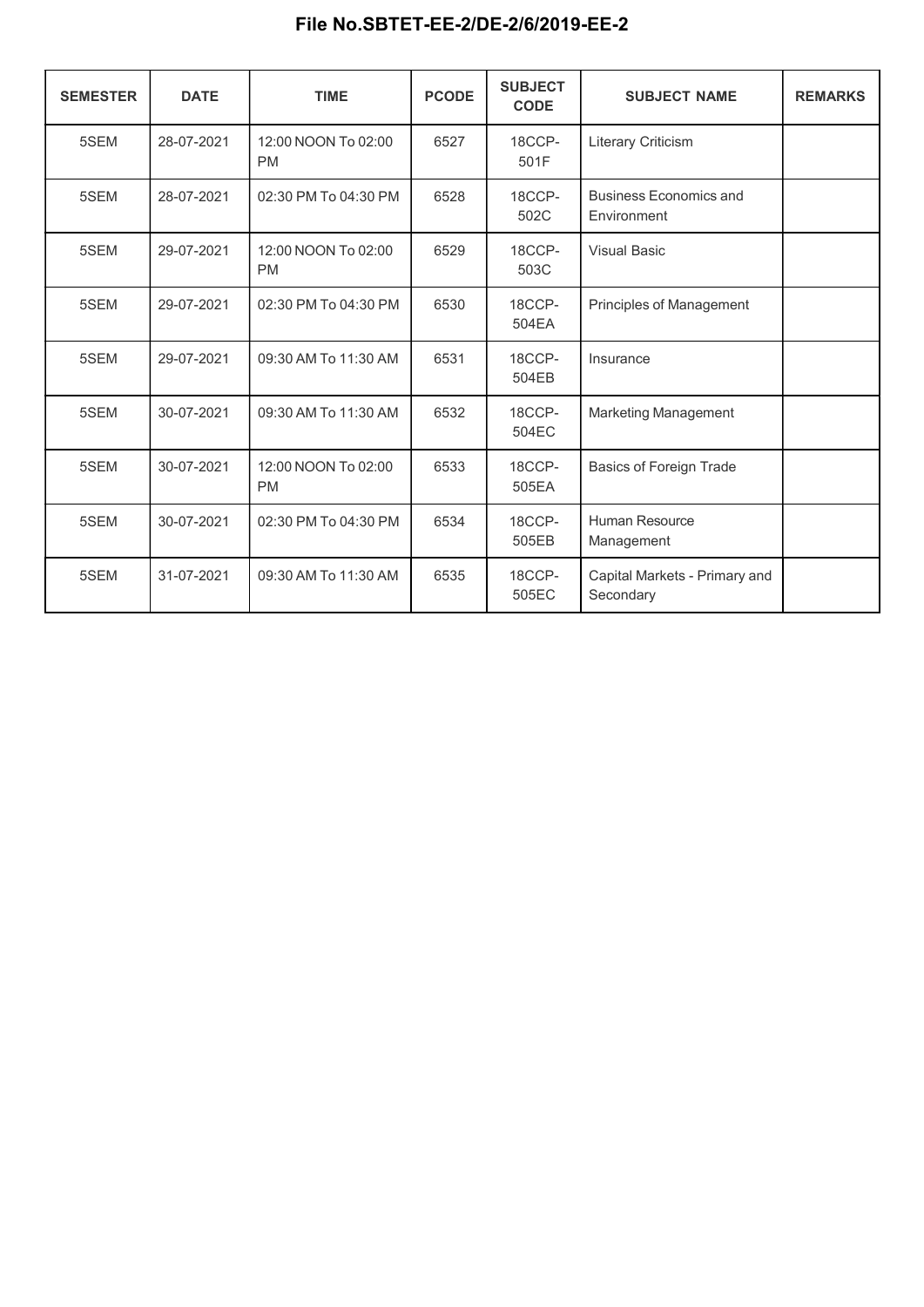

#### 3 YEAR DIPLOMA COURSES DATE SHEET FOR WRITTEN EXAMINATION C18 SCHEME SEMESTER EXAMINATION

#### (INCLUDING C14, C16/C16S SCHEMES RATIONALIZED TO C18 SCHEME)

#### JULY-2021/ BACKLOG EXAM

#### CHEMICAL ENGINEERING

| <b>SEMESTER</b> | <b>DATE</b> | <b>TIME</b>                      | <b>PCODE</b> | <b>SUBJECT</b><br><b>CODE</b> | <b>SUBJECT NAME</b>                            | <b>REMARKS</b> |
|-----------------|-------------|----------------------------------|--------------|-------------------------------|------------------------------------------------|----------------|
| 1SEM            | 19-07-2021  | 09:30 AM To 11:30 AM             | 6101         | 18CH-101F                     | <b>BASIC ENGLISH</b>                           | (Common)       |
| 1SEM            | 19-07-2021  | 12:00 NOON To 02:00<br><b>PM</b> | 6102         | 18CH-102F                     | <b>BASIC ENGINEERING</b><br><b>MATHEMATICS</b> | (Common)       |
| 1SEM            | 19-07-2021  | 02:30 PM To 04:30 PM             | 6103         | 18CH-103F                     | <b>BASIC PHYSICS</b>                           | (Common)       |
| 1SEM            | 20-07-2021  | 09:30 AM To 11:30 AM             | 6104         | 18CH-104F                     | <b>GENERAL ENGINEERING</b><br><b>CHEMISTRY</b> | (Common)       |
| 1SEM            | 20-07-2021  | 12:00 NOON To 02:00<br><b>PM</b> | 6124         | 18CH-105C                     | <b>MATERIALS TECHNOLOGY</b>                    |                |

| <b>SEMESTER</b> | <b>DATE</b> | <b>TIME</b>                      | <b>PCODE</b> | <b>SUBJECT</b><br><b>CODE</b> | <b>SUBJECT NAME</b>                                               | <b>REMARKS</b> |
|-----------------|-------------|----------------------------------|--------------|-------------------------------|-------------------------------------------------------------------|----------------|
| 2SEM            | 22-07-2021  | 12:00 NOON To 02:00<br><b>PM</b> | 6201         | 18CH-201F                     | ADVANCED ENGLISH                                                  | (Common)       |
| 2SEM            | 22-07-2021  | 02:30 PM To 04:30 PM             | 6202         | 18CH-202F                     | <b>ENGINEERING</b><br><b>MATHEMATICS</b>                          | (Common)       |
| 2SEM            | 23-07-2021  | 09:30 AM To 11:30 AM             | 6203         | 18CH-203F                     | <b>APPLIED PHYSICS</b>                                            | (Common)       |
| 2SEM            | 23-07-2021  | 12:00 NOON To 02:00<br><b>PM</b> | 6204         | 18CH-204F                     | <b>ENGINEERING CHEMISTRY</b><br>& ENVIRONMENTAL<br><b>STUDIES</b> | (Common)       |
| 2SEM            | 20-07-2021  | 02:30 PM To 04:30 PM             | 6228         | 18CH-205C                     | <b>GENERAL MECHANICAL</b><br><b>ENGINEERING</b>                   |                |

| <b>SEMESTER</b> | <b>DATE</b> | <b>TIME</b>                      | <b>PCODE</b> | <b>SUBJECT</b><br><b>CODE</b> | <b>SUBJECT NAME</b>                           | <b>REMARKS</b> |
|-----------------|-------------|----------------------------------|--------------|-------------------------------|-----------------------------------------------|----------------|
| 3SEM            | 24-07-2021  | 12:00 NOON To 02:00<br><b>PM</b> | 6301         | 18CH-301F                     | APPLIED ENGINEERING<br><b>MATHEMATICS</b>     | (Common)       |
| 3SEM            | 24-07-2021  | 09:30 AM To 11:30 AM             | 6324         | 18CH-302C                     | ELECTRICAL TECHNOLOGY                         |                |
| 3SEM            | 24-07-2021  | 02:30 PM To 04:30 PM             | 6325         | 18CH-303C                     | <b>FLUID MECHANICS</b>                        |                |
| 3SEM            | 26-07-2021  | 09:30 AM To 11:30 AM             | 6326         | 18CH-304C                     | <b>APPLIED CHEMISTRY</b>                      |                |
| 3SEM            | 26-07-2021  | 12:00 NOON To 02:00<br><b>PM</b> | 6327         | 18CH-305C                     | <b>MATERIAL AND ENERGY</b><br><b>BALANCES</b> |                |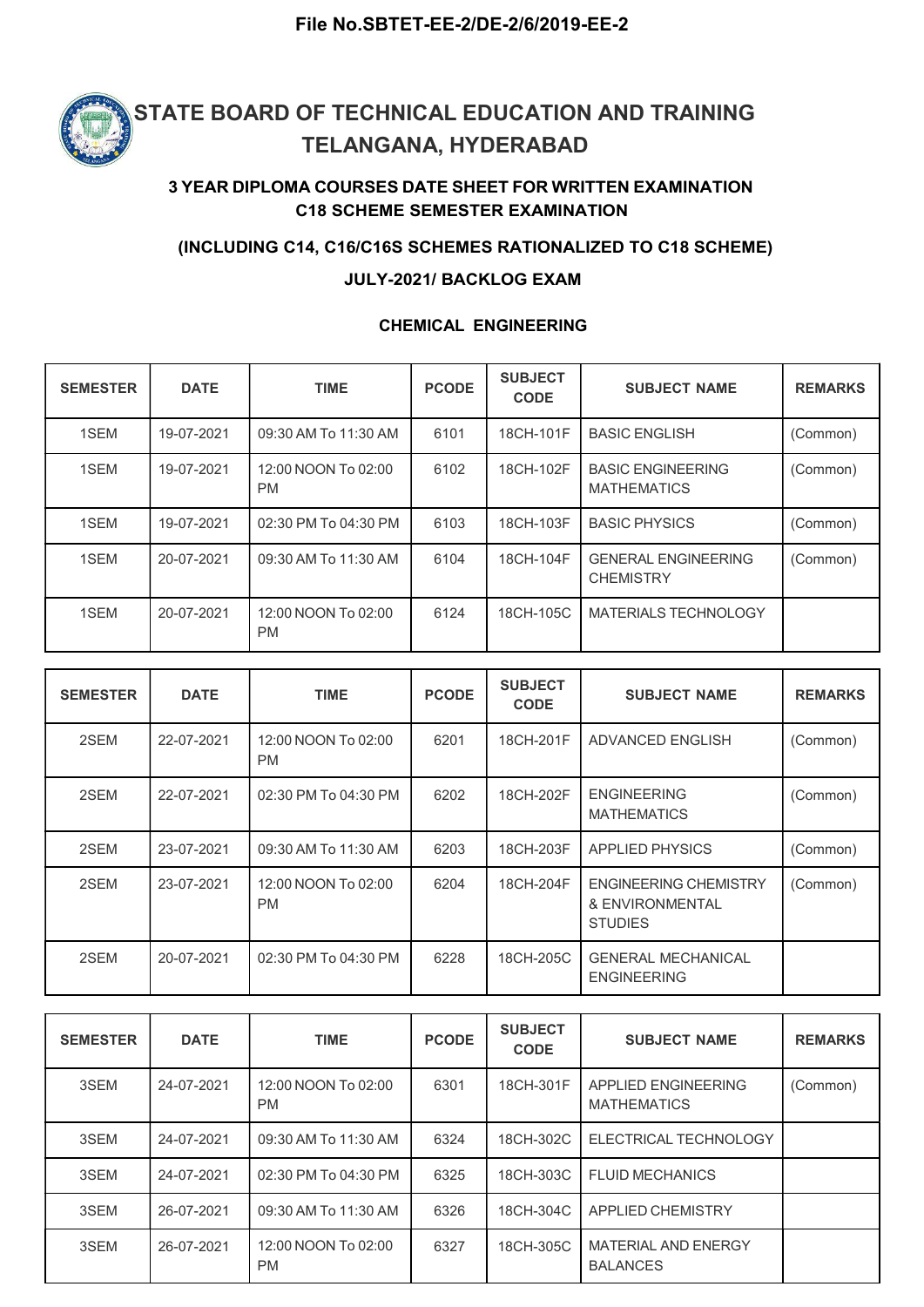| <b>SEMESTER</b> | <b>DATE</b> | <b>TIME</b>                      | <b>PCODE</b> | <b>SUBJECT</b><br><b>CODE</b> | <b>SUBJECT NAME</b>                            | <b>REMARKS</b> |
|-----------------|-------------|----------------------------------|--------------|-------------------------------|------------------------------------------------|----------------|
| 4SEM            | 28-07-2021  | 09:30 AM To 11:30 AM             | 6401         | 18CH-401F                     | ADVANCED ENGINEERING<br><b>MATHEMATICS</b>     | (Common)       |
| 4SEM            | 26-07-2021  | 02:30 PM To 04:30 PM             | 6424         | 18CH-402C                     | MECHANICAL OPERATIONS                          |                |
| 4SEM            | 27-07-2021  | 09:30 AM To 11:30 AM             | 6425         | 18CH-403C                     | <b>INORGANIC CHEMICAL</b><br><b>TECHNOLOGY</b> |                |
| 4SEM            | 27-07-2021  | 12:00 NOON To 02:00<br><b>PM</b> | 6426         | 18CH-404C                     | ORGANIC CHEMICAL<br><b>TECHNOLOGY</b>          |                |
| 4SEM            | 28-07-2021  | 12:00 NOON To 02:00<br><b>PM</b> | 6427         | 18CH-405C                     | <b>HEAT TRANSFER</b>                           |                |

| <b>SEMESTER</b> | <b>DATE</b> | <b>TIME</b>                      | <b>PCODE</b> | <b>SUBJECT</b><br><b>CODE</b> | <b>SUBJECT NAME</b>                                          | <b>REMARKS</b> |
|-----------------|-------------|----------------------------------|--------------|-------------------------------|--------------------------------------------------------------|----------------|
| 5SEM            | 31-07-2021  | 12:00 NOON To 02:00<br><b>PM</b> | 6536         | 18CH-501C                     | Industrial Management &<br>Entrepreneurship                  | (Common)       |
| 5SEM            | 28-07-2021  | 02:30 PM To 04:30 PM             | 6537         | 18CH-502C                     | Thermodynamics and<br><b>Reaction Engineering</b>            |                |
| 5SEM            | 29-07-2021  | 12:00 NOON To 02:00<br><b>PM</b> | 6538         | 18CH-503C                     | Mass Transfer operations                                     |                |
| 5SEM            | 29-07-2021  | 02:30 PM To 04:30 PM             | 6539         | 18CH-<br>504EA                | Instrumentation and Process<br>control                       |                |
| 5SEM            | 30-07-2021  | 09:30 AM To 11:30 AM             | 6540         | 18CH-<br>504EB                | <b>Industrial Safety</b>                                     |                |
| 5SEM            | 30-07-2021  | 02:30 PM To 04:30 PM             | 6541         | 18CH-<br>505EA                | Energy Technology                                            |                |
| 5SEM            | 30-07-2021  | 12:00 NOON To 02:00<br><b>PM</b> | 6542         | 18CH-<br>505EB                | <b>Environmental Pollution</b><br><b>Control Engineering</b> |                |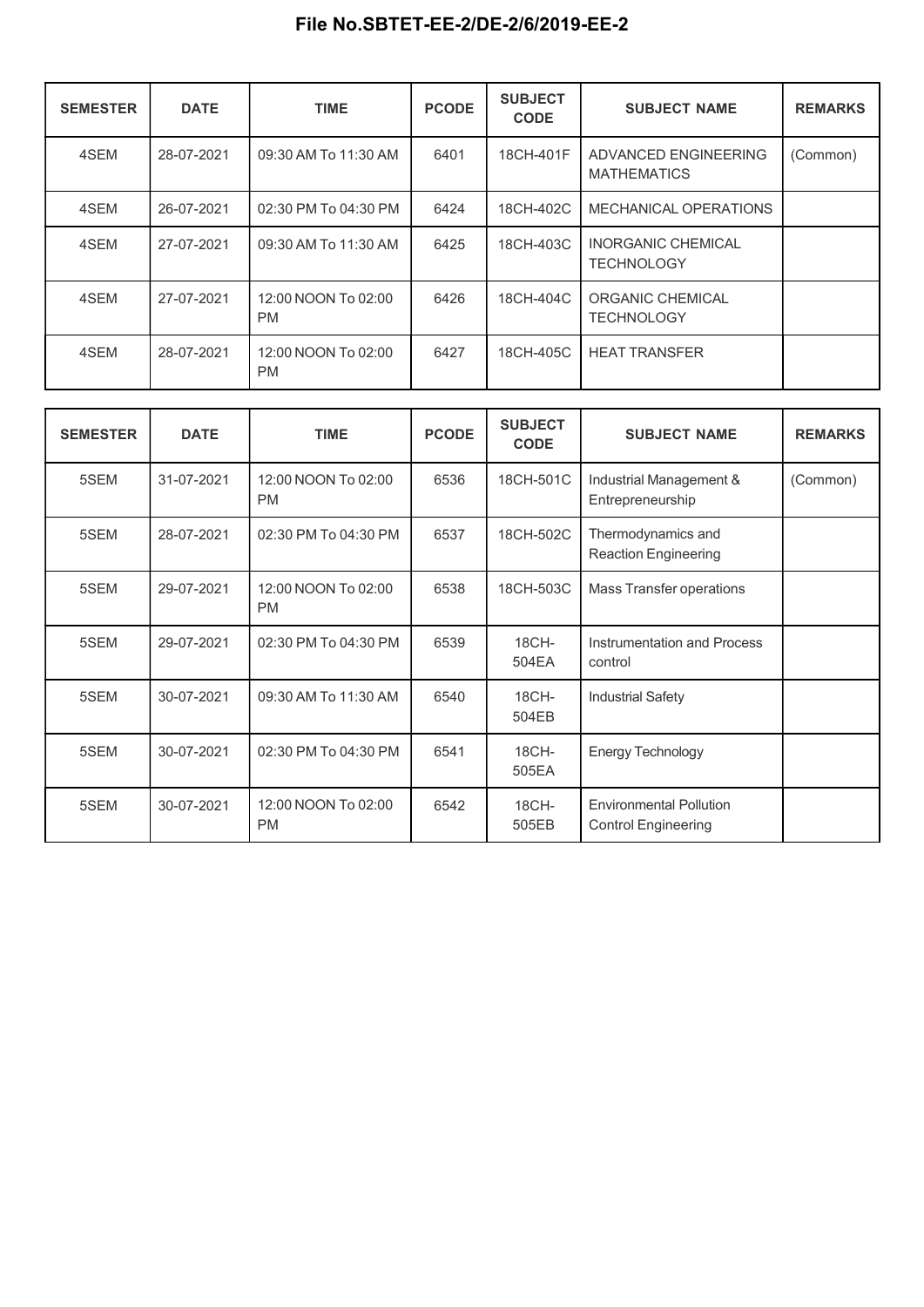

### 3 YEAR DIPLOMA COURSES DATE SHEET FOR WRITTEN EXAMINATION C18 SCHEME SEMESTER EXAMINATION

#### (INCLUDING C14, C16/C16S SCHEMES RATIONALIZED TO C18 SCHEME)

#### JULY-2021/ BACKLOG EXAM

#### COMPUTER ENGINEERING

| <b>SEMESTER</b> | <b>DATE</b> | <b>TIME</b>                      | <b>PCODE</b> | <b>SUBJECT</b><br><b>CODE</b> | <b>SUBJECT NAME</b>                                                       | <b>REMARKS</b> |
|-----------------|-------------|----------------------------------|--------------|-------------------------------|---------------------------------------------------------------------------|----------------|
| 1SEM            | 19-07-2021  | 09:30 AM To 11:30 AM             | 6101         | 18CM-101F                     | <b>BASIC ENGLISH</b>                                                      | (Common)       |
| 1SEM            | 19-07-2021  | 12:00 NOON To 02:00<br><b>PM</b> | 6102         | 18CM-102F                     | <b>BASIC ENGINEERING</b><br><b>MATHEMATICS</b>                            | (Common)       |
| 1SEM            | 19-07-2021  | 02:30 PM To 04:30 PM             | 6103         | 18CM-103F                     | <b>BASIC PHYSICS</b>                                                      | (Common)       |
| 1SEM            | 20-07-2021  | 09:30 AM To 11:30 AM             | 6104         | 18CM-104F                     | <b>GENERAL ENGINEERING</b><br><b>CHEMISTRY</b>                            | (Common)       |
| 1SEM            | 20-07-2021  | 02:30 PM To 04:30 PM             | 6129         | 18CM-105C                     | <b>BASIC ELECTRICAL &amp;</b><br><b>ELECTRONICS</b><br><b>ENGINEERING</b> |                |

| <b>SEMESTER</b> | <b>DATE</b> | <b>TIME</b>                      | <b>PCODE</b> | <b>SUBJECT</b><br><b>CODE</b> | <b>SUBJECT NAME</b>                                               | <b>REMARKS</b> |
|-----------------|-------------|----------------------------------|--------------|-------------------------------|-------------------------------------------------------------------|----------------|
| 2SEM            | 22-07-2021  | 12:00 NOON To 02:00<br><b>PM</b> | 6201         | 18CM-201F                     | ADVANCED ENGLISH                                                  | (Common)       |
| 2SEM            | 22-07-2021  | 02:30 PM To 04:30 PM             | 6202         | 18CM-202F                     | <b>ENGINEERING</b><br><b>MATHEMATICS</b>                          | (Common)       |
| 2SEM            | 23-07-2021  | 09:30 AM To 11:30 AM             | 6203         | 18CM-203F                     | <b>APPLIED PHYSICS</b>                                            | (Common)       |
| 2SEM            | 23-07-2021  | 12:00 NOON To 02:00<br><b>PM</b> | 6204         | 18CM-204F                     | <b>ENGINEERING CHEMISTRY</b><br>& ENVIRONMENTAL<br><b>STUDIES</b> | (Common)       |
| 2SEM            | 22-07-2021  | 09:30 AM To 11:30 AM             | 6233         | 18CM-205C                     | PROGRAMMING IN C                                                  |                |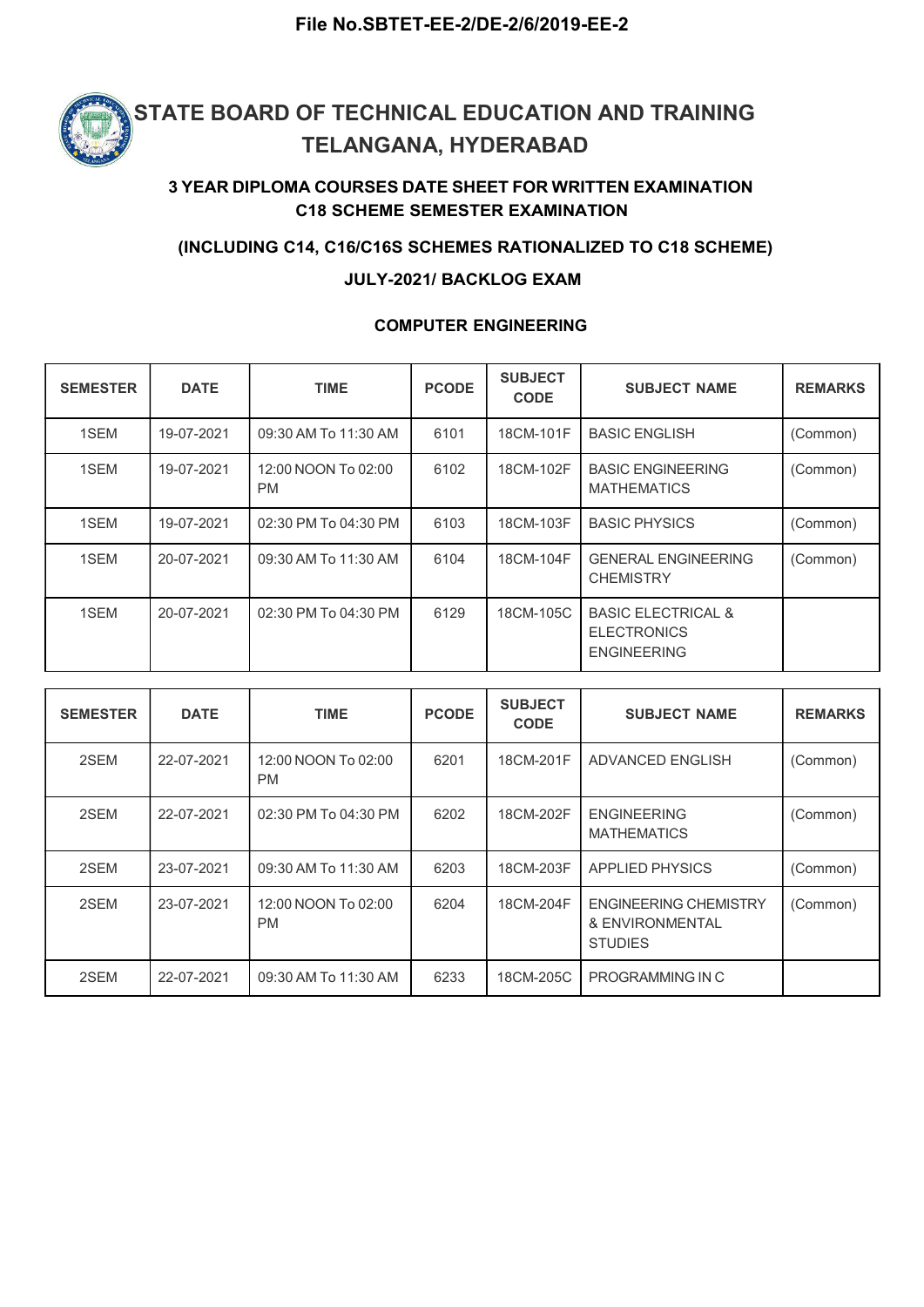| <b>SEMESTER</b> | <b>DATE</b> | <b>TIME</b>                      | <b>PCODE</b> | <b>SUBJECT</b><br><b>CODE</b> | <b>SUBJECT NAME</b>                       | <b>REMARKS</b> |
|-----------------|-------------|----------------------------------|--------------|-------------------------------|-------------------------------------------|----------------|
| 3SEM            | 24-07-2021  | 12:00 NOON To 02:00<br><b>PM</b> | 6301         | 18CM-301F                     | APPLIED ENGINEERING<br><b>MATHEMATICS</b> | (Common)       |
| 3SEM            | 24-07-2021  | 09:30 AM To 11:30 AM             | 6328         | 18CM-302C                     | DIGITAL ELECTRONICS                       |                |
| 3SEM            | 26-07-2021  | 12:00 NOON To 02:00<br><b>PM</b> | 6329         | 18CM-303C                     | <b>COMPUTER</b><br><b>ARCHITECTURE</b>    |                |
| 3SEM            | 26-07-2021  | 09:30 AM To 11:30 AM             | 6330         | 18CM-304C                     | DATA STRUCTURES<br>THROUGH C              |                |
| 3SEM            | 26-07-2021  | 02:30 PM To 04:30 PM             | 6331         | 18CM-305C                     | <b>RDBMS</b>                              |                |

| <b>SEMESTER</b> | <b>DATE</b> | <b>TIME</b>                      | <b>PCODE</b> | <b>SUBJECT</b><br><b>CODE</b> | <b>SUBJECT NAME</b>                        | <b>REMARKS</b> |
|-----------------|-------------|----------------------------------|--------------|-------------------------------|--------------------------------------------|----------------|
| 4SEM            | 28-07-2021  | 09:30 AM To 11:30 AM             | 6401         | 18CM-401F                     | ADVANCED ENGINEERING<br><b>MATHEMATICS</b> | (Common)       |
| 4SEM            | 27-07-2021  | 02:30 PM To 04:30 PM             | 6429         | 18CM-402C                     | OOPS THROUGH C++                           |                |
| 4SEM            | 28-07-2021  | 12:00 NOON To 02:00<br><b>PM</b> | 6430         | 18CM-403C                     | .NET PROGRAMMING<br>THROUGH C#             |                |
| 4SEM            | 28-07-2021  | 02:30 PM To 04:30 PM             | 6431         | 18CM-404C                     | MICRO PROCESSORS                           |                |
| 4SEM            | 29-07-2021  | 09:30 AM To 11:30 AM             | 6432         | 18CM-405C                     | <b>OPERATING SYSTEMS</b>                   |                |

| <b>SEMESTER</b> | <b>DATE</b> | <b>TIME</b>                      | <b>PCODE</b> | <b>SUBJECT</b><br><b>CODE</b> | <b>SUBJECT NAME</b>                                 | <b>REMARKS</b> |
|-----------------|-------------|----------------------------------|--------------|-------------------------------|-----------------------------------------------------|----------------|
| 5SEM            | 03-08-2021  | 12:00 NOON To 02:00<br><b>PM</b> | 6543         | 18CM-501F                     | Industrial Management &<br>Entrepreneurship         | (Common)       |
| 5SEM            | 30-07-2021  | 12:00 NOON To 02:00<br><b>PM</b> | 6544         | 18CM-502C                     | Computer Hardware &<br><b>System Administration</b> |                |
| 5SEM            | 31-07-2021  | 09:30 AM To 11:30 AM             | 6545         | 18CM-503C                     | Java Programming                                    |                |
| 5SEM            | 31-07-2021  | 12:00 NOON To 02:00<br><b>PM</b> | 6546         | 18CM-<br>504EA                | Python Programming                                  |                |
| 5SEM            | 31-07-2021  | 02:30 PM To 04:30 PM             | 6547         | 18CM-<br>504EB                | Android Programming                                 |                |
| 5SEM            | 03-08-2021  | 09:30 AM To 11:30 AM             | 6548         | 18CM-<br>505EA                | <b>Cloud Computing</b>                              |                |
| 5SEM            | 03-08-2021  | 02:30 PM To 04:30 PM             | 6549         | 18CM-<br>505EB                | Cryptography And Network<br>Security                |                |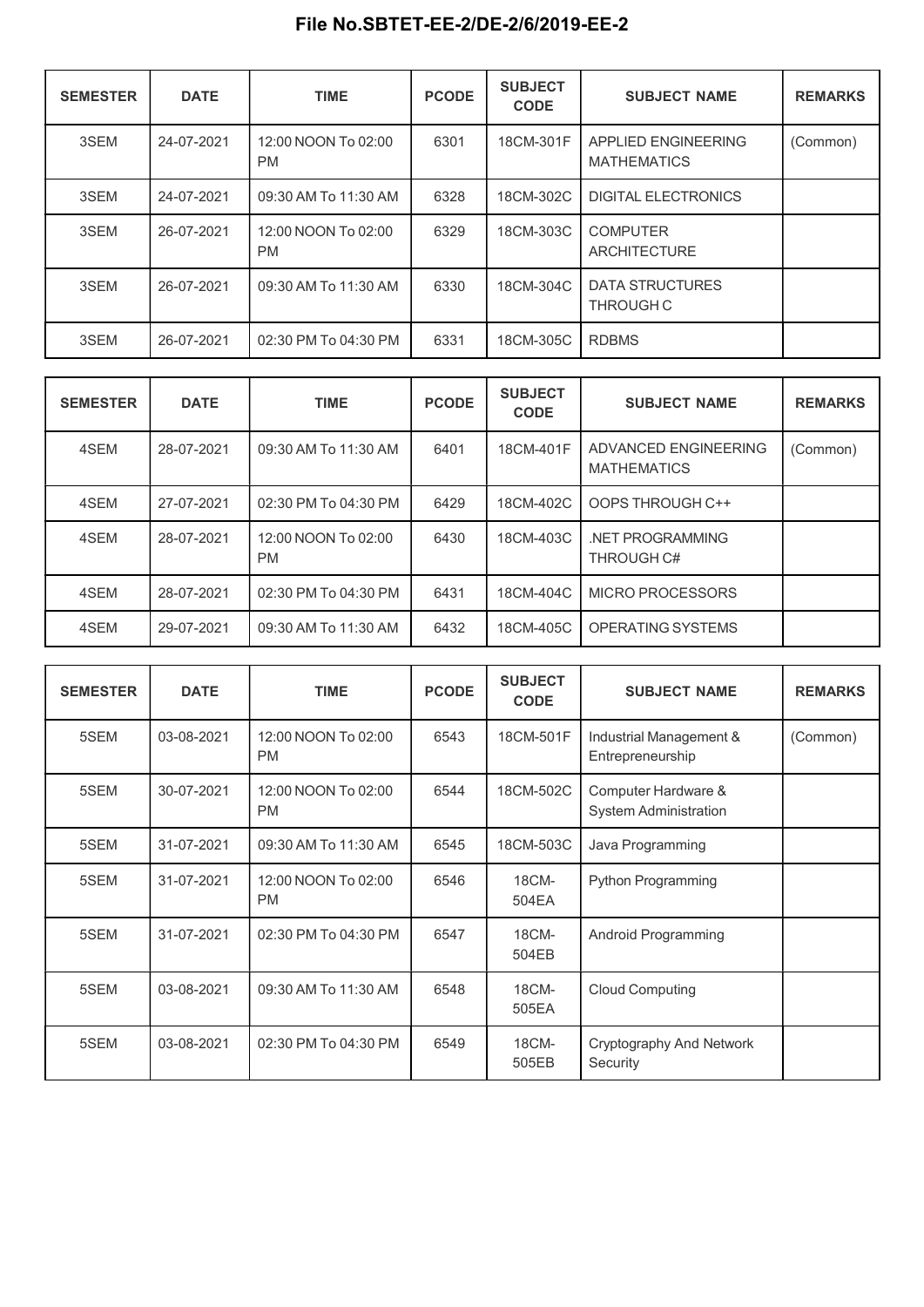

#### 3 YEAR DIPLOMA COURSES DATE SHEET FOR WRITTEN EXAMINATION C18 SCHEME SEMESTER EXAMINATION

#### (INCLUDING C14, C16/C16S SCHEMES RATIONALIZED TO C18 SCHEME)

#### JULY-2021/ BACKLOG EXAM

### ELECTRONICS & COMMUNICATION ENGINEERING

| <b>SEMESTER</b> | <b>DATE</b> | <b>TIME</b>                      | <b>PCODE</b> | <b>SUBJECT</b><br><b>CODE</b> | <b>SUBJECT NAME</b>                                                       | <b>REMARKS</b> |
|-----------------|-------------|----------------------------------|--------------|-------------------------------|---------------------------------------------------------------------------|----------------|
| 1SEM            | 19-07-2021  | 09:30 AM To 11:30 AM             | 6101         | 18EC-101F                     | <b>BASIC ENGLISH</b>                                                      | (Common)       |
| 1SEM            | 19-07-2021  | 12:00 NOON To 02:00<br><b>PM</b> | 6102         | 18EC-102F                     | <b>BASIC ENGINEERING</b><br><b>MATHEMATICS</b>                            | (Common)       |
| 1SEM            | 19-07-2021  | 02:30 PM To 04:30 PM             | 6103         | 18EC-103F                     | <b>BASIC PHYSICS</b>                                                      | (Common)       |
| 1SEM            | 20-07-2021  | 09:30 AM To 11:30 AM             | 6104         | 18EC-104F                     | <b>GENERAL ENGINEERING</b><br><b>CHEMISTRY</b>                            | (Common)       |
| 1SEM            | 20-07-2021  | 12:00 NOON To 02:00<br><b>PM</b> | 6136         | 18EC-105C                     | <b>BASIC ELECTRICAL &amp;</b><br><b>ELECTRONICS</b><br><b>ENGINEERING</b> | (Common)       |

| <b>SEMESTER</b> | <b>DATE</b> | <b>TIME</b>                      | <b>PCODE</b> | <b>SUBJECT</b><br><b>CODE</b> | <b>SUBJECT NAME</b>                                               | <b>REMARKS</b> |
|-----------------|-------------|----------------------------------|--------------|-------------------------------|-------------------------------------------------------------------|----------------|
| 2SEM            | 22-07-2021  | 12:00 NOON To 02:00<br><b>PM</b> | 6201         | 18EC-201F                     | ADVANCED ENGLISH                                                  | (Common)       |
| 2SEM            | 22-07-2021  | 02:30 PM To 04:30 PM             | 6202         | 18EC-202F                     | <b>ENGINEERING</b><br><b>MATHEMATICS</b>                          | (Common)       |
| 2SEM            | 23-07-2021  | 09:30 AM To 11:30 AM             | 6203         | 18EC-203F                     | <b>APPLIED PHYSICS</b>                                            | (Common)       |
| 2SEM            | 23-07-2021  | 12:00 NOON To 02:00<br><b>PM</b> | 6204         | 18EC-204F                     | <b>ENGINEERING CHEMISTRY</b><br>& ENVIRONMENTAL<br><b>STUDIES</b> | (Common)       |
| 2SEM            | 20-07-2021  | 02:30 PM To 04:30 PM             | 6239         | 18EC-205C                     | <b>SEMICONDUCTOR</b><br><b>DEVICES</b>                            | (Common)       |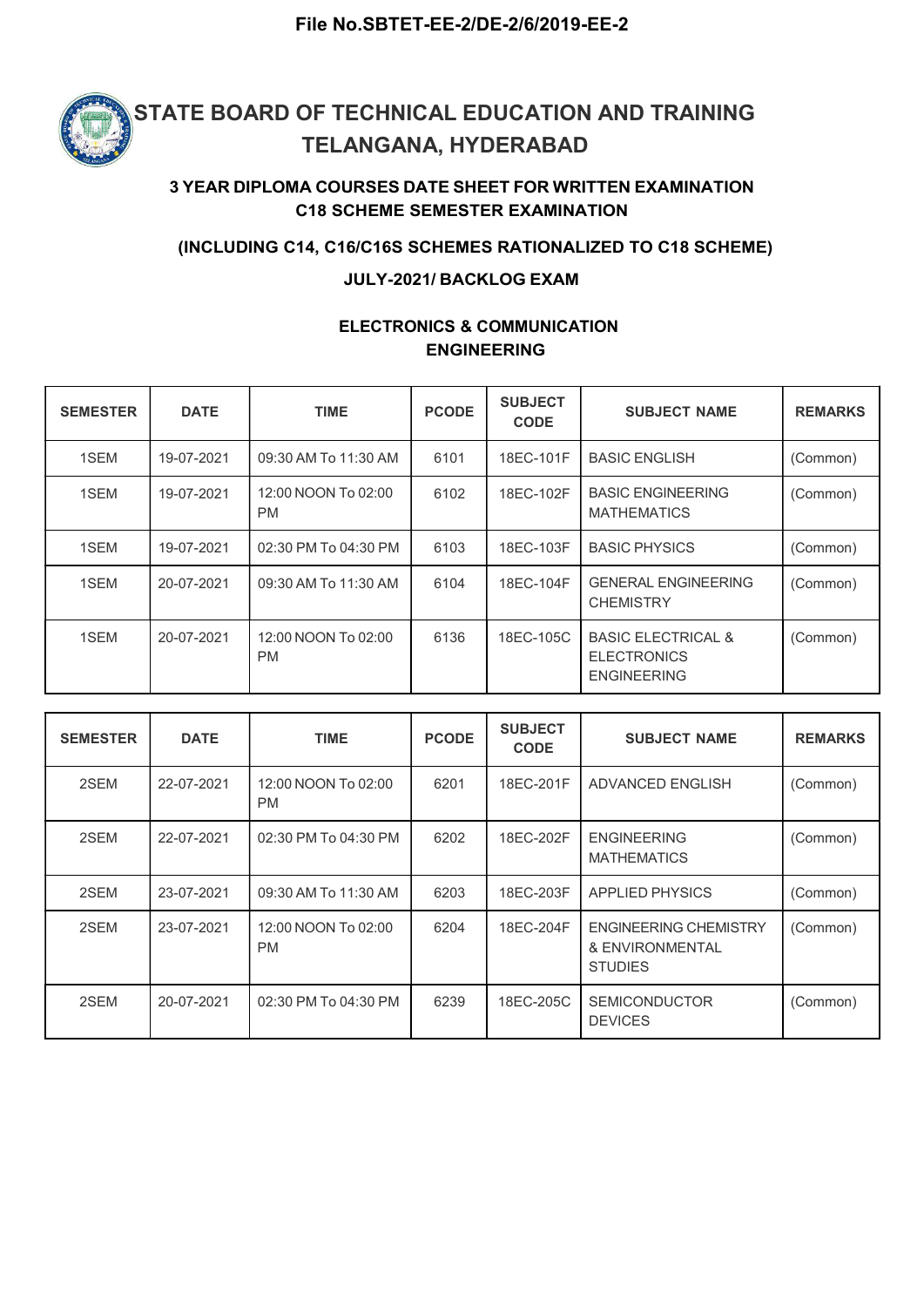| <b>SEMESTER</b> | <b>DATE</b> | <b>TIME</b>                      | <b>PCODE</b> | <b>SUBJECT</b><br><b>CODE</b> | <b>SUBJECT NAME</b>                       | <b>REMARKS</b> |
|-----------------|-------------|----------------------------------|--------------|-------------------------------|-------------------------------------------|----------------|
| 3SEM            | 24-07-2021  | 12:00 NOON To 02:00<br><b>PM</b> | 6301         | 18EC-301F                     | APPLIED ENGINEERING<br><b>MATHEMATICS</b> | (Common)       |
| 3SEM            | 24-07-2021  | 02:30 PM To 04:30 PM             | 6332         | 18EC-302C                     | <b>DIGITAL ELECTRONICS</b>                | (Common)       |
| 3SEM            | 26-07-2021  | 09:30 AM To 11:30 AM             | 6333         | 18EC-303C                     | ELECTRONIC DEVICES<br>AND CIRCUITS        | (Common)       |
| 3SEM            | 26-07-2021  | 02:30 PM To 04:30 PM             | 6334         | 18EC-304C                     | ANALOG COMMUNICATION<br><b>SYSTEMS</b>    |                |
| 3SEM            | 24-07-2021  | 09:30 AM To 11:30 AM             | 6335         | 18EC-305C                     | NETWORK ANALYSIS                          | (Common)       |

| <b>SEMESTER</b> | <b>DATE</b> | <b>TIME</b>                      | <b>PCODE</b> | <b>SUBJECT</b><br><b>CODE</b> | <b>SUBJECT NAME</b>                                               | <b>REMARKS</b> |
|-----------------|-------------|----------------------------------|--------------|-------------------------------|-------------------------------------------------------------------|----------------|
| 4SEM            | 28-07-2021  | 09:30 AM To 11:30 AM             | 6401         | 18EC-401F                     | ADVANCED ENGINEERING<br><b>MATHEMATICS</b>                        | (Common)       |
| 4SEM            | 27-07-2021  | 02:30 PM To 04:30 PM             | 6433         | 18EC-402C                     | <b>MICROCONTROLLER</b><br><b>PROGRAMMING</b>                      | (Common)       |
| 4SEM            | 28-07-2021  | 12:00 NOON To 02:00<br><b>PM</b> | 6434         | 18EC-403C                     | LINEAR INTEGRATED<br><b>CIRCUITS</b>                              | (Common)       |
| 4SEM            | 27-07-2021  | 12:00 NOON To 02:00<br><b>PM</b> | 6435         | 18EC-404C                     | DIGITAL COMMUNICATION                                             |                |
| 4SEM            | 29-07-2021  | 09:30 AM To 11:30 AM             | 6436         | 18EC-405C                     | <b>MICROWAVE</b><br><b>COMMUNICATION AND</b><br><b>TELEVISION</b> |                |

| <b>SEMESTER</b> | <b>DATE</b> | <b>TIME</b>                      | <b>PCODE</b> | <b>SUBJECT</b><br><b>CODE</b> | <b>SUBJECT NAME</b>                                | <b>REMARKS</b> |
|-----------------|-------------|----------------------------------|--------------|-------------------------------|----------------------------------------------------|----------------|
| 5SEM            | 03-08-2021  | 12:00 NOON To 02:00<br><b>PM</b> | 6543         | 18EC-501F                     | Industrial Management &<br>Entrepreneurship        | (Common)       |
| 5SEM            | 30-07-2021  | 09:30 AM To 11:30 AM             | 6550         | 18EC-502C                     | <b>Industrial Electronics</b>                      | (Common)       |
| 5SEM            | 04-08-2021  | 09:30 AM To 11:30 AM             | 6551         | 18EC-503C                     | Data Communication and<br><b>Computer Networks</b> | (Common)       |
| 5SEM            | 30-07-2021  | 02:30 PM To 04:30 PM             | 6552         | 18EC-<br>504EA                | <b>Electronic Measuring</b><br>Instruments         | (Common)       |
| 5SEM            | 29-07-2021  | 12:00 NOON To 02:00<br><b>PM</b> | 6553         | 18EC-<br>504EB                | Digital Circuit Design using<br>Verilog            | (Common)       |
| 5SEM            | 04-08-2021  | 12:00 NOON To 02:00<br><b>PM</b> | 6554         | 18EC-<br>505EA                | Mobile & Optical Fibre<br>Communication            |                |
| 5SEM            | 29-07-2021  | 02:30 PM To 04:30 PM             | 6555         | 18EC-<br>505EB                | Basics of VLSI circuits                            | (Common)       |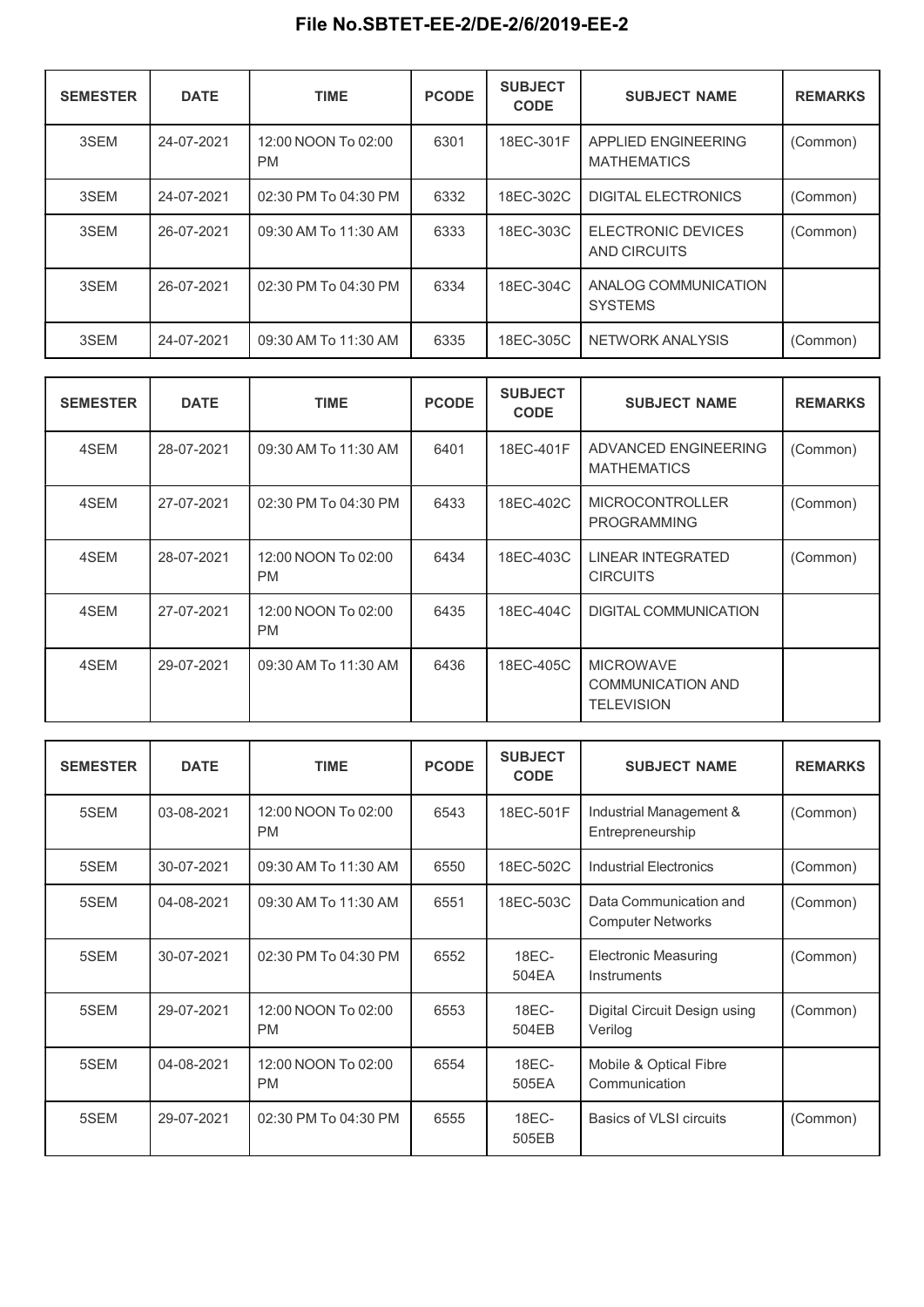

### 3 YEAR DIPLOMA COURSES DATE SHEET FOR WRITTEN EXAMINATION C18 SCHEME SEMESTER EXAMINATION

#### (INCLUDING C14, C16/C16S SCHEMES RATIONALIZED TO C18 SCHEME)

#### JULY-2021/ BACKLOG EXAM

#### ELECTRICAL AND ELECTRONICS ENGINEERING

| <b>SEMESTER</b> | <b>DATE</b> | <b>TIME</b>                      | <b>PCODE</b> | <b>SUBJECT</b><br><b>CODE</b> | <b>SUBJECT NAME</b>                            | <b>REMARKS</b> |
|-----------------|-------------|----------------------------------|--------------|-------------------------------|------------------------------------------------|----------------|
| 1SEM            | 19-07-2021  | 09:30 AM To 11:30 AM             | 6101         | 18EE-101F                     | <b>BASIC ENGLISH</b>                           | (Common)       |
| 1SEM            | 19-07-2021  | 12:00 NOON To 02:00<br><b>PM</b> | 6102         | 18EE-102F                     | <b>BASIC ENGINEERING</b><br><b>MATHEMATICS</b> | (Common)       |
| 1SEM            | 19-07-2021  | 02:30 PM To 04:30 PM             | 6103         | 18EE-103F                     | <b>BASIC PHYSICS</b>                           | (Common)       |
| 1SEM            | 20-07-2021  | 09:30 AM To 11:30 AM             | 6104         | 18EE-104F                     | <b>GENERAL ENGINEERING</b><br><b>CHEMISTRY</b> | (Common)       |
| 1SEM            | 20-07-2021  | 02:30 PM To 04:30 PM             | 6143         | 18EE-105C                     | <b>BASIC ELECTRICAL</b><br><b>ENGINEERING</b>  |                |

| <b>SEMESTER</b> | <b>DATE</b> | <b>TIME</b>                      | <b>PCODE</b> | <b>SUBJECT</b><br><b>CODE</b> | <b>SUBJECT NAME</b>                                               | <b>REMARKS</b> |
|-----------------|-------------|----------------------------------|--------------|-------------------------------|-------------------------------------------------------------------|----------------|
| 2SEM            | 22-07-2021  | 12:00 NOON To 02:00<br><b>PM</b> | 6201         | 18EE-201F                     | ADVANCED ENGLISH                                                  | (Common)       |
| 2SEM            | 22-07-2021  | 02:30 PM To 04:30 PM             | 6202         | 18EE-202F                     | <b>ENGINEERING</b><br><b>MATHEMATICS</b>                          | (Common)       |
| 2SEM            | 23-07-2021  | 09:30 AM To 11:30 AM             | 6203         | 18EE-203F                     | <b>APPLIED PHYSICS</b>                                            | (Common)       |
| 2SEM            | 23-07-2021  | 12:00 NOON To 02:00<br><b>PM</b> | 6204         | 18EE-204F                     | <b>ENGINEERING CHEMISTRY</b><br>& ENVIRONMENTAL<br><b>STUDIES</b> | (Common)       |
| 2SEM            | 23-07-2021  | 02:30 PM To 04:30 PM             | 6245         | 18EE-205C                     | <b>ELECTRICAL ENGINEERING</b><br>& ELECTRONICS DEVICES            |                |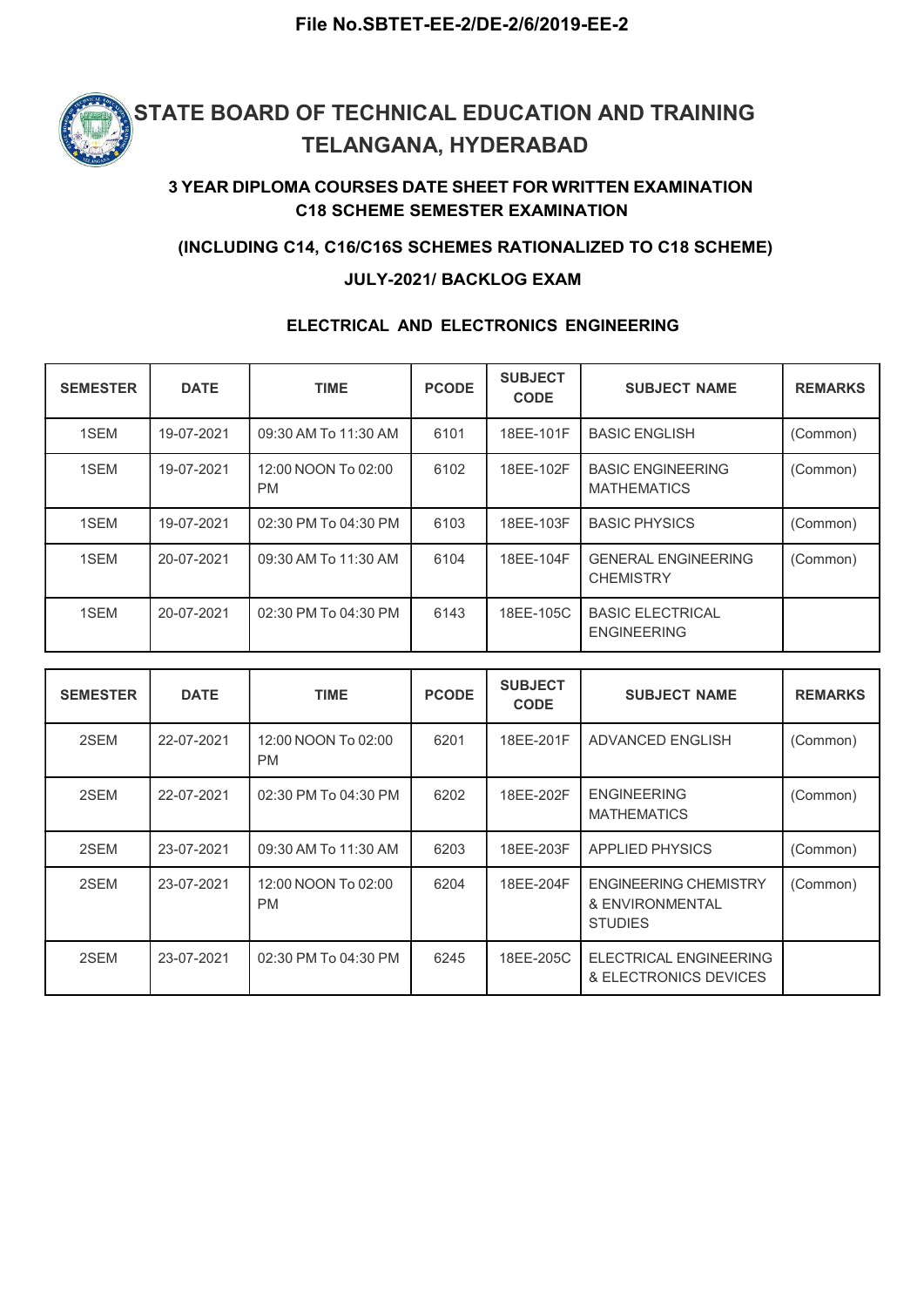| <b>SEMESTER</b> | <b>DATE</b> | <b>TIME</b>                      | <b>PCODE</b> | <b>SUBJECT</b><br><b>CODE</b> | <b>SUBJECT NAME</b>                                                        | <b>REMARKS</b> |
|-----------------|-------------|----------------------------------|--------------|-------------------------------|----------------------------------------------------------------------------|----------------|
| 3SEM            | 24-07-2021  | 12:00 NOON To 02:00<br><b>PM</b> | 6301         | 18EE-301F                     | APPLIED ENGINEERING<br><b>MATHEMATICS</b>                                  | (Common)       |
| 3SEM            | 26-07-2021  | 12:00 NOON To 02:00<br><b>PM</b> | 6336         | 18EE-302C                     | ELECTRICAL CIRCUITS                                                        |                |
| 3SEM            | 27-07-2021  | 09:30 AM To 11:30 AM             | 6337         | 18EE-303C                     | DC MACHINES AND<br><b>BATTERIES</b>                                        |                |
| 3SEM            | 24-07-2021  | 09:30 AM To 11:30 AM             | 6338         | 18EE-304C                     | <b>ELECTRICAL AND</b><br><b>ELECTRONIC MEASURING</b><br><b>INSTRUMENTS</b> |                |
| 3SEM            | 26-07-2021  | 02:30 PM To 04:30 PM             | 6339         | 18EE-305C                     | ELECTRONIC CIRCUITS                                                        |                |

| <b>SEMESTER</b> | <b>DATE</b> | <b>TIME</b>                      | <b>PCODE</b> | <b>SUBJECT</b><br><b>CODE</b> | <b>SUBJECT NAME</b>                             | <b>REMARKS</b> |
|-----------------|-------------|----------------------------------|--------------|-------------------------------|-------------------------------------------------|----------------|
| 4SEM            | 28-07-2021  | 09:30 AM To 11:30 AM             | 6401         | 18EE-401F                     | ADVANCED ENGINEERING<br><b>MATHEMATICS</b>      | (Common)       |
| 4SEM            | 28-07-2021  | 02:30 PM To 04:30 PM             | 6437         | 18EE-402C                     | <b>ELECTRICAL POWER</b><br><b>SYSTEMS</b>       |                |
| 4SEM            | 24-07-2021  | 02:30 PM To 04:30 PM             | 6438         | 18EE-403C                     | AC MACHINES                                     |                |
| 4SEM            | 29-07-2021  | 09:30 AM To 11:30 AM             | 6439         | 18EE-404C                     | <b>GENERAL MECHANICAL</b><br><b>ENGINEERING</b> |                |
| 4SEM            | 28-07-2021  | 12:00 NOON To 02:00<br><b>PM</b> | 6440         | 18EE-405C                     | <b>DIGITAL ELECTRONICS</b>                      |                |

| <b>SEMESTER</b> | <b>DATE</b> | <b>TIME</b>                      | <b>PCODE</b> | <b>SUBJECT</b><br><b>CODE</b> | <b>SUBJECT NAME</b>                             | <b>REMARKS</b> |
|-----------------|-------------|----------------------------------|--------------|-------------------------------|-------------------------------------------------|----------------|
| 5SEM            | 03-08-2021  | 12:00 NOON To 02:00<br><b>PM</b> | 6543         | 18EE-501F                     | Industrial Management and<br>Entrepreneurship   | (Common)       |
| 5SEM            | 30-07-2021  | 12:00 NOON To 02:00<br><b>PM</b> | 6556         | 18EE-502C                     | <b>AC Motors</b>                                |                |
| 5SEM            | 30-07-2021  | 09:30 AM To 11:30 AM             | 6550         | 18EE-<br>503EA                | Industrial Electronics                          | (Common)       |
| 5SEM            | 31-07-2021  | 09:30 AM To 11:30 AM             | 6558         | 18EE-<br>503EB                | Power Electronics                               |                |
| 5SEM            | 31-07-2021  | 12:00 NOON To 02:00<br><b>PM</b> | 6559         | 18EE-<br>504EA                | Switchgear and Protection                       |                |
| 5SEM            | 31-07-2021  | 02:30 PM To 04:30 PM             | 6560         | 18EE-<br>504EB                | Advanced Protection of<br>Power Systems         |                |
| 5SEM            | 03-08-2021  | 09:30 AM To 11:30 AM             | 6561         | 18EE-505C                     | <b>Electrical Estimation and</b><br>Utilization |                |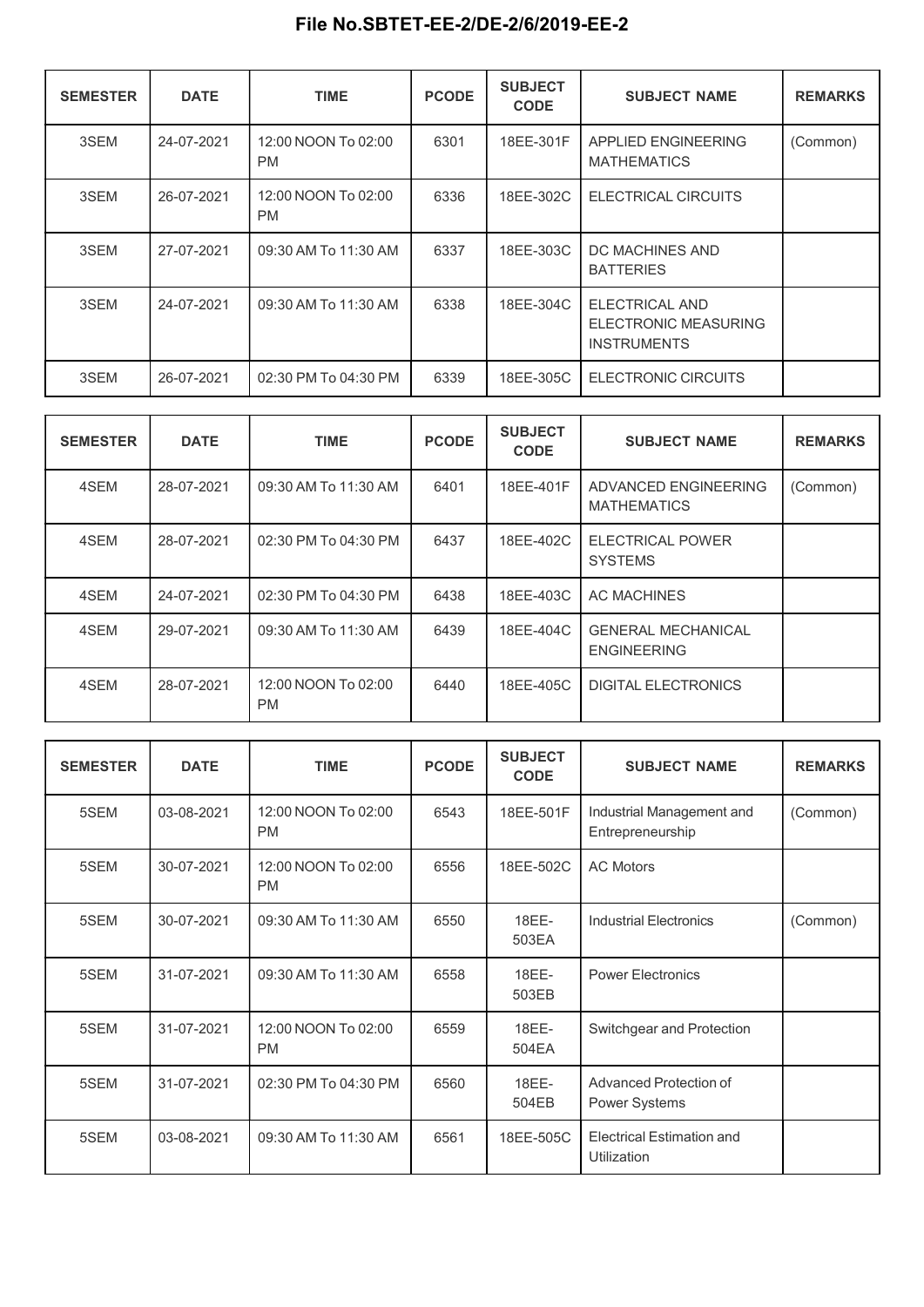

#### 3 YEAR DIPLOMA COURSES DATE SHEET FOR WRITTEN EXAMINATION C18 SCHEME SEMESTER EXAMINATION

#### (INCLUDING C14, C16/C16S SCHEMES RATIONALIZED TO C18 SCHEME)

#### JULY-2021/ BACKLOG EXAM

### ELECTRONICS AND INSTRUMENTATION ENGINEERING

| <b>SEMESTER</b> | <b>DATE</b> | <b>TIME</b>                      | <b>PCODE</b> | <b>SUBJECT</b><br><b>CODE</b> | <b>SUBJECT NAME</b>                                                  | <b>REMARKS</b> |
|-----------------|-------------|----------------------------------|--------------|-------------------------------|----------------------------------------------------------------------|----------------|
| 1SEM            | 19-07-2021  | 09:30 AM To 11:30 AM             | 6101         | 18EI-101F                     | <b>BASIC ENGLISH</b>                                                 | (Common)       |
| 1SEM            | 19-07-2021  | 12:00 NOON To 02:00<br><b>PM</b> | 6102         | 18EI-102F                     | <b>BASIC ENGINEERING</b><br><b>MATHEMATICS</b>                       | (Common)       |
| 1SEM            | 19-07-2021  | 02:30 PM To 04:30 PM             | 6103         | 18EI-103F                     | <b>BASIC PHYSICS</b>                                                 | (Common)       |
| 1SEM            | 20-07-2021  | 09:30 AM To 11:30 AM             | 6104         | 18EI-104F                     | <b>GENERAL ENGINEERING</b><br><b>CHEMISTRY</b>                       | (Common)       |
| 1SEM            | 20-07-2021  | 02:30 PM To 04:30 PM             | 6146         | 18EI-105C                     | <b>BASICS OF ELECTRICAL</b><br>AND ELECTRONICS<br><b>ENGINEERING</b> |                |

| <b>SEMESTER</b> | <b>DATE</b> | <b>TIME</b>                      | <b>PCODE</b> | <b>SUBJECT</b><br><b>CODE</b> | <b>SUBJECT NAME</b>                                               | <b>REMARKS</b> |
|-----------------|-------------|----------------------------------|--------------|-------------------------------|-------------------------------------------------------------------|----------------|
| 2SEM            | 22-07-2021  | 12:00 NOON To 02:00<br><b>PM</b> | 6201         | 18EI-201F                     | ADVANCED ENGLISH                                                  | (Common)       |
| 2SEM            | 22-07-2021  | 02:30 PM To 04:30 PM             | 6202         | 18EI-202F                     | <b>ENGINEERING</b><br><b>MATHEMATICS</b>                          | (Common)       |
| 2SEM            | 23-07-2021  | 09:30 AM To 11:30 AM             | 6203         | 18EI-203F                     | <b>APPLIED PHYSICS</b>                                            | (Common)       |
| 2SEM            | 23-07-2021  | 12:00 NOON To 02:00<br><b>PM</b> | 6204         | 18EI-204F                     | <b>ENGINEERING CHEMISTRY</b><br>& ENVIRONMENTAL<br><b>STUDIES</b> | (Common)       |
| 2SEM            | 24-07-2021  | 09:30 AM To 11:30 AM             | 6247         | 18EI-205C                     | <b>SEMICONDUCTOR</b><br><b>DEVICES</b>                            |                |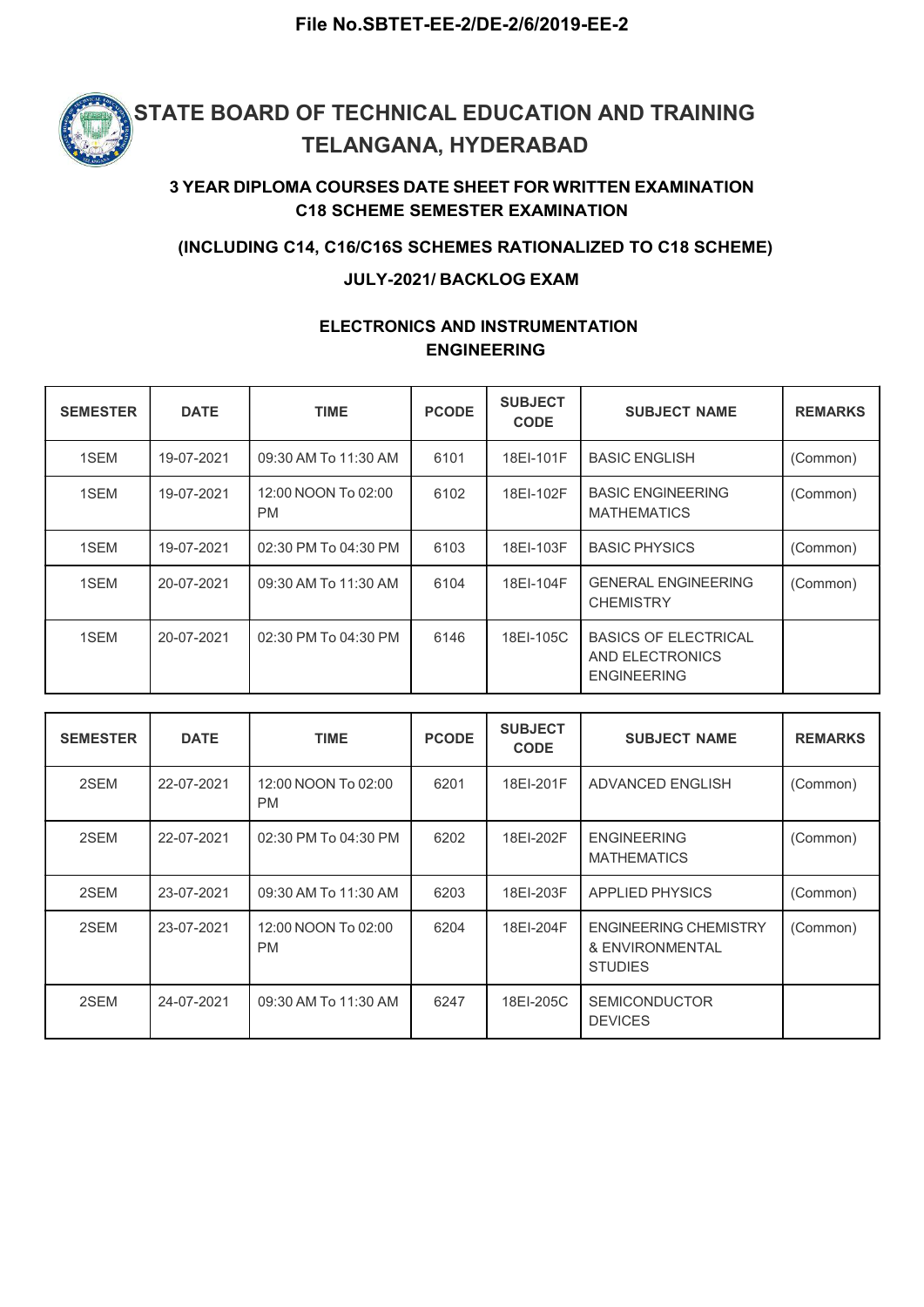| <b>SEMESTER</b> | <b>DATE</b> | <b>TIME</b>                      | <b>PCODE</b> | <b>SUBJECT</b><br><b>CODE</b> | <b>SUBJECT NAME</b>                                | <b>REMARKS</b> |
|-----------------|-------------|----------------------------------|--------------|-------------------------------|----------------------------------------------------|----------------|
| 3SEM            | 24-07-2021  | 12:00 NOON To 02:00<br><b>PM</b> | 6301         | 18EI-301F                     | APPLIED ENGINEERING<br><b>MATHEMATICS</b>          | (Common)       |
| 3SEM            | 24-07-2021  | 02:30 PM To 04:30 PM             | 6332         | 18EI-302C                     | <b>DIGITAL ELECTRONICS</b>                         | (Common)       |
| 3SEM            | 26-07-2021  | 09:30 AM To 11:30 AM             | 6333         | 18EI-303C                     | ELECTRONIC DEVICES<br>AND CIRCUITS                 | (Common)       |
| 3SEM            | 27-07-2021  | 09:30 AM To 11:30 AM             | 6341         | 18EI-304C                     | <b>SENSORS AND</b><br><b>TRANSDUCERS</b>           |                |
| 3SEM            | 27-07-2021  | 12:00 NOON To 02:00<br><b>PM</b> | 6342         | 18EI-305C                     | <b>NETWORK THEORY &amp;</b><br>ELECTRICAL MACHINES |                |

| <b>SEMESTER</b> | <b>DATE</b> | <b>TIME</b>                      | <b>PCODE</b> | <b>SUBJECT</b><br><b>CODE</b> | <b>SUBJECT NAME</b>                          | <b>REMARKS</b> |
|-----------------|-------------|----------------------------------|--------------|-------------------------------|----------------------------------------------|----------------|
| 4SEM            | 28-07-2021  | 09:30 AM To 11:30 AM             | 6401         | 18EI-401F                     | ADVANCED ENGINEERING<br><b>MATHEMATICS</b>   | (Common)       |
| 4SEM            | 27-07-2021  | 02:30 PM To 04:30 PM             | 6433         | 18EI-402C                     | <b>MICROCONTROLLER</b><br><b>PROGRAMMING</b> | (Common)       |
| 4SEM            | 28-07-2021  | 12:00 NOON To 02:00<br><b>PM</b> | 6434         | 18EI-403C                     | LINEAR INTEGRATED<br><b>CIRCUITS</b>         | (Common)       |
| 4SEM            | 29-07-2021  | 12:00 NOON To 02:00<br><b>PM</b> | 6442         | 18EI-404C                     | <b>INDUSTRIAL</b><br><b>INSTRUMENTATION</b>  |                |
| 4SEM            | 29-07-2021  | 02:30 PM To 04:30 PM             | 6443         | 18EI-405C                     | PROCESS CONTROL                              |                |

| <b>SEMESTER</b> | <b>DATE</b> | <b>TIME</b>                      | <b>PCODE</b> | <b>SUBJECT</b><br><b>CODE</b> | <b>SUBJECT NAME</b>                          | <b>REMARKS</b> |
|-----------------|-------------|----------------------------------|--------------|-------------------------------|----------------------------------------------|----------------|
| 5SEM            | 03-08-2021  | 12:00 NOON To 02:00<br><b>PM</b> | 6543         | 18EI-501F                     | Industrial Management &<br>Entrepreneur Ship | (Common)       |
| 5SEM            | 03-08-2021  | 02:30 PM To 04:30 PM             | 6562         | 18EI-502C                     | Instrumentation in Process<br>Industries     |                |
| 5SEM            | 04-08-2021  | 02:30 PM To 04:30 PM             | 6563         | 18EI-503C                     | Industrial Automation                        | (Common)       |
| 5SEM            | 30-07-2021  | 02:30 PM To 04:30 PM             | 6552         | 18EI-504EA                    | <b>Electronic Measuring</b><br>Instruments   | (Common)       |
| 5SEM            | 29-07-2021  | 12:00 NOON To 02:00<br><b>PM</b> | 6553         | 18EI-504EB                    | Digital Circuit Design using<br>Verilog      | (Common)       |
| 5SEM            | 29-07-2021  | 09:30 AM To 11:30 AM             | 6566         | 18EI-505EA                    | Analytical & Biomedical<br>instrumentation   |                |
| 5SEM            | 20-07-2021  | 12:00 NOON To 02:00<br><b>PM</b> | 6567         | 18EI-505EB                    | <b>Communication Engineering</b>             |                |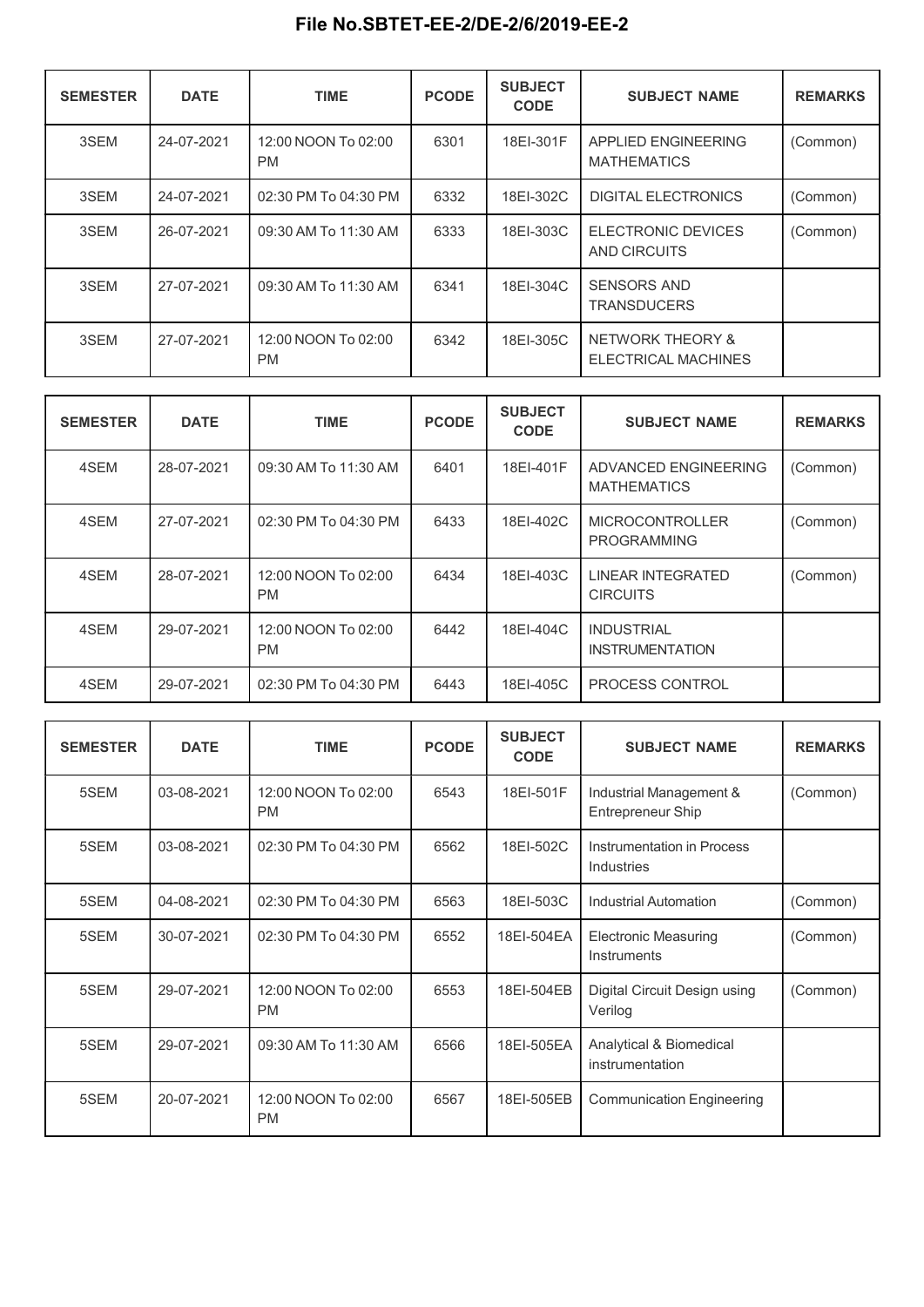

#### 3 YEAR DIPLOMA COURSES DATE SHEET FOR WRITTEN EXAMINATION C18 SCHEME SEMESTER EXAMINATION

#### (INCLUDING C14, C16/C16S SCHEMES RATIONALIZED TO C18 SCHEME)

#### JULY-2021/ BACKLOG EXAM

#### SEMESTER DATE TIME RODE SUBJECT SUBJECT SUBJECT RAME R CODE SUBJECT NAME REMARKS 1SEM | 19-07-2021 | 09:30 AM To 11:30 AM | 6101 | 18ES-101F | BASIC ENGLISH | (Common) 1SEM | 19-07-2021 | 12:00 NOON To 02:00 | 6102 | 18ES-102F PM MATHEMATICS **BASIC ENGINEERING** (Common) 1SEM | 19-07-2021 | 02:30 PM To 04:30 PM | 6103 | 18ES-103F | BASIC PHYSICS | (Common) 1SEM 20-07-2021 09:30 AM To 11:30 AM 6104 18ES-104F GENERAL ENGINEERING **CHEMISTRY** (Common) 1SEM 20-07-2021 12:00 NOON To 02:00 6136 18ES-105C PM &ELECTRONICS **BASIC ELECTRICAL** ENGINEERING (Common)

#### EMBEDDED SYSTEMS

| <b>SEMESTER</b> | <b>DATE</b> | <b>TIME</b>                      | <b>PCODE</b> | <b>SUBJECT</b><br><b>CODE</b> | <b>SUBJECT NAME</b>                                               | <b>REMARKS</b> |
|-----------------|-------------|----------------------------------|--------------|-------------------------------|-------------------------------------------------------------------|----------------|
| 2SEM            | 22-07-2021  | 12:00 NOON To 02:00<br><b>PM</b> | 6201         | 18ES-201F                     | ADVANCED ENGLISH                                                  | (Common)       |
| 2SEM            | 22-07-2021  | 02:30 PM To 04:30 PM             | 6202         | 18ES-202F                     | <b>ENGINEERING</b><br><b>MATHEMATICS</b>                          | (Common)       |
| 2SEM            | 23-07-2021  | 09:30 AM To 11:30 AM             | 6203         | 18ES-203F                     | <b>APPLIED PHYSICS</b>                                            | (Common)       |
| 2SEM            | 23-07-2021  | 12:00 NOON To 02:00<br><b>PM</b> | 6204         | 18ES-204F                     | <b>ENGINEERING CHEMISTRY</b><br>& ENVIRONMENTAL<br><b>STUDIES</b> | (Common)       |
| 2SEM            | 20-07-2021  | 02:30 PM To 04:30 PM             | 6239         | 18ES-205C                     | <b>SEMICONDUCTOR</b><br><b>DEVICES</b>                            | (Common)       |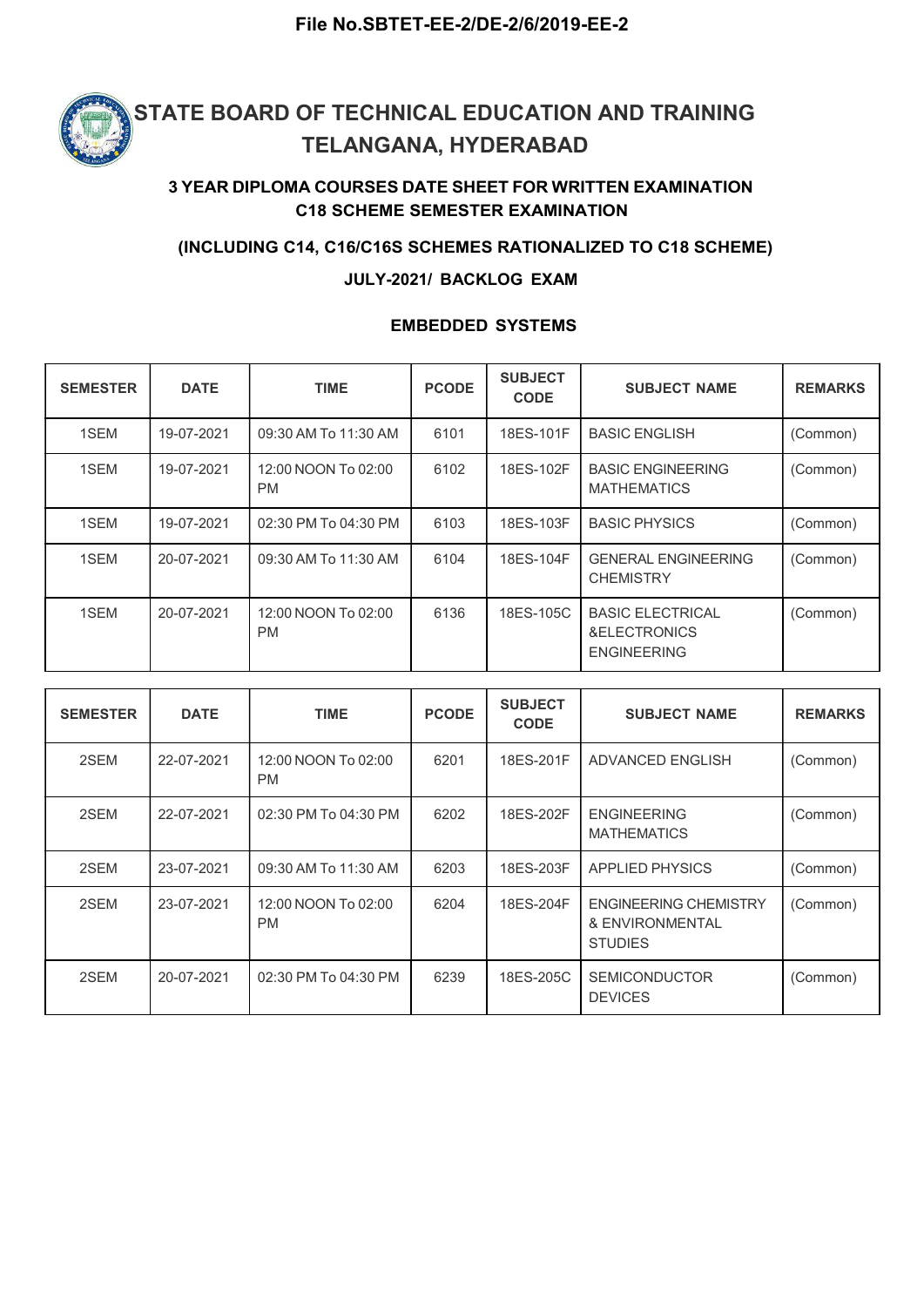| <b>SEMESTER</b> | <b>DATE</b> | <b>TIME</b>                      | <b>PCODE</b> | <b>SUBJECT</b><br><b>CODE</b> | <b>SUBJECT NAME</b>                              | <b>REMARKS</b> |
|-----------------|-------------|----------------------------------|--------------|-------------------------------|--------------------------------------------------|----------------|
| 3SEM            | 24-07-2021  | 12:00 NOON To 02:00<br><b>PM</b> | 6301         | 18ES-301F                     | <b>Applied Engineering</b><br><b>Mathematics</b> | (Common)       |
| 3SEM            | 24-07-2021  | 02:30 PM To 04:30 PM             | 6332         | 18ES-302C                     | <b>Digital Electronics</b>                       | (Common)       |
| 3SEM            | 26-07-2021  | 09:30 AM To 11:30 AM             | 6333         | 18ES-303C                     | Electronic Devices & Circuits                    | (Common)       |
| 3SEM            | 22-07-2021  | 09:30 AM To 11:30 AM             | 6389         | 18ES-304C                     | Analog & Digital<br>Communication systems        | (Common)       |
| 3SEM            | 24-07-2021  | 09:30 AM To 11:30 AM             | 6335         | 18ES-305C                     | Network Analysis                                 | (Common)       |

| <b>SEMESTER</b> | <b>DATE</b> | <b>TIME</b>                      | <b>PCODE</b> | <b>SUBJECT</b><br><b>CODE</b> | <b>SUBJECT NAME</b>                        | <b>REMARKS</b> |
|-----------------|-------------|----------------------------------|--------------|-------------------------------|--------------------------------------------|----------------|
| 4SEM            | 28-07-2021  | 09:30 AM To 11:30 AM             | 6401         | 18ES-401F                     | <b>Advanced Engineering</b><br>Mathematics | (Common)       |
| 4SEM            | 27-07-2021  | 02:30 PM To 04:30 PM             | 6433         | 18ES-402C                     | Microcontroller Programming                | (Common)       |
| 4SEM            | 28-07-2021  | 12:00 NOON To 02:00<br><b>PM</b> | 6434         | 18ES-403C                     | Linear Integrated circuits                 | (Common)       |
| 4SEM            | 23-07-2021  | 02:30 PM To 04:30 PM             | 6491         | 18ES-404C                     | <b>Embedded System Design</b>              |                |
| 4SEM            | 26-07-2021  | 12:00 NOON To 02:00<br><b>PM</b> | 6492         | 18ES-405C                     | Unix and C Programming                     |                |

| <b>SEMESTER</b> | <b>DATE</b> | <b>TIME</b>                      | <b>PCODE</b> | <b>SUBJECT</b><br><b>CODE</b> | <b>SUBJECT NAME</b>                                | <b>REMARKS</b> |
|-----------------|-------------|----------------------------------|--------------|-------------------------------|----------------------------------------------------|----------------|
| 5SEM            | 03-08-2021  | 12:00 NOON To 02:00<br><b>PM</b> | 6543         | 18ES-501F                     | Industrial Management &<br>Entrepreneurship        | (Common)       |
| 5SEM            | 27-07-2021  | 09:30 AM To 11:30 AM             | 6644         | 18ES-502C                     | <b>Advanced Microcontrollers</b>                   |                |
| 5SEM            | 31-07-2021  | 09:30 AM To 11:30 AM             | 6645         | 18ES-503C                     | Embedded C                                         |                |
| 5SEM            | 30-07-2021  | 02:30 PM To 04:30 PM             | 6552         | 18ES-<br>504EA                | <b>Electronic Measuring</b><br>Instruments         | (Common)       |
| 5SEM            | 29-07-2021  | 12:00 NOON To 02:00<br><b>PM</b> | 6553         | 18ES-<br>504EB                | Digital Circuit Design Using<br>Verilog hdl        | (Common)       |
| 5SEM            | 04-08-2021  | 09:30 AM To 11:30 AM             | 6551         | 18ES-<br>505EA                | Data Communication and<br><b>Computer Networks</b> | (Common)       |
| 5SEM            | 04-08-2021  | 02:30 PM To 04:30 PM             | 6563         | 18ES-<br>505EB                | Industrial Automation                              | (Common)       |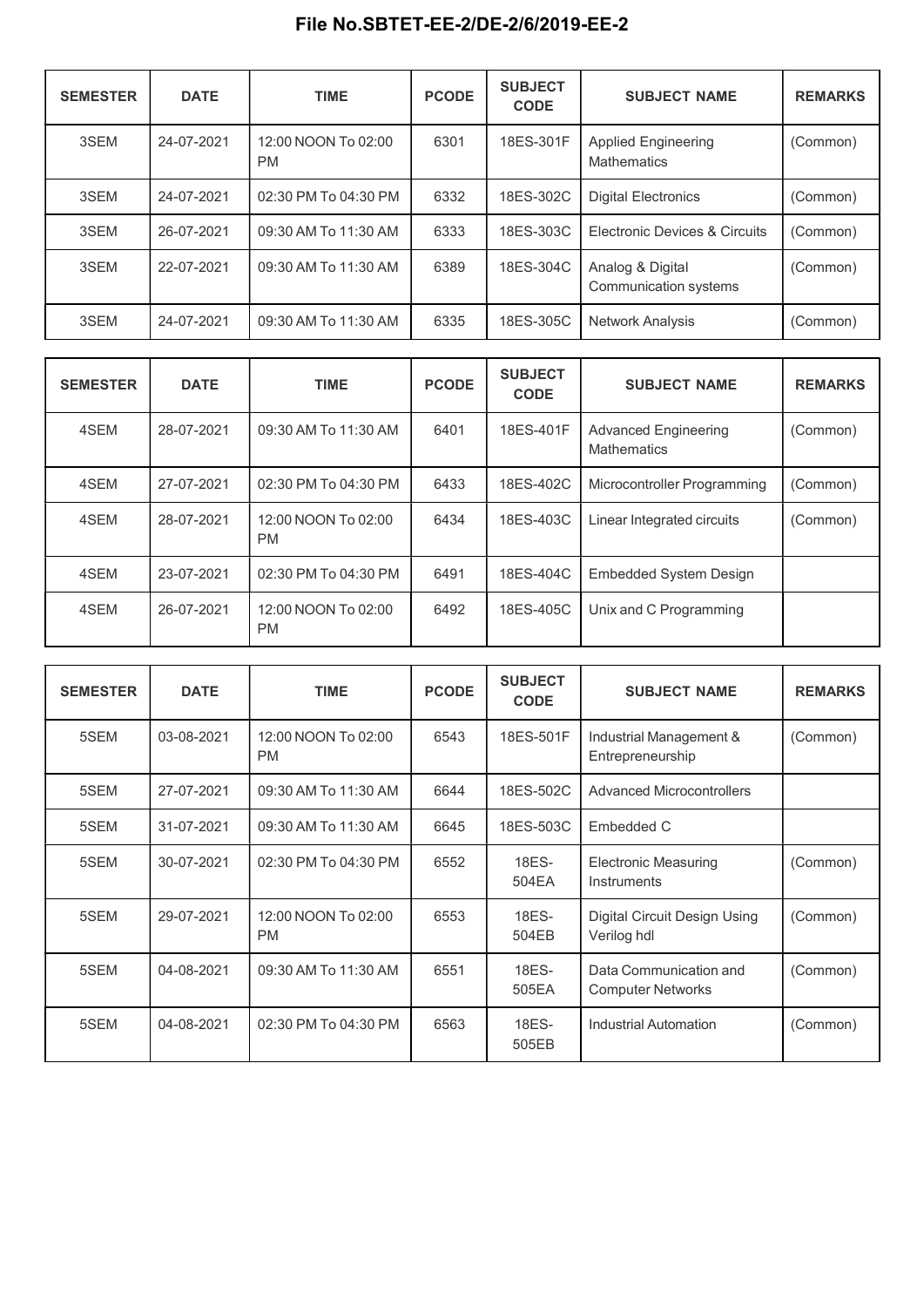

### 3 YEAR DIPLOMA COURSES DATE SHEET FOR WRITTEN EXAMINATION C18 SCHEME SEMESTER EXAMINATION

#### (INCLUDING C14, C16/C16S SCHEMES RATIONALIZED TO C18 SCHEME)

#### JULY-2021/ BACKLOG EXAM

#### ELECTRONICS AND VIDEO ENGINEERING

| <b>SEMESTER</b> | <b>DATE</b> | <b>TIME</b>                      | <b>PCODE</b> | <b>SUBJECT</b><br><b>CODE</b> | <b>SUBJECT NAME</b>                                           | <b>REMARKS</b> |
|-----------------|-------------|----------------------------------|--------------|-------------------------------|---------------------------------------------------------------|----------------|
| 1SEM            | 19-07-2021  | 09:30 AM To 11:30 AM             | 6101         | 18EV-101F                     | <b>BASIC ENGLISH</b>                                          | (Common)       |
| 1SEM            | 19-07-2021  | 12:00 NOON To 02:00<br><b>PM</b> | 6102         | 18EV-102F                     | <b>BASIC ENGINEERING</b><br><b>MATHEMATICS</b>                | (Common)       |
| 1SEM            | 19-07-2021  | 02:30 PM To 04:30 PM             | 6103         | 18EV-103F                     | <b>BASIC PHYSICS</b>                                          | (Common)       |
| 1SEM            | 20-07-2021  | 09:30 AM To 11:30 AM             | 6104         | 18EV-104F                     | <b>GENERAL ENGINEERING</b><br><b>CHEMISTRY</b>                | (Common)       |
| 1SEM            | 20-07-2021  | 12:00 NOON To 02:00<br><b>PM</b> | 6136         | 18EV-105C                     | <b>BASIC ELECTRICAL</b><br>&ELECTRONICS<br><b>ENGINEERING</b> | (Common)       |

| <b>SEMESTER</b> | <b>DATE</b> | <b>TIME</b>                      | <b>PCODE</b> | <b>SUBJECT</b><br><b>CODE</b> | <b>SUBJECT NAME</b>                                               | <b>REMARKS</b> |
|-----------------|-------------|----------------------------------|--------------|-------------------------------|-------------------------------------------------------------------|----------------|
| 2SEM            | 22-07-2021  | 12:00 NOON To 02:00<br><b>PM</b> | 6201         | 18EV-201F                     | ADVANCED ENGLISH                                                  | (Common)       |
| 2SEM            | 22-07-2021  | 02:30 PM To 04:30 PM             | 6202         | 18EV-202F                     | <b>ENGINEERING</b><br><b>MATHEMATICS</b>                          | (Common)       |
| 2SEM            | 23-07-2021  | 09:30 AM To 11:30 AM             | 6203         | 18EV-203F                     | <b>APPLIED PHYSICS</b>                                            | (Common)       |
| 2SEM            | 23-07-2021  | 12:00 NOON To 02:00<br><b>PM</b> | 6204         | 18EV-204F                     | <b>ENGINEERING CHEMISTRY</b><br>& ENVIRONMENTAL<br><b>STUDIES</b> | (Common)       |
| 2SEM            | 20-07-2021  | 02:30 PM To 04:30 PM             | 6239         | 18EV-205C                     | <b>SEMICONDUCTOR</b><br><b>DEVICES</b>                            | (Common)       |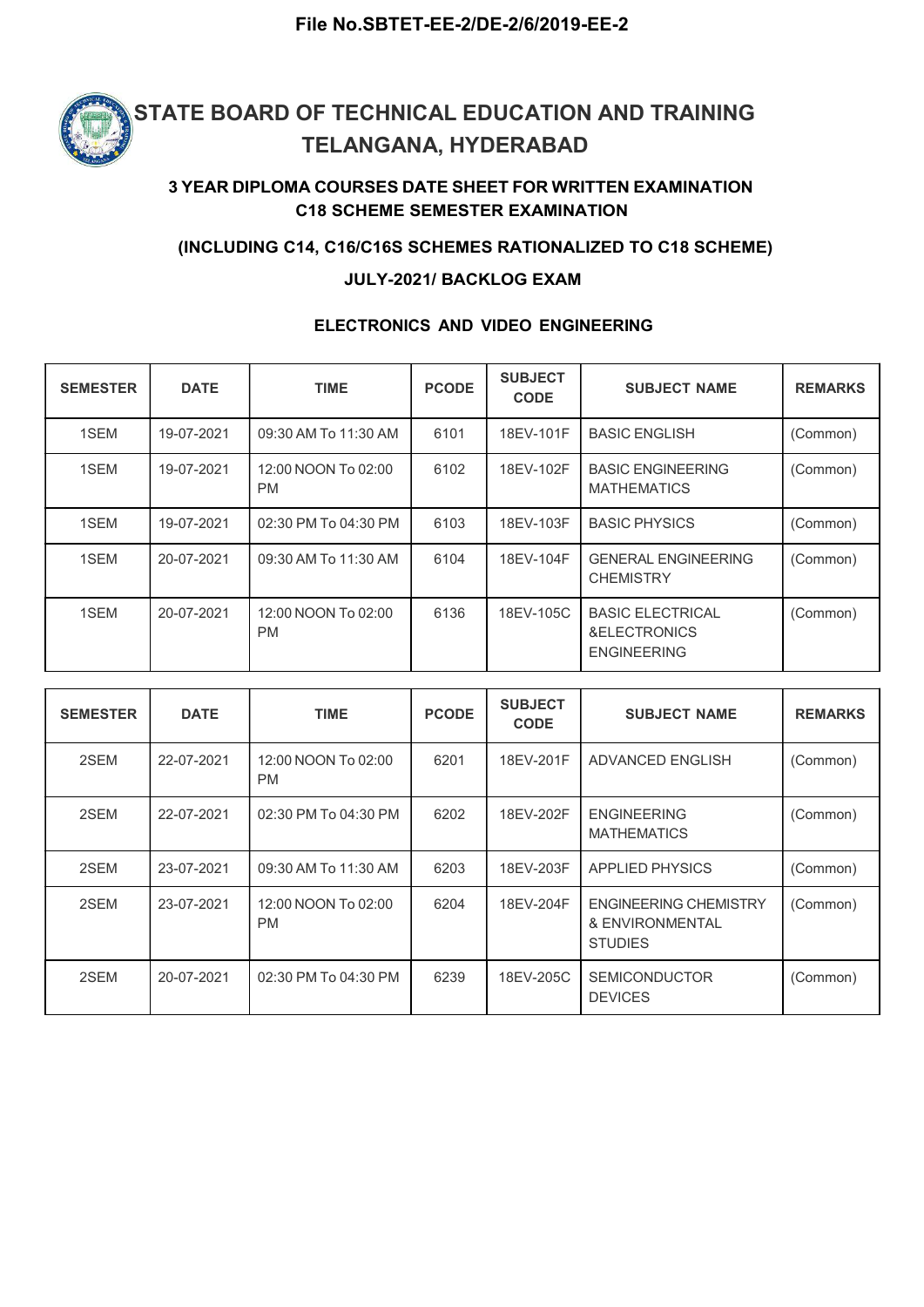| <b>SEMESTER</b> | <b>DATE</b> | <b>TIME</b>                      | <b>PCODE</b> | <b>SUBJECT</b><br><b>CODE</b> | <b>SUBJECT NAME</b>                         | <b>REMARKS</b> |
|-----------------|-------------|----------------------------------|--------------|-------------------------------|---------------------------------------------|----------------|
| 3SEM            | 24-07-2021  | 12:00 NOON To 02:00<br><b>PM</b> | 6301         | 18EV-301F                     | <b>Applied Engineering</b><br>Mathematics   | (Common)       |
| 3SEM            | 24-07-2021  | 02:30 PM To 04:30 PM             | 6332         | 18EV-302C                     | <b>Digital Electronics</b>                  | (Common)       |
| 3SEM            | 26-07-2021  | 09:30 AM To 11:30 AM             | 6333         | 18EV-303C                     | Electronic Devices & Circuits               | (Common)       |
| 3SEM            | 22-07-2021  | 09:30 AM To 11:30 AM             | 6389         | 18EV-304C                     | Analog and Digital<br>Communication systems | (Common)       |
| 3SEM            | 24-07-2021  | 09:30 AM To 11:30 AM             | 6335         | 18EV-305C                     | <b>Network Analysis</b>                     | (Common)       |

| <b>SEMESTER</b> | <b>DATE</b> | <b>TIME</b>                      | <b>PCODE</b> | <b>SUBJECT</b><br><b>CODE</b> | <b>SUBJECT NAME</b>                            | <b>REMARKS</b> |
|-----------------|-------------|----------------------------------|--------------|-------------------------------|------------------------------------------------|----------------|
| 4SEM            | 28-07-2021  | 09:30 AM To 11:30 AM             | 6401         | 18EV-401F                     | <b>Advanced Engineering</b><br>Mathematics     | (Common)       |
| 4SEM            | 27-07-2021  | 02:30 PM To 04:30 PM             | 6433         | 18EV-402C                     | Microcontroller Programming                    | (Common)       |
| 4SEM            | 28-07-2021  | 12:00 NOON To 02:00<br><b>PM</b> | 6434         | 18EV-403C                     | Linear Integrated circuits                     | (Common)       |
| 4SEM            | 23-07-2021  | 02:30 PM To 04:30 PM             | 6493         | 18EV-404C                     | Digital Audio and Video<br>System              |                |
| 4SEM            | 26-07-2021  | 12:00 NOON To 02:00<br><b>PM</b> | 6494         | 18EV-405C                     | Film and Television production<br>and planning |                |

| <b>SEMESTER</b> | <b>DATE</b> | <b>TIME</b>                      | <b>PCODE</b> | <b>SUBJECT</b><br><b>CODE</b> | <b>SUBJECT NAME</b>                         | <b>REMARKS</b> |
|-----------------|-------------|----------------------------------|--------------|-------------------------------|---------------------------------------------|----------------|
| 5SEM            | 03-08-2021  | 12:00 NOON To 02:00<br><b>PM</b> | 6543         | 18EV-501F                     | Industrial Management &<br>Entrepreneurship | (Common)       |
| 5SEM            | 26-07-2021  | 02:30 PM To 04:30 PM             | 6646         | 18EV-502C                     | <b>Studio Theatre Acoustics</b>             |                |
| 5SEM            | 27-07-2021  | 09:30 AM To 11:30 AM             | 6647         | 18EV-503C                     | TV studio & Broadcasting<br>Techniques      |                |
| 5SEM            | 27-07-2021  | 12:00 NOON To 02:00<br><b>PM</b> | 6648         | 18EV-<br>504EA                | <b>Media Production Process</b>             |                |
| 5SEM            | 29-07-2021  | 12:00 NOON To 02:00<br><b>PM</b> | 6553         | 18EV-<br>504EB                | Digital Circuit Design using<br>Verilog HDL | (Common)       |
| 5SEM            | 28-07-2021  | 02:30 PM To 04:30 PM             | 6649         | 18EV-<br>505EA                | Multimedia                                  |                |
| 5SEM            | 29-07-2021  | 02:30 PM To 04:30 PM             | 6555         | 18EV-<br>505EB                | Basics of VLSI circuits                     | (Common)       |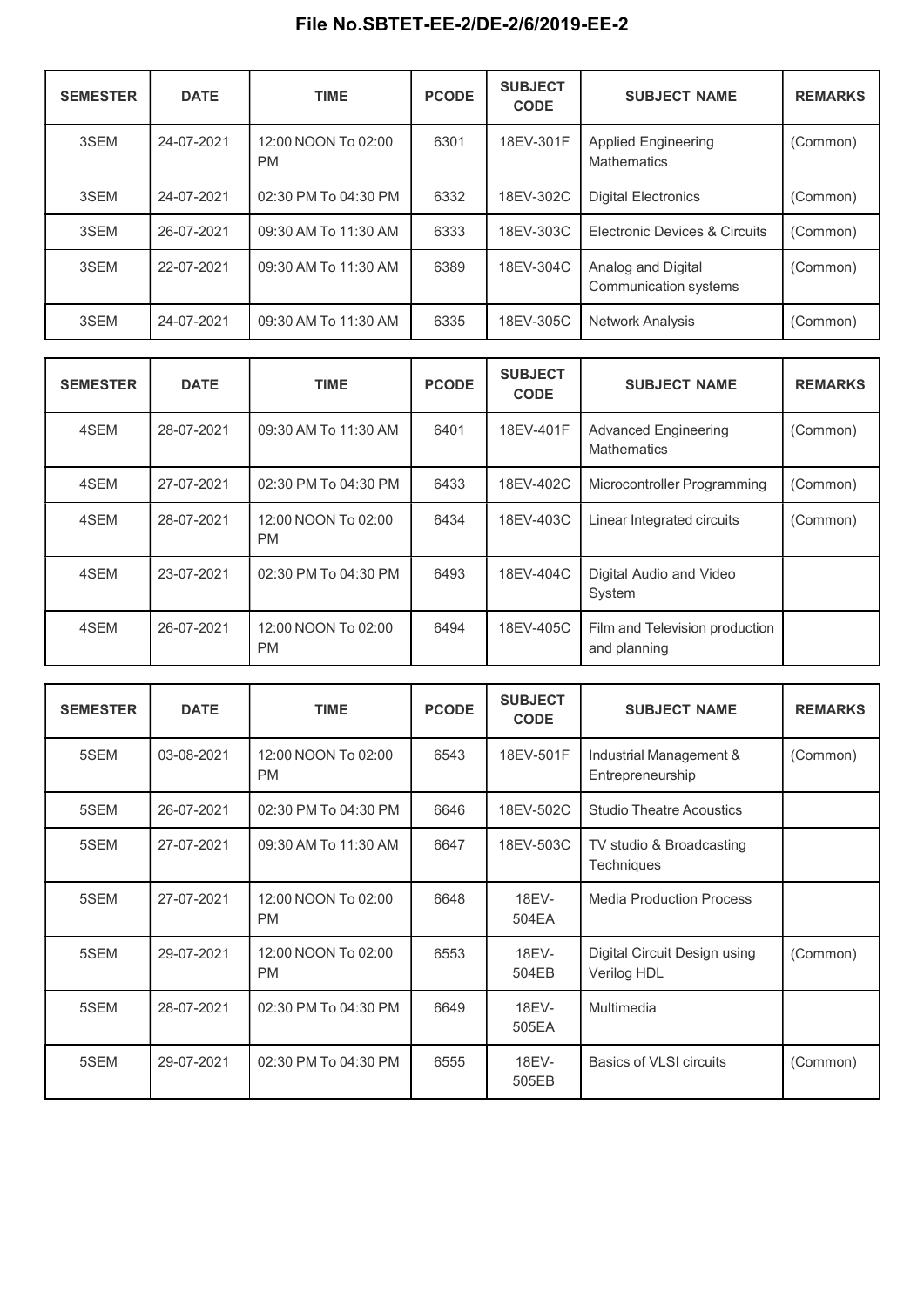

### 3 YEAR DIPLOMA COURSES DATE SHEET FOR WRITTEN EXAMINATION C18 SCHEME SEMESTER EXAMINATION

#### (INCLUDING C14, C16/C16S SCHEMES RATIONALIZED TO C18 SCHEME)

#### JULY-2021/ BACKLOG EXAM

#### FOOTWEAR TECHNOLOGY

| <b>SEMESTER</b> | <b>DATE</b> | <b>TIME</b>                      | <b>PCODE</b> | <b>SUBJECT</b><br><b>CODE</b> | <b>SUBJECT NAME</b>                                       | <b>REMARKS</b> |
|-----------------|-------------|----------------------------------|--------------|-------------------------------|-----------------------------------------------------------|----------------|
| 1SEM            | 19-07-2021  | 09:30 AM To 11:30 AM             | 6101         | 18FW-101F                     | <b>BASIC ENGLISH</b>                                      | (Common)       |
| 1SEM            | 19-07-2021  | 12:00 NOON To 02:00<br><b>PM</b> | 6102         | 18FW-102F                     | <b>BASIC ENGINEERING</b><br><b>MATHEMATICS</b>            | (Common)       |
| 1SEM            | 19-07-2021  | 02:30 PM To 04:30 PM             | 6103         | 18FW-103F                     | <b>BASIC PHYSICS</b>                                      | (Common)       |
| 1SEM            | 20-07-2021  | 09:30 AM To 11:30 AM             | 6104         | 18FW-104F                     | <b>GENERAL ENGINEERING</b><br><b>CHEMISTRY</b>            | (Common)       |
| 1SEM            | 20-07-2021  | 12:00 NOON To 02:00<br><b>PM</b> | 6147         | 18FW-105C                     | <b>INTRODUCTORY LEATHER</b><br><b>PRODUCTS TECHNOLOGY</b> |                |

| <b>SEMESTER</b> | <b>DATE</b> | <b>TIME</b>                      | <b>PCODE</b> | <b>SUBJECT</b><br><b>CODE</b> | <b>SUBJECT NAME</b>                                               | <b>REMARKS</b> |
|-----------------|-------------|----------------------------------|--------------|-------------------------------|-------------------------------------------------------------------|----------------|
| 2SEM            | 22-07-2021  | 12:00 NOON To 02:00<br><b>PM</b> | 6201         | 18FW-201F                     | <b>ADVANCED ENGLISH</b>                                           | (Common)       |
| 2SEM            | 22-07-2021  | 02:30 PM To 04:30 PM             | 6202         | 18FW-202F                     | <b>ENGINEERING</b><br><b>MATHEMATICS</b>                          | (Common)       |
| 2SEM            | 23-07-2021  | 09:30 AM To 11:30 AM             | 6203         | 18FW-203F                     | <b>APPLIED PHYSICS</b>                                            | (Common)       |
| 2SEM            | 23-07-2021  | 12:00 NOON To 02:00<br><b>PM</b> | 6204         | 18FW-204F                     | <b>ENGINEERING CHEMISTRY</b><br>& ENVIRONMENTAL<br><b>STUDIES</b> | (Common)       |
| 2SEM            | 23-07-2021  | 02:30 PM To 04:30 PM             | 6248         | 18FW-205C                     | <b>BASIC FOOTWEAR</b><br><b>FABRICATION</b><br><b>TECHNOLOGY</b>  |                |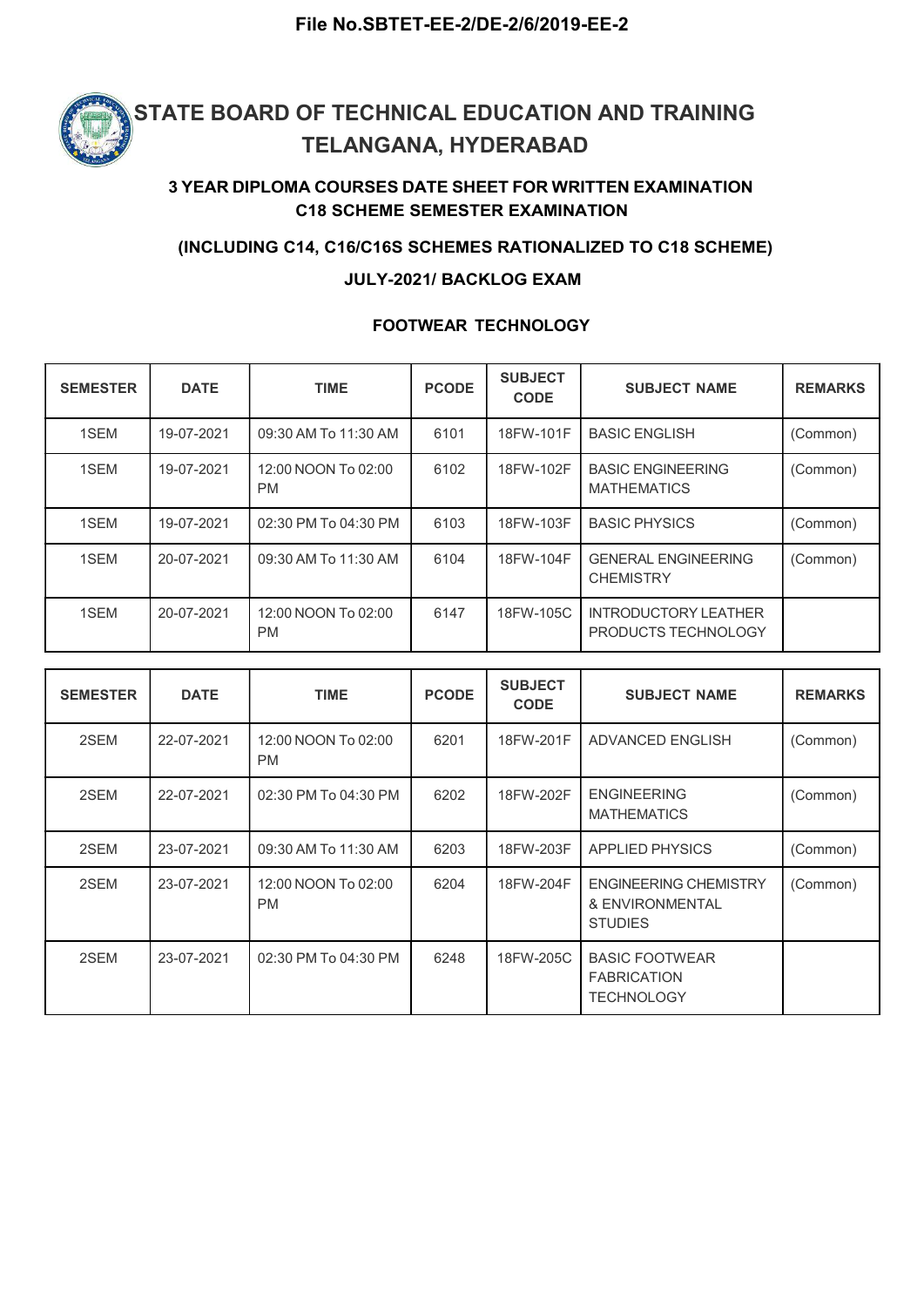| <b>SEMESTER</b> | <b>DATE</b> | <b>TIME</b>                      | <b>PCODE</b> | <b>SUBJECT</b><br><b>CODE</b> | <b>SUBJECT NAME</b>                                                   | <b>REMARKS</b> |
|-----------------|-------------|----------------------------------|--------------|-------------------------------|-----------------------------------------------------------------------|----------------|
| 3SEM            | 24-07-2021  | 12:00 NOON To 02:00<br><b>PM</b> | 6301         | 18FW-301F                     | APPLIED ENGINEERING<br><b>MATHEMATICS</b>                             | (Common)       |
| 3SEM            | 24-07-2021  | 02:30 PM To 04:30 PM             | 6343         | 18FW-302C                     | ELEMENTARY FOOTWEAR<br><b>DESIGNING</b>                               |                |
| 3SEM            | 26-07-2021  | 09:30 AM To 11:30 AM             | 6344         | 18FW-303C                     | <b>BASIC LEATHER GOODS</b><br><b>FABRICATION</b><br><b>TECHNOLOGY</b> |                |
| 3SEM            | 26-07-2021  | 12:00 NOON To 02:00<br><b>PM</b> | 6345         | 18FW-304C                     | <b>FOOTWEAR UPPER</b><br><b>FABRICATION</b><br><b>TECHNOLOGY</b>      |                |
| 3SEM            | 26-07-2021  | 02:30 PM To 04:30 PM             | 6346         | 18FW-305C                     | LEATHER GOODS AND<br><b>FOOTWEAR MATERIALS</b>                        |                |

| <b>SEMESTER</b> | <b>DATE</b> | <b>TIME</b>                      | <b>PCODE</b> | <b>SUBJECT</b><br><b>CODE</b> | <b>SUBJECT NAME</b>                                                                             | <b>REMARKS</b> |
|-----------------|-------------|----------------------------------|--------------|-------------------------------|-------------------------------------------------------------------------------------------------|----------------|
| 4SEM            | 28-07-2021  | 09:30 AM To 11:30 AM             | 6401         | 18FW-401F                     | ADVANCED ENGINEERING<br><b>MATHEMATICS</b>                                                      | (Common)       |
| 4SEM            | 27-07-2021  | 09:30 AM To 11:30 AM             | 6444         | 18FW-402C                     | <b>ADVANCED LEATHER</b><br><b>GOODS AND GARMENTS</b><br><b>FABRICATION</b><br><b>TECHNOLOGY</b> |                |
| 4SEM            | 27-07-2021  | 12:00 NOON To 02:00<br><b>PM</b> | 6445         | 18FW-403C                     | <b>TESTING AND QUALITY</b><br><b>CONTROL</b>                                                    |                |
| 4SEM            | 27-07-2021  | 02:30 PM To 04:30 PM             | 6446         | 18FW-404C                     | <b>COMPUTER APPLICATION</b><br>IN LEATHER PRODUCTS                                              |                |
| 4SEM            | 28-07-2021  | 12:00 NOON To 02:00<br><b>PM</b> | 6447         | 18FW-405C                     | ADVANCED FOOTWEAR<br><b>FABRICATION</b><br><b>TECHNOLOGY</b>                                    |                |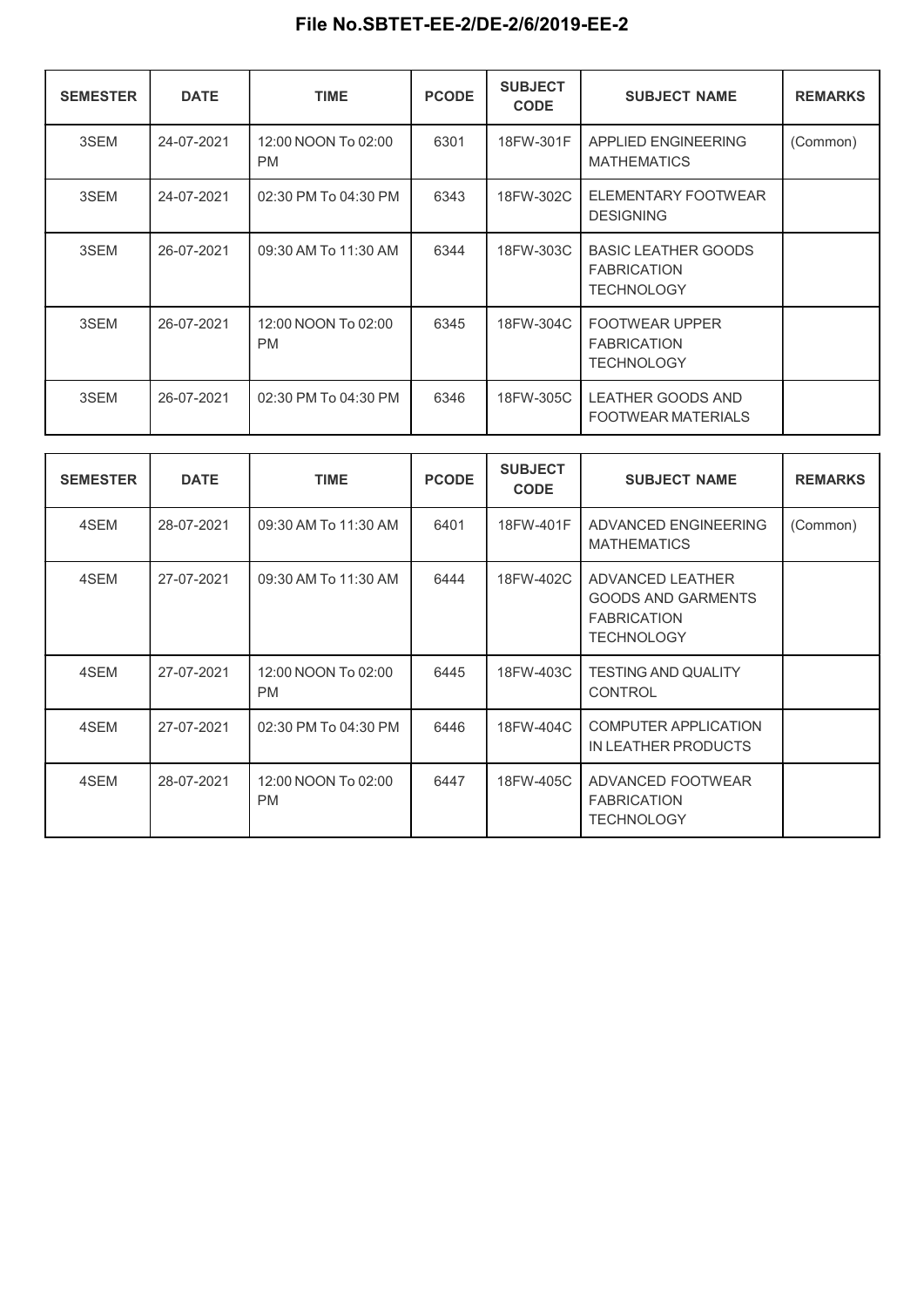| <b>SEMESTER</b> | <b>DATE</b> | <b>TIME</b>                      | <b>PCODE</b> | <b>SUBJECT</b><br><b>CODE</b> | <b>SUBJECT NAME</b>                                        | <b>REMARKS</b> |
|-----------------|-------------|----------------------------------|--------------|-------------------------------|------------------------------------------------------------|----------------|
| 5SEM            | 03-08-2021  | 12:00 NOON To 02:00<br><b>PM</b> | 6543         | 18FW-501F                     | Industrial Management &<br>Entrepreneurship                | (Common)       |
| 5SEM            | 28-07-2021  | 02:30 PM To 04:30 PM             | 6568         | 18FW-502C                     | <b>Advanced Footwear</b><br>Designing                      |                |
| 5SEM            | 29-07-2021  | 12:00 NOON To 02:00<br><b>PM</b> | 6569         | 18FW-503C                     | Sports and Specialty<br>Footwear                           |                |
| 5SEM            | 29-07-2021  | 02:30 PM To 04:30 PM             | 6570         | 18FW-<br>504EA                | Estimating, Costing, Industrial<br>promotion and Marketing |                |
| 5SEM            | 30-07-2021  | 09:30 AM To 11:30 AM             | 6571         | 18FW-<br>504EB                | Leather Dyeing and Finishing.                              |                |
| 5SEM            | 30-07-2021  | 12:00 NOON To 02:00<br><b>PM</b> | 6572         | 18FW-<br>505EA                | Machinery maintenance<br>Engineering                       |                |
| 5SEM            | 30-07-2021  | 02:30 PM To 04:30 PM             | 6573         | 18FW-<br>505EB                | Elementary Leather<br>Technology                           |                |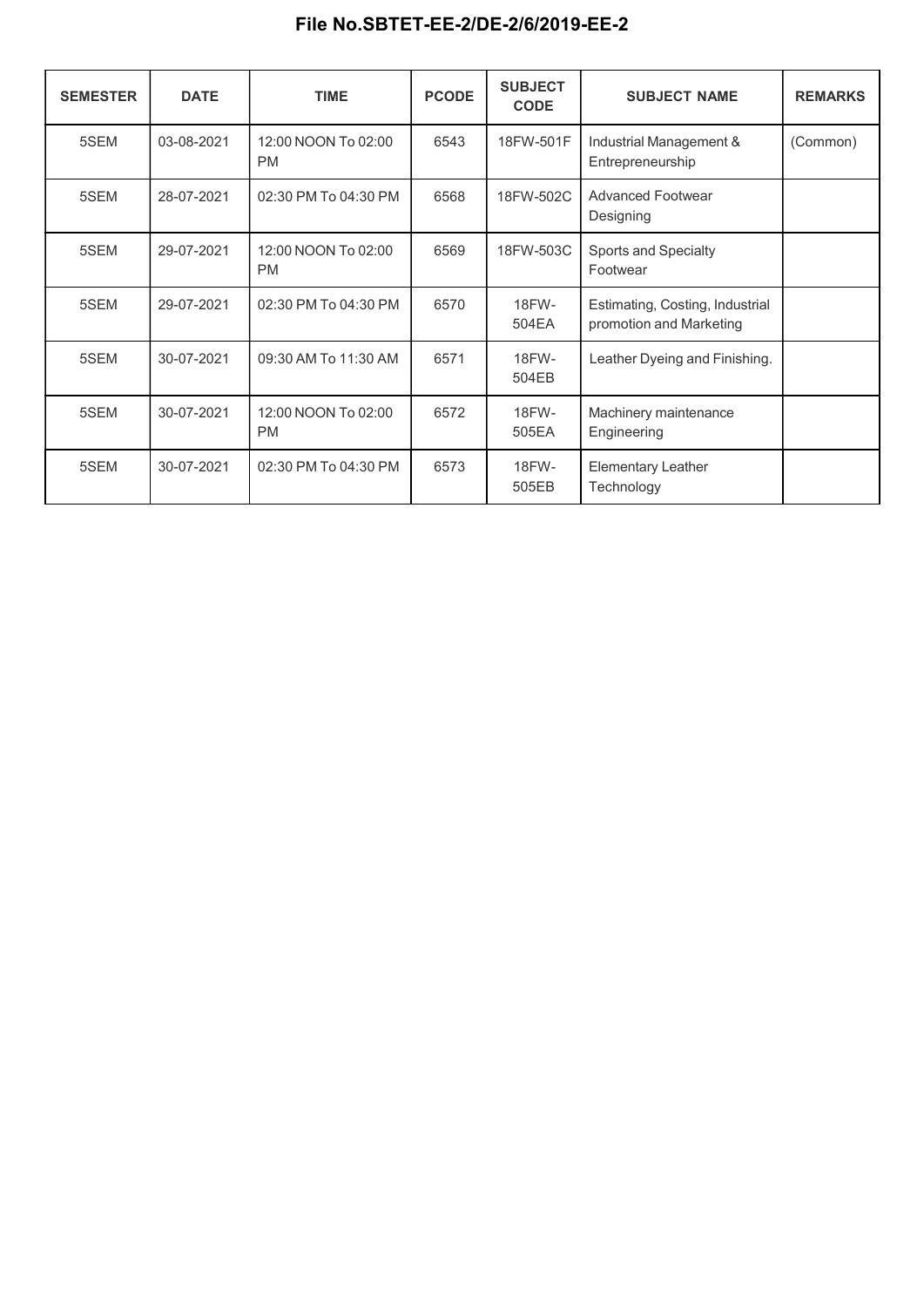

### 3 YEAR DIPLOMA COURSES DATE SHEET FOR WRITTEN EXAMINATION C18 SCHEME SEMESTER EXAMINATION

#### (INCLUDING C14, C16/C16S SCHEMES RATIONALIZED TO C18 SCHEME)

#### JULY-2021/ BACKLOG EXAM

#### GARMENT TECHNOLOGY

| <b>SEMESTER</b> | <b>DATE</b> | <b>TIME</b>                      | <b>PCODE</b> | <b>SUBJECT</b><br><b>CODE</b> | <b>SUBJECT NAME</b>                                          | <b>REMARKS</b> |
|-----------------|-------------|----------------------------------|--------------|-------------------------------|--------------------------------------------------------------|----------------|
| 1SEM            | 19-07-2021  | 09:30 AM To 11:30 AM             | 6101         | 18GT-101F                     | <b>BASIC ENGLISH</b>                                         | (Common)       |
| 1SEM            | 19-07-2021  | 12:00 NOON To 02:00<br><b>PM</b> | 6148         | 18GT-102F                     | <b>TEXTILE CHEMISTRY AND</b><br><b>ENVIRONMENTAL STUDIES</b> |                |
| 1SEM            | 19-07-2021  | 02:30 PM To 04:30 PM             | 6149         | 18GT-103C                     | NATURAL TEXTILE FIBRES                                       |                |
| 1SEM            | 20-07-2021  | 09:30 AM To 11:30 AM             | 6150         | 18GT-104C                     | <b>MAN-MADE TEXTILE</b><br><b>FIBRES</b>                     |                |
| 1SEM            | 20-07-2021  | 12:00 NOON To 02:00<br><b>PM</b> | 6151         | 18GT-105F                     | <b>BASIC SEWING</b><br><b>TECHNOLOGY</b>                     |                |

| <b>SEMESTER</b> | <b>DATE</b> | <b>TIME</b>                      | <b>PCODE</b> | <b>SUBJECT</b><br><b>CODE</b> | <b>SUBJECT NAME</b>                                          | <b>REMARKS</b> |
|-----------------|-------------|----------------------------------|--------------|-------------------------------|--------------------------------------------------------------|----------------|
| 2SEM            | 22-07-2021  | 12:00 NOON To 02:00<br><b>PM</b> | 6201         | 18GT-201F                     | <b>ADVANCED ENGLISH</b>                                      | (Common)       |
| 2SEM            | 20-07-2021  | 02:30 PM To 04:30 PM             | 6249         | 18GT-202F                     | PROCESS CONTROL AND<br>YARN TECHNOLOGY                       |                |
| 2SEM            | 22-07-2021  | 09:30 AM To 11:30 AM             | 6250         | 18GT-203C                     | <b>FABRIC FORMATION</b><br><b>TECHNOLOGY</b>                 |                |
| 2SEM            | 22-07-2021  | 02:30 PM To 04:30 PM             | 6251         | 18GT-204C                     | <b>PATTERN ENGINEERING</b><br>AND DRESS<br><b>COMPONENTS</b> |                |
| 2SEM            | 23-07-2021  | 09:30 AM To 11:30 AM             | 6252         | 18GT-205F                     | <b>FASHION CONCEPTS AND</b><br><b>EMBELLISHMENTS</b>         |                |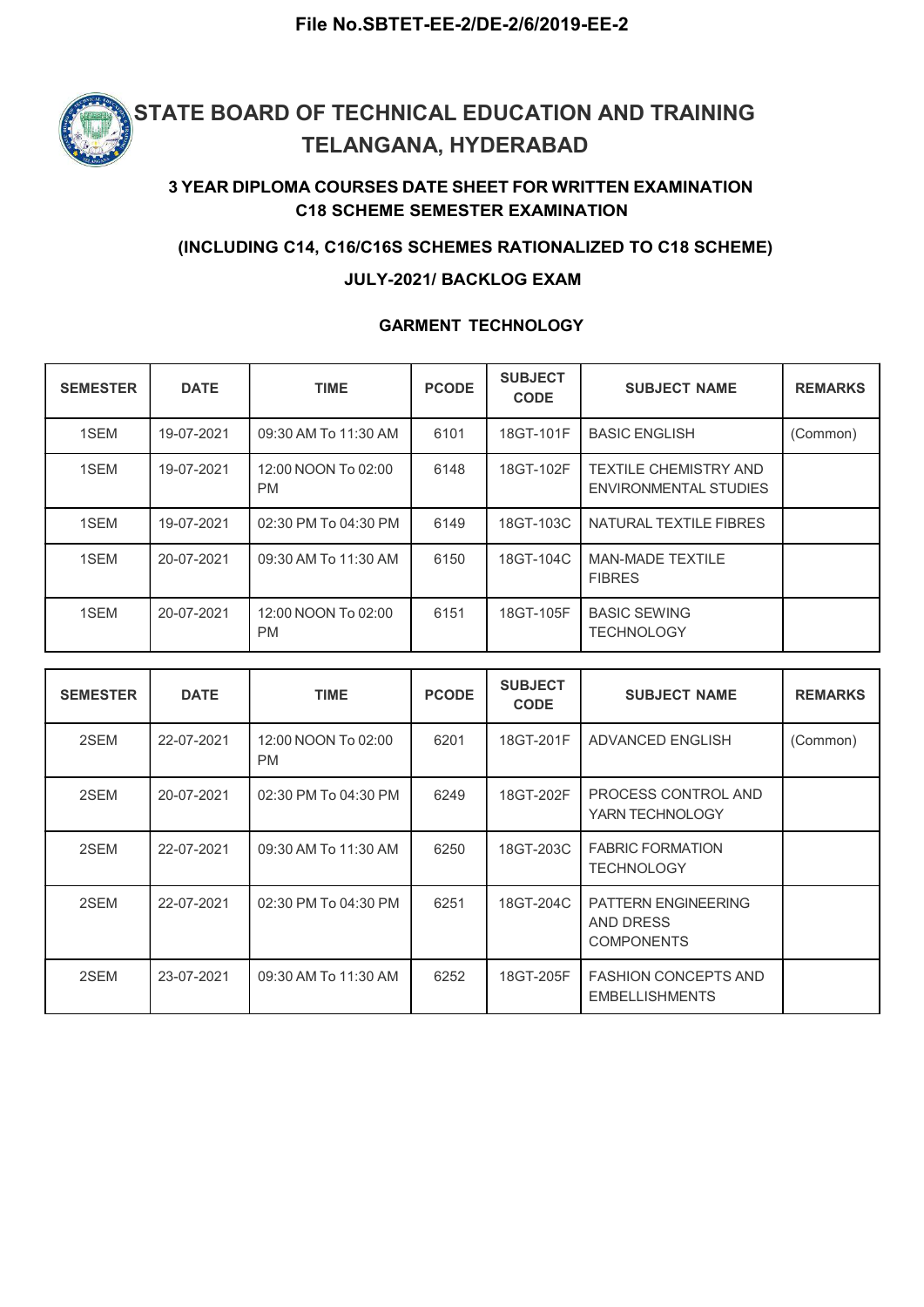| <b>SEMESTER</b> | <b>DATE</b> | <b>TIME</b>                      | <b>PCODE</b> | <b>SUBJECT</b><br><b>CODE</b> | <b>SUBJECT NAME</b>                            | <b>REMARKS</b> |
|-----------------|-------------|----------------------------------|--------------|-------------------------------|------------------------------------------------|----------------|
| 3SEM            | 23-07-2021  | 02:30 PM To 04:30 PM             | 6347         | 18GT-301C                     | ART OF DRAPING AND<br><b>FASHION DESIGNING</b> |                |
| 3SEM            | 23-07-2021  | 12:00 NOON To 02:00<br><b>PM</b> | 6348         | 18GT-302C                     | <b>TEXTILE DYEING</b>                          |                |
| 3SEM            | 24-07-2021  | 09:30 AM To 11:30 AM             | 6349         | 18GT-303C                     | <b>HOME TEXTILES</b>                           |                |
| 3SEM            | 24-07-2021  | 12:00 NOON To 02:00<br><b>PM</b> | 6350         | 18GT-304C                     | APPAREL PRODUCTION<br><b>TECHNOLOGY</b>        |                |
| 3SEM            | 24-07-2021  | 02:30 PM To 04:30 PM             | 6351         | 18GT-305C                     | <b>TEXTILE TESTING</b>                         |                |

| <b>SEMESTER</b> | <b>DATE</b> | <b>TIME</b>                      | <b>PCODE</b> | <b>SUBJECT</b><br><b>CODE</b> | <b>SUBJECT NAME</b>                       | <b>REMARKS</b> |
|-----------------|-------------|----------------------------------|--------------|-------------------------------|-------------------------------------------|----------------|
| 4SEM            | 26-07-2021  | 09:30 AM To 11:30 AM             | 6448         | 18GT-401C                     | ADVANCED DRAPING AND<br><b>DESIGNING</b>  |                |
| 4SEM            | 26-07-2021  | 12:00 NOON To 02:00<br><b>PM</b> | 6449         | 18GT-402C                     | <b>TEXTILE PRINTING</b>                   |                |
| 4SEM            | 26-07-2021  | 02:30 PM To 04:30 PM             | 6450         | 18GT-403C                     | <b>TEXTILE CARE AND</b><br><b>ECOLOGY</b> |                |
| 4SEM            | 27-07-2021  | 09:30 AM To 11:30 AM             | 6451         | 18GT-404C                     | PERSONAL GROOMING                         |                |
| 4SEM            | 27-07-2021  | 12:00 NOON To 02:00<br><b>PM</b> | 6452         | 18GT-405C                     | APPAREL PRODUCTION<br>MANAGEMENT          |                |

|                 |             | File No.SBTET-EE-2/DE-2/6/2019-EE-2 |              |                               |                                                |                |
|-----------------|-------------|-------------------------------------|--------------|-------------------------------|------------------------------------------------|----------------|
| <b>SEMESTER</b> | <b>DATE</b> | <b>TIME</b>                         | <b>PCODE</b> | <b>SUBJECT</b><br><b>CODE</b> | <b>SUBJECT NAME</b>                            | <b>REMARKS</b> |
| 3SEM            | 23-07-2021  | 02:30 PM To 04:30 PM                | 6347         | 18GT-301C                     | ART OF DRAPING AND<br><b>FASHION DESIGNING</b> |                |
| 3SEM            | 23-07-2021  | 12:00 NOON To 02:00<br><b>PM</b>    | 6348         | 18GT-302C                     | <b>TEXTILE DYEING</b>                          |                |
| 3SEM            | 24-07-2021  | 09:30 AM To 11:30 AM                | 6349         | 18GT-303C                     | <b>HOME TEXTILES</b>                           |                |
| 3SEM            | 24-07-2021  | 12:00 NOON To 02:00<br><b>PM</b>    | 6350         | 18GT-304C                     | APPAREL PRODUCTION<br><b>TECHNOLOGY</b>        |                |
| 3SEM            | 24-07-2021  | 02:30 PM To 04:30 PM                | 6351         | 18GT-305C                     | <b>TEXTILE TESTING</b>                         |                |
| <b>SEMESTER</b> | <b>DATE</b> | <b>TIME</b>                         | <b>PCODE</b> | <b>SUBJECT</b><br><b>CODE</b> | <b>SUBJECT NAME</b>                            | <b>REMARKS</b> |
| 4SEM            | 26-07-2021  | 09:30 AM To 11:30 AM                | 6448         | 18GT-401C                     | ADVANCED DRAPING AND<br><b>DESIGNING</b>       |                |
| 4SEM            | 26-07-2021  | 12:00 NOON To 02:00<br><b>PM</b>    | 6449         | 18GT-402C                     | <b>TEXTILE PRINTING</b>                        |                |
| 4SEM            | 26-07-2021  | 02:30 PM To 04:30 PM                | 6450         | 18GT-403C                     | <b>TEXTILE CARE AND</b><br><b>ECOLOGY</b>      |                |
| 4SEM            | 27-07-2021  | 09:30 AM To 11:30 AM                | 6451         | 18GT-404C                     | PERSONAL GROOMING                              |                |
| 4SEM            | 27-07-2021  | 12:00 NOON To 02:00<br>PM           | 6452         | 18GT-405C                     | APPAREL PRODUCTION<br>MANAGEMENT               |                |
|                 |             |                                     |              |                               |                                                |                |
| <b>SEMESTER</b> | <b>DATE</b> | <b>TIME</b>                         | <b>PCODE</b> | <b>SUBJECT</b><br><b>CODE</b> | <b>SUBJECT NAME</b>                            | <b>REMARKS</b> |
| 5SEM            | 27-07-2021  | 02:30 PM To 04:30 PM                | 6574         | 18GT-501C                     | Indian Textiles and Costumes                   |                |
| 5SEM            | 28-07-2021  | 09:30 AM To 11:30 AM                | 6575         | 18GT-502C                     | Advanced Textile Dyeing and<br>Printing        |                |
| 5SEM            | 28-07-2021  | 12:00 NOON To 02:00<br><b>PM</b>    | 6576         | 18GT-503C                     | Consumer Behaviour and<br>Fashion Portfolio    |                |
| 5SEM            | 28-07-2021  | 02:30 PM To 04:30 PM                | 6577         | 18GT-<br>504EA                | Apparel Merchandising                          |                |
| 5SEM            | 29-07-2021  | 09:30 AM To 11:30 AM                | 6578         | 18GT-<br>504EB                | Industrial Management and<br>Entrepreneurship  |                |
| 5SEM            | 29-07-2021  | 12:00 NOON To 02:00<br>PM           | 6579         | 18GT-<br>505EA                | <b>Technical Textiles</b>                      |                |
| 5SEM            | 29-07-2021  | 02:30 PM To 04:30 PM                | 6580         | 18GT-<br>505EB                | Knitted and Non-Woven<br>Textiles              |                |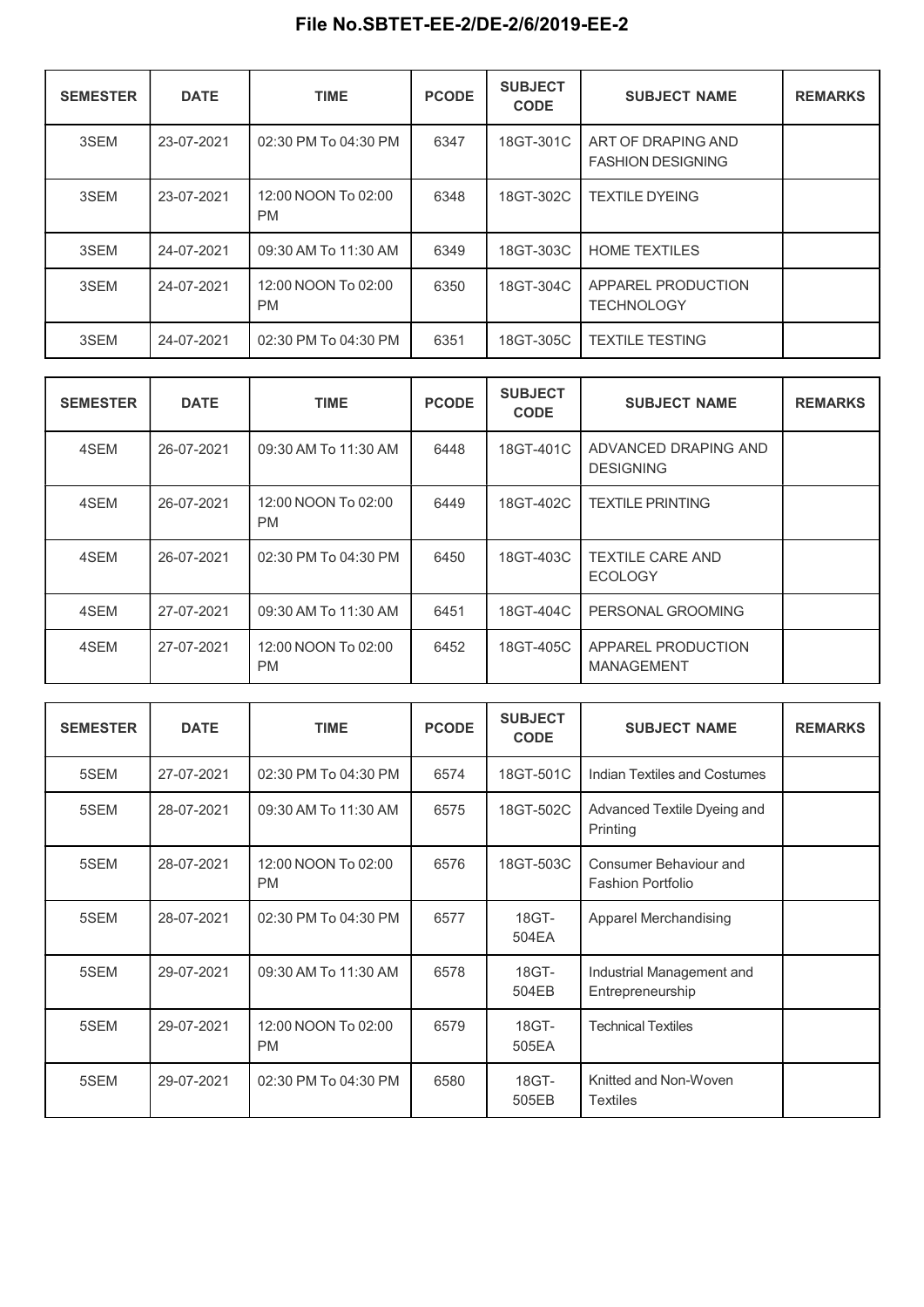

### 3 YEAR DIPLOMA COURSES DATE SHEET FOR WRITTEN EXAMINATION C18 SCHEME SEMESTER EXAMINATION

#### (INCLUDING C14, C16/C16S SCHEMES RATIONALIZED TO C18 SCHEME)

#### JULY-2021/ BACKLOG EXAM

### HOTEL MANAGEMENT & CATERING **TECHNOLOGY**

| <b>SEMESTER</b> | <b>DATE</b> | <b>TIME</b>                      | <b>PCODE</b> | <b>SUBJECT</b><br><b>CODE</b> | <b>SUBJECT NAME</b>                                                      | <b>REMARKS</b> |
|-----------------|-------------|----------------------------------|--------------|-------------------------------|--------------------------------------------------------------------------|----------------|
| 1SEM            | 19-07-2021  | 09:30 AM To 11:30 AM             | 6152         | 18HMCT-<br>101C               | FOOD PRODUCTION &<br><b>CULINARY FRENCH</b>                              |                |
| 1SEM            | 19-07-2021  | 12:00 NOON To 02:00<br><b>PM</b> | 6153         | 18HMCT-<br>102C               | FOOD & BEVERAGE<br><b>SERVICE</b>                                        |                |
| 1SEM            | 19-07-2021  | 02:30 PM To 04:30 PM             | 6154         | 18HMCT-<br>103C               | <b>FRONT OFFICE</b><br><b>ORGANISATION</b>                               |                |
| 1SEM            | 20-07-2021  | 09:30 AM To 11:30 AM             | 6155         | 18HMCT-<br>104C               | <b>FOUNDATION COURSE IN</b><br><b>ACCOMMODATION</b><br><b>OPERATIONS</b> |                |
| 1SEM            | 20-07-2021  | 12:00 NOON To 02:00<br><b>PM</b> | 6156         | 18HMCT-<br>105C               | <b>HYGIENE AND HACCP</b>                                                 |                |

| <b>SEMESTER</b> | <b>DATE</b> | <b>TIME</b>                      | <b>PCODE</b> | <b>SUBJECT</b><br><b>CODE</b> | <b>SUBJECT NAME</b>                        | <b>REMARKS</b> |
|-----------------|-------------|----------------------------------|--------------|-------------------------------|--------------------------------------------|----------------|
| 2SEM            | 20-07-2021  | 02:30 PM To 04:30 PM             | 6253         | 18HMCT-<br>201C               | PRINCIPLES OF FOOD<br><b>PRODUCTION</b>    |                |
| 2SEM            | 22-07-2021  | 09:30 AM To 11:30 AM             | 6254         | 18HMCT-<br>202C               | MENU & METHODS OF<br><b>SERVICES</b>       |                |
| 2SEM            | 22-07-2021  | 12:00 NOON To 02:00<br><b>PM</b> | 6255         | 18HMCT-<br>203C               | <b>FRONT OFFICE</b><br><b>OPERATIONS</b>   |                |
| 2SEM            | 22-07-2021  | 02:30 PM To 04:30 PM             | 6256         | 18HMCT-<br>204C               | <b>ACCOMMODATIONS</b><br><b>OPERATIONS</b> |                |
| 2SEM            | 23-07-2021  | 09:30 AM To 11:30 AM             | 6257         | 18HMCT-<br>205C               | <b>NUTRITION</b>                           |                |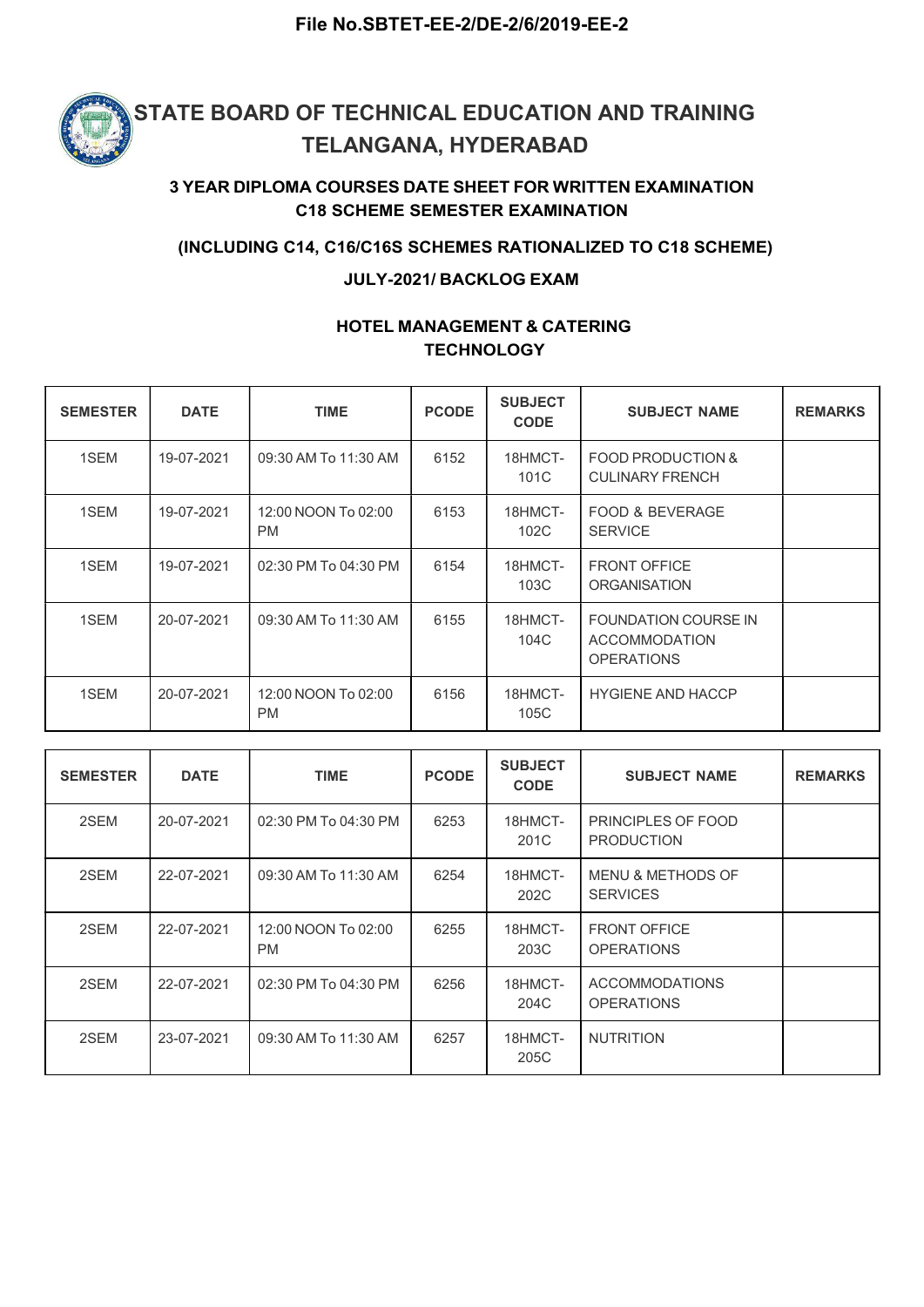| <b>SEMESTER</b> | <b>DATE</b> | <b>TIME</b>                      | <b>PCODE</b> | <b>SUBJECT</b><br><b>CODE</b> | <b>SUBJECT NAME</b>                       | <b>REMARKS</b> |
|-----------------|-------------|----------------------------------|--------------|-------------------------------|-------------------------------------------|----------------|
| 3SEM            | 23-07-2021  | 12:00 NOON To 02:00<br><b>PM</b> | 6352         | 18HMCT-<br>301C               | <b>REGIONAL COOKERY</b>                   |                |
| 3SEM            | 24-07-2021  | 09:30 AM To 11:30 AM             | 6353         | 18HMCT-<br>302C               | M.I.C.E                                   |                |
| 3SEM            | 26-07-2021  | 09:30 AM To 11:30 AM             | 6354         | 18HMCT-<br>303C               | <b>FRONT OFFICE</b><br><b>MANAGEMENT</b>  |                |
| 3SEM            | 23-07-2021  | 02:30 PM To 04:30 PM             | 6355         | 18HMCT-<br>304C               | <b>HOUSE KEEPING</b><br><b>OPERATIONS</b> |                |
| 3SEM            | 24-07-2021  | 12:00 NOON To 02:00<br><b>PM</b> | 6356         | 18HMCT-<br>305C               | <b>HOTEL ACCOUNTS</b>                     |                |

| <b>SEMESTER</b> | <b>DATE</b> | <b>TIME</b>                      | <b>PCODE</b> | <b>SUBJECT</b><br><b>CODE</b> | <b>SUBJECT NAME</b>                        | <b>REMARKS</b> |
|-----------------|-------------|----------------------------------|--------------|-------------------------------|--------------------------------------------|----------------|
| 4SEM            | 24-07-2021  | 02:30 PM To 04:30 PM             | 6453         | 18HMCT-<br>401C               | ADVANCE COOKERY                            |                |
| 4SEM            | 26-07-2021  | 12:00 NOON To 02:00<br><b>PM</b> | 6454         | 18HMCT-<br>402C               | <b>WINES &amp; SPIRITS</b>                 |                |
| 4SEM            | 26-07-2021  | 02:30 PM To 04:30 PM             | 6455         | 18HMCT-<br>403C               | <b>HUMAN RESOURCE</b><br><b>MANAGEMENT</b> |                |
| 4SEM            | 27-07-2021  | 09:30 AM To 11:30 AM             | 6456         | 18HMCT-<br>404C               | <b>HOTEL ENGINEERING</b>                   |                |
| 4SEM            | 27-07-2021  | 12:00 NOON To 02:00<br><b>PM</b> | 6457         | 18HMCT-<br>405C               | FINANCIAL MANAGEMENT                       |                |

| <b>SEMESTER</b> | <b>DATE</b> | <b>TIME</b>                      | <b>PCODE</b> | <b>SUBJECT</b><br><b>CODE</b> | <b>SUBJECT NAME</b>                     | <b>REMARKS</b> |
|-----------------|-------------|----------------------------------|--------------|-------------------------------|-----------------------------------------|----------------|
| 5SEM            | 27-07-2021  | 02:30 PM To 04:30 PM             | 6581         | 18HMCT-<br>501C               | <b>Bakery &amp; Confctionery</b>        |                |
| 5SEM            | 28-07-2021  | 09:30 AM To 11:30 AM             | 6582         | 18HMCT-<br>502C               | Food & Beverage<br>Management           |                |
| 5SEM            | 28-07-2021  | 12:00 NOON To 02:00<br><b>PM</b> | 6583         | 18HMCT-<br>503C               | <b>Tourism And Travel</b><br>Management |                |
| 5SEM            | 28-07-2021  | 02:30 PM To 04:30 PM             | 6584         | 18HMCT-<br>504EA              | Sales & Marketing                       |                |
| 5SEM            | 29-07-2021  | 09:30 AM To 11:30 AM             | 6585         | 18HMCT-<br>504EB              | <b>Facility Planning</b>                |                |
| 5SEM            | 29-07-2021  | 12:00 NOON To 02:00<br><b>PM</b> | 6586         | 18HMCT-<br>505EA              | Hotel Law                               |                |
| 5SEM            | 29-07-2021  | 02:30 PM To 04:30 PM             | 6587         | 18HMCT-<br>505EB              | Garde Manger                            |                |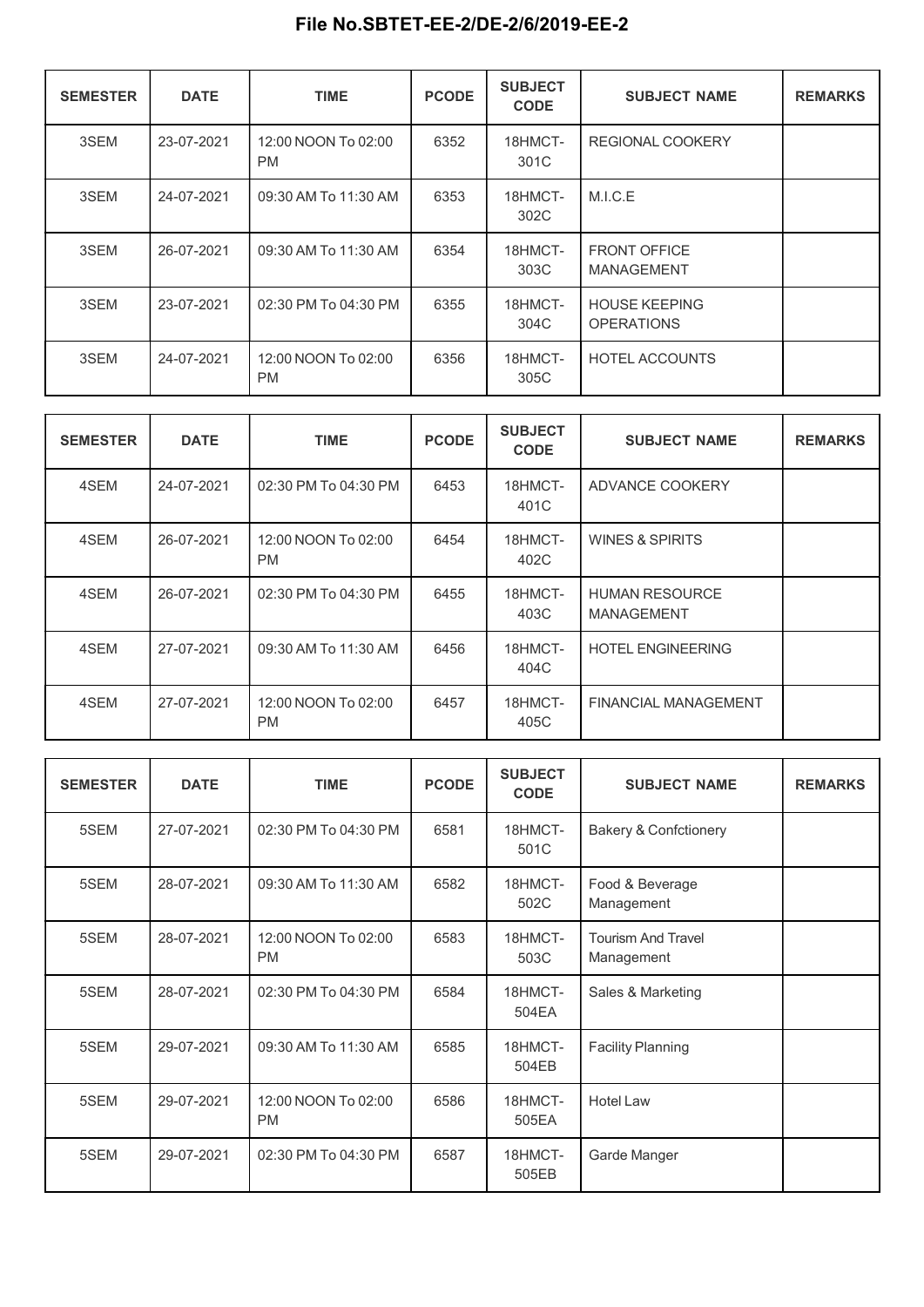

### 3 YEAR DIPLOMA COURSES DATE SHEET FOR WRITTEN EXAMINATION C18 SCHEME SEMESTER EXAMINATION

#### (INCLUDING C14, C16/C16S SCHEMES RATIONALIZED TO C18 SCHEME)

#### JULY-2021/ BACKLOG EXAM

#### HOME SCIENCE

|                 |             | <b>TELANGANA, HYDERABAD</b>            |                     |                               | STATE BOARD OF TECHNICAL EDUCATION AND TRAINING<br><b>3 YEAR DIPLOMA COURSES DATE SHEET FOR WRITTEN EXAMINATION</b> |                |
|-----------------|-------------|----------------------------------------|---------------------|-------------------------------|---------------------------------------------------------------------------------------------------------------------|----------------|
|                 |             | <b>C18 SCHEME SEMESTER EXAMINATION</b> |                     |                               |                                                                                                                     |                |
|                 |             |                                        |                     | JULY-2021/ BACKLOG EXAM       | (INCLUDING C14, C16/C16S SCHEMES RATIONALIZED TO C18 SCHEME)                                                        |                |
|                 |             |                                        | <b>HOME SCIENCE</b> |                               |                                                                                                                     |                |
| <b>SEMESTER</b> | <b>DATE</b> | <b>TIME</b>                            | <b>PCODE</b>        | <b>SUBJECT</b><br><b>CODE</b> | <b>SUBJECT NAME</b>                                                                                                 | <b>REMARKS</b> |
| 1SEM            | 19-07-2021  | 09:30 AM To 11:30 AM                   | 6101                | 18HS-101F                     | <b>BASIC ENGLISH</b>                                                                                                | (Common)       |
| 1SEM            | 19-07-2021  | 12:00 NOON To 02:00<br><b>PM</b>       | 6157                | 18HS-102F                     | <b>NUTRITION</b>                                                                                                    |                |
| 1SEM            | 19-07-2021  | 02:30 PM To 04:30 PM                   | 6158                | 18HS-103F                     | <b>TEXTILE SCIENCE</b>                                                                                              |                |
| 1SEM            | 20-07-2021  | 12:00 NOON To 02:00<br>PM              | 6159                | 18HS-104F                     | PRINCIPLES OF CHILD<br><b>DEVELOPMENT</b>                                                                           |                |
| 1SEM            | 20-07-2021  | 09:30 AM To 11:30 AM                   | 6160                | 18HS-105C                     | <b>HEALTH AND BEAUTY</b><br>CARE                                                                                    |                |
|                 |             |                                        |                     | <b>SUBJECT</b>                |                                                                                                                     |                |
| <b>SEMESTER</b> | <b>DATE</b> | <b>TIME</b>                            | <b>PCODE</b>        | <b>CODE</b>                   | <b>SUBJECT NAME</b>                                                                                                 | <b>REMARKS</b> |
| 2SEM            | 22-07-2021  | 12:00 NOON To 02:00<br>PM              | 6201                | 18HS-201F                     | ADVANCED ENGLISH                                                                                                    | (Common)       |
| 2SEM            | 20-07-2021  | 02:30 PM To 04:30 PM                   | 6258                | 18HS-202F                     | FOOD SCIENCE                                                                                                        |                |
| 2SEM            | 22-07-2021  | 09:30 AM To 11:30 AM                   | 6259                | 18HS-203F                     | <b>FABRIC CARE</b>                                                                                                  |                |
| 2SEM            | 22-07-2021  | 02:30 PM To 04:30 PM                   | 6260                | 18HS-204F                     | CHILD CARE                                                                                                          |                |
|                 |             |                                        |                     |                               |                                                                                                                     |                |

| 1SEM<br>19-07-2021<br>12:00 NOON To 02:00<br>6157<br>18HS-102F<br><b>NUTRITION</b><br><b>PM</b><br>1SEM<br>18HS-103F<br>19-07-2021<br>02:30 PM To 04:30 PM<br>6158<br><b>TEXTILE SCIENCE</b><br>12:00 NOON To 02:00<br>18HS-104F<br>PRINCIPLES OF CHILD<br>1SEM<br>20-07-2021<br>6159<br><b>PM</b><br><b>DEVELOPMENT</b><br>1SEM<br>20-07-2021<br>6160<br>18HS-105C<br><b>HEALTH AND BEAUTY</b><br>09:30 AM To 11:30 AM<br>CARE<br><b>SUBJECT</b><br><b>PCODE</b><br><b>SEMESTER</b><br><b>DATE</b><br><b>TIME</b><br><b>REMARKS</b><br><b>SUBJECT NAME</b><br><b>CODE</b><br>2SEM<br>12:00 NOON To 02:00<br>18HS-201F<br>22-07-2021<br>6201<br>ADVANCED ENGLISH<br>(Common)<br><b>PM</b><br>2SEM<br>20-07-2021<br>02:30 PM To 04:30 PM<br>6258<br>18HS-202F<br><b>FOOD SCIENCE</b><br>2SEM<br>22-07-2021<br>09:30 AM To 11:30 AM<br>6259<br>18HS-203F<br><b>FABRIC CARE</b><br>2SEM<br>02:30 PM To 04:30 PM<br>6260<br>18HS-204F<br><b>CHILD CARE</b><br>22-07-2021<br>12:00 NOON To 02:00<br><b>FOOD PRESERVATION AND</b><br>2SEM<br>23-07-2021<br>6261<br>18HS-205C<br><b>ADULTERATION</b><br><b>PM</b> | 1SEM | 19-07-2021 | 09:30 AM To 11:30 AM | 6101 | 18HS-101F | <b>BASIC ENGLISH</b> | (Common) |
|------------------------------------------------------------------------------------------------------------------------------------------------------------------------------------------------------------------------------------------------------------------------------------------------------------------------------------------------------------------------------------------------------------------------------------------------------------------------------------------------------------------------------------------------------------------------------------------------------------------------------------------------------------------------------------------------------------------------------------------------------------------------------------------------------------------------------------------------------------------------------------------------------------------------------------------------------------------------------------------------------------------------------------------------------------------------------------------------------------|------|------------|----------------------|------|-----------|----------------------|----------|
|                                                                                                                                                                                                                                                                                                                                                                                                                                                                                                                                                                                                                                                                                                                                                                                                                                                                                                                                                                                                                                                                                                            |      |            |                      |      |           |                      |          |
|                                                                                                                                                                                                                                                                                                                                                                                                                                                                                                                                                                                                                                                                                                                                                                                                                                                                                                                                                                                                                                                                                                            |      |            |                      |      |           |                      |          |
|                                                                                                                                                                                                                                                                                                                                                                                                                                                                                                                                                                                                                                                                                                                                                                                                                                                                                                                                                                                                                                                                                                            |      |            |                      |      |           |                      |          |
|                                                                                                                                                                                                                                                                                                                                                                                                                                                                                                                                                                                                                                                                                                                                                                                                                                                                                                                                                                                                                                                                                                            |      |            |                      |      |           |                      |          |
|                                                                                                                                                                                                                                                                                                                                                                                                                                                                                                                                                                                                                                                                                                                                                                                                                                                                                                                                                                                                                                                                                                            |      |            |                      |      |           |                      |          |
|                                                                                                                                                                                                                                                                                                                                                                                                                                                                                                                                                                                                                                                                                                                                                                                                                                                                                                                                                                                                                                                                                                            |      |            |                      |      |           |                      |          |
|                                                                                                                                                                                                                                                                                                                                                                                                                                                                                                                                                                                                                                                                                                                                                                                                                                                                                                                                                                                                                                                                                                            |      |            |                      |      |           |                      |          |
|                                                                                                                                                                                                                                                                                                                                                                                                                                                                                                                                                                                                                                                                                                                                                                                                                                                                                                                                                                                                                                                                                                            |      |            |                      |      |           |                      |          |
|                                                                                                                                                                                                                                                                                                                                                                                                                                                                                                                                                                                                                                                                                                                                                                                                                                                                                                                                                                                                                                                                                                            |      |            |                      |      |           |                      |          |
|                                                                                                                                                                                                                                                                                                                                                                                                                                                                                                                                                                                                                                                                                                                                                                                                                                                                                                                                                                                                                                                                                                            |      |            |                      |      |           |                      |          |
|                                                                                                                                                                                                                                                                                                                                                                                                                                                                                                                                                                                                                                                                                                                                                                                                                                                                                                                                                                                                                                                                                                            |      |            |                      |      |           |                      |          |
|                                                                                                                                                                                                                                                                                                                                                                                                                                                                                                                                                                                                                                                                                                                                                                                                                                                                                                                                                                                                                                                                                                            |      |            |                      |      |           |                      |          |

| 2SEM            | 22-07-2021  | 09:30 AM To 11:30 AM             | 6259         | 18HS-203F                     | <b>FABRIC CARE</b>                           |                |
|-----------------|-------------|----------------------------------|--------------|-------------------------------|----------------------------------------------|----------------|
| 2SEM            | 22-07-2021  | 02:30 PM To 04:30 PM             | 6260         | 18HS-204F                     | <b>CHILD CARE</b>                            |                |
| 2SEM            | 23-07-2021  | 12:00 NOON To 02:00<br><b>PM</b> | 6261         | 18HS-205C                     | FOOD PRESERVATION AND<br><b>ADULTERATION</b> |                |
|                 |             |                                  |              |                               |                                              |                |
| <b>SEMESTER</b> | <b>DATE</b> | <b>TIME</b>                      | <b>PCODE</b> | <b>SUBJECT</b><br><b>CODE</b> | <b>SUBJECT NAME</b>                          | <b>REMARKS</b> |
| 3SEM            | 24-07-2021  | 09:30 AM To 11:30 AM             | 6357         | 18HS-301C                     | <b>BALANCED DIETS</b>                        |                |
| 3SEM            | 23-07-2021  | 09:30 AM To 11:30 AM             | 6358         | 18HS-302C                     | CHILD PSYCHOLOGY                             |                |
| 3SEM            | 24-07-2021  | 12:00 NOON To 02:00<br><b>PM</b> | 6359         | 18HS-303C                     | <b>TEXTILE DYEING AND</b><br><b>PRINTING</b> |                |
| 3SEM            | 24-07-2021  | 02:30 PM To 04:30 PM             | 6360         | 18HS-304F                     | <b>FASHION DESIGN</b><br><b>CONCEPT</b>      |                |
| 3SEM            | 26-07-2021  | 09:30 AM To 11:30 AM             | 6361         | 18HS-305F                     | <b>INDIAN ART AND CULTURE</b>                |                |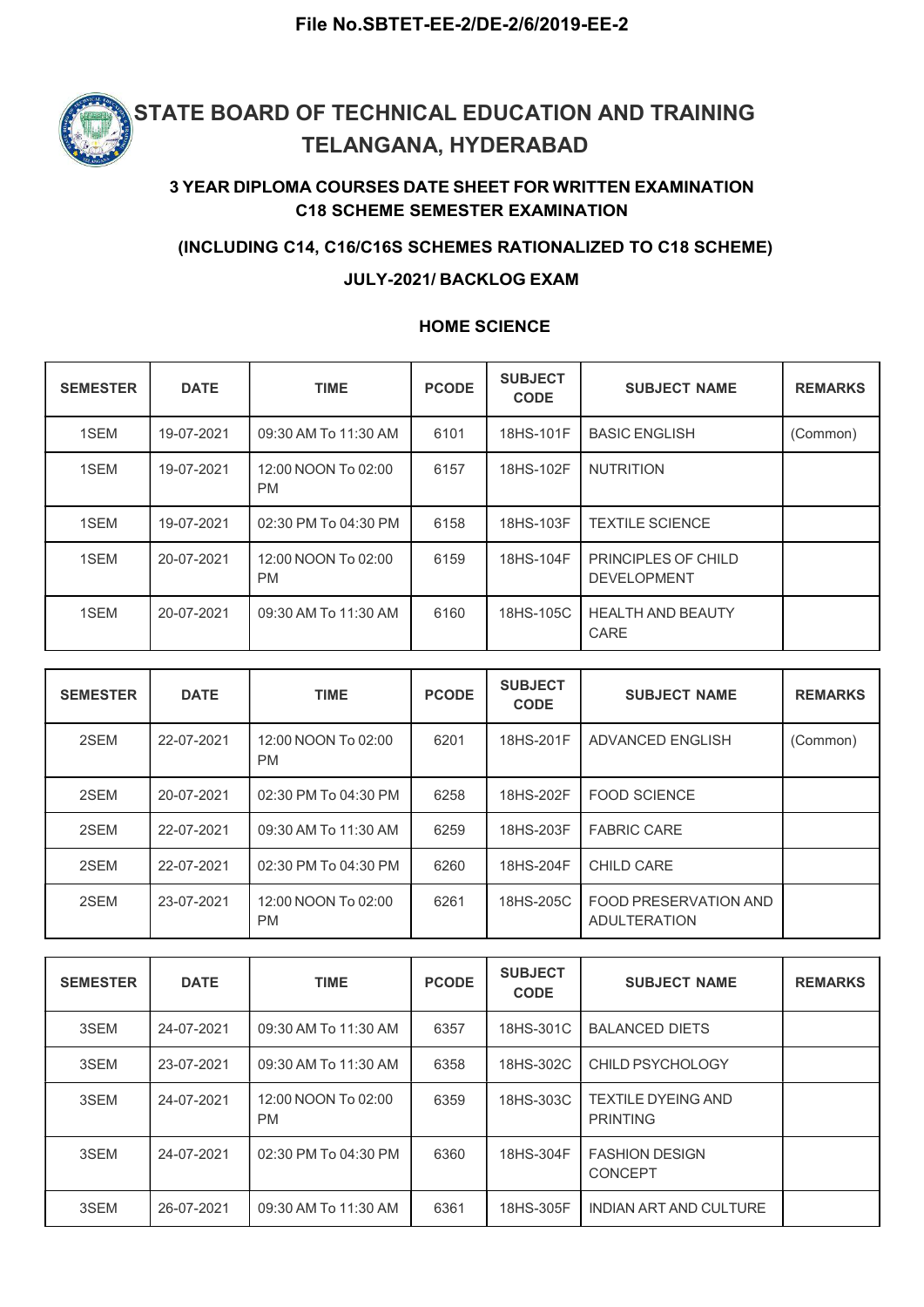| <b>SEMESTER</b> | <b>DATE</b> | <b>TIME</b>                      | <b>PCODE</b> | <b>SUBJECT</b><br><b>CODE</b> | <b>SUBJECT NAME</b>                                               | <b>REMARKS</b> |
|-----------------|-------------|----------------------------------|--------------|-------------------------------|-------------------------------------------------------------------|----------------|
| 4SEM            | 26-07-2021  | 12:00 NOON To 02:00<br><b>PM</b> | 6458         | 18HS-401C                     | PHILOSOPHY AND<br><b>EDUCATIONAL</b><br>ADMINISTRATION            |                |
| 4SEM            | 26-07-2021  | 02:30 PM To 04:30 PM             | 6459         | 18HS-402C                     | THERAPEUTIC NUTRITION                                             |                |
| 4SEM            | 27-07-2021  | 09:30 AM To 11:30 AM             | 6460         | 18HS-403C                     | CRÈCHE AND PRESCHOOL<br><b>EDUCATION</b>                          |                |
| 4SEM            | 27-07-2021  | 12:00 NOON To 02:00<br><b>PM</b> | 6461         | 18HS-404C                     | <b>BUSINESS MANAGEMENT</b><br>AND ENVIRONMENTAL<br><b>STUDIES</b> |                |
| 4SEM            | 27-07-2021  | 02:30 PM To 04:30 PM             | 6462         | 18HS-405C                     | <b>INTERIOR DECORATION</b><br>AND HOUSE KEEPING                   |                |

| <b>SEMESTER</b> | <b>DATE</b> | <b>TIME</b>                      | <b>PCODE</b> | <b>SUBJECT</b><br><b>CODE</b> | <b>SUBJECT NAME</b>                  | <b>REMARKS</b> |
|-----------------|-------------|----------------------------------|--------------|-------------------------------|--------------------------------------|----------------|
| 5SEM            | 28-07-2021  | 09:30 AM To 11:30 AM             | 6588         | 18HS-501C                     | <b>Educational Psychology</b>        |                |
| 5SEM            | 28-07-2021  | 12:00 NOON To 02:00<br><b>PM</b> | 6589         | 18HS-502C                     | Methods of Teaching English          |                |
| 5SEM            | 28-07-2021  | 02:30 PM To 04:30 PM             | 6590         | 18HS-503C                     | Methods of Teaching Home<br>Science  |                |
| 5SEM            | 23-07-2021  | 02:30 PM To 04:30 PM             | 6591         | 18HS-<br>504EA                | Trends in Fabric and Fashion         |                |
| 5SEM            | 29-07-2021  | 09:30 AM To 11:30 AM             | 6592         | 18HS-<br>504EB                | Community Nutrition and<br>education |                |
| 5SEM            | 29-07-2021  | 12:00 NOON To 02:00<br><b>PM</b> | 6593         | 18HS-<br>505EA                | Apparel manufacturing<br>technology  |                |
| 5SEM            | 29-07-2021  | 02:30 PM To 04:30 PM             | 6594         | 18HS-<br>505EB                | Family and community<br>services     |                |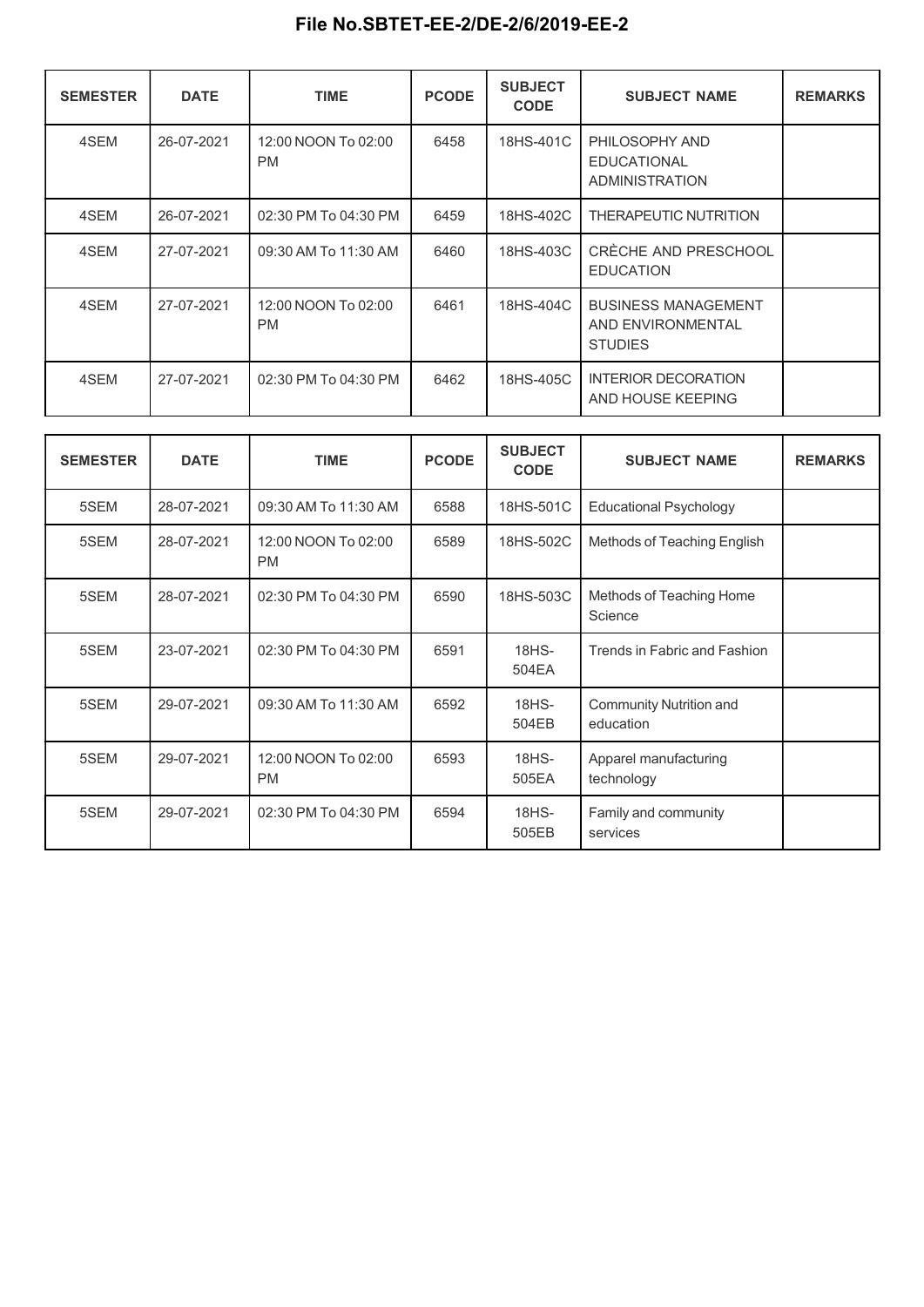

### 3 YEAR DIPLOMA COURSES DATE SHEET FOR WRITTEN EXAMINATION C18 SCHEME SEMESTER EXAMINATION

#### (INCLUDING C14, C16/C16S SCHEMES RATIONALIZED TO C18 SCHEME)

#### JULY-2021/ BACKLOG EXAM

#### MECHANICAL ENGINEERING

| <b>SEMESTER</b> | <b>DATE</b> | <b>TIME</b>                      | <b>PCODE</b> | <b>SUBJECT</b><br><b>CODE</b> | <b>SUBJECT NAME</b>                            | <b>REMARKS</b> |
|-----------------|-------------|----------------------------------|--------------|-------------------------------|------------------------------------------------|----------------|
| 1SEM            | 19-07-2021  | 09:30 AM To 11:30 AM             | 6101         | 18M-101F                      | <b>BASIC ENGLISH</b>                           | (Common)       |
| 1SEM            | 19-07-2021  | 12:00 NOON To 02:00<br><b>PM</b> | 6102         | 18M-102F                      | <b>BASIC ENGINEERING</b><br><b>MATHEMATICS</b> | (Common)       |
| 1SEM            | 19-07-2021  | 02:30 PM To 04:30 PM             | 6103         | 18M-103F                      | <b>BASIC PHYSICS</b>                           | (Common)       |
| 1SEM            | 20-07-2021  | 09:30 AM To 11:30 AM             | 6104         | 18M-104F                      | <b>GENERAL ENGINEERING</b><br><b>CHEMISTRY</b> | (Common)       |
| 1SEM            | 20-07-2021  | 02:30 PM To 04:30 PM             | 6165         | 18M-105C                      | <b>BASIC WORKSHOP</b><br><b>TECHNOLOGY</b>     |                |

| <b>SEMESTER</b> | <b>DATE</b> | <b>TIME</b>                      | <b>PCODE</b> | <b>SUBJECT</b><br><b>CODE</b> | <b>SUBJECT NAME</b>                                               | <b>REMARKS</b> |
|-----------------|-------------|----------------------------------|--------------|-------------------------------|-------------------------------------------------------------------|----------------|
| 2SEM            | 22-07-2021  | 12:00 NOON To 02:00<br><b>PM</b> | 6201         | 18M-201F                      | ADVANCED ENGLISH                                                  | (Common)       |
| 2SEM            | 22-07-2021  | 02:30 PM To 04:30 PM             | 6202         | 18M-202F                      | <b>ENGINEERING</b><br><b>MATHEMATICS</b>                          | (Common)       |
| 2SEM            | 23-07-2021  | 09:30 AM To 11:30 AM             | 6203         | 18M-203F                      | <b>APPLIED PHYSICS</b>                                            | (Common)       |
| 2SEM            | 23-07-2021  | 12:00 NOON To 02:00<br><b>PM</b> | 6204         | 18M-204F                      | <b>ENGINEERING CHEMISTRY</b><br>& ENVIRONMENTAL<br><b>STUDIES</b> | (Common)       |
| 2SEM            | 23-07-2021  | 02:30 PM To 04:30 PM             | 6266         | 18M-205C                      | ADVANCED WORKSHOP<br><b>TECHNOLOGY</b>                            |                |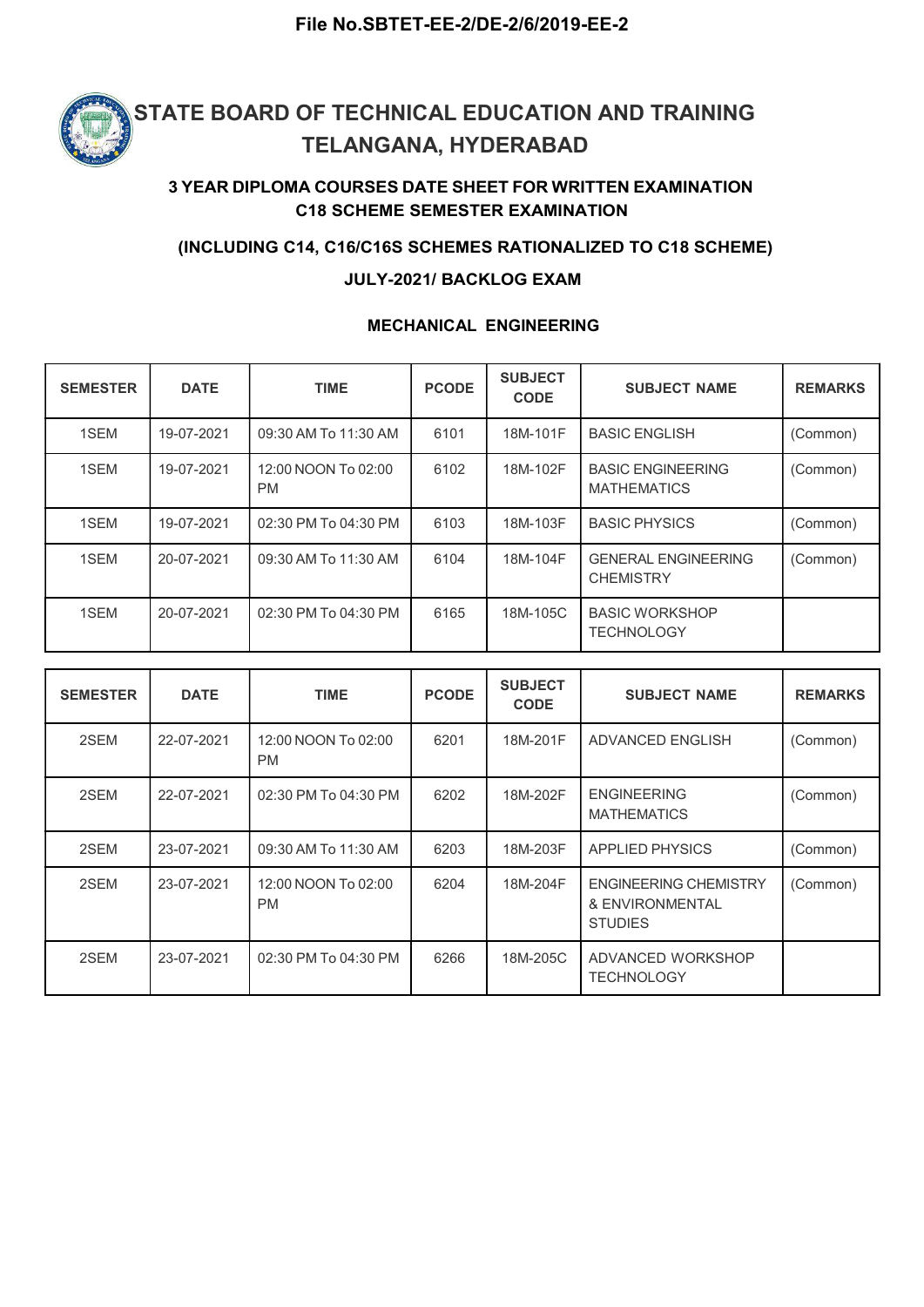| <b>SEMESTER</b> | <b>DATE</b> | <b>TIME</b>                      | <b>PCODE</b> | <b>SUBJECT</b><br><b>CODE</b> | <b>SUBJECT NAME</b>                             | <b>REMARKS</b> |
|-----------------|-------------|----------------------------------|--------------|-------------------------------|-------------------------------------------------|----------------|
| 3SEM            | 24-07-2021  | 12:00 NOON To 02:00<br><b>PM</b> | 6301         | 18M-301F                      | APPLIED ENGINEERING<br><b>MATHEMATICS</b>       | (Common)       |
| 3SEM            | 27-07-2021  | 12:00 NOON To 02:00<br><b>PM</b> | 6362         | 18M-302C                      | <b>SOLID MECHANICS</b>                          |                |
| 3SEM            | 24-07-2021  | 09:30 AM To 11:30 AM             | 6363         | 18M-303C                      | <b>THERMODYNAMICS</b>                           |                |
| 3SEM            | 26-07-2021  | 02:30 PM To 04:30 PM             | 6364         | 18M-304C                      | <b>BASIC MANUFACTURING</b><br><b>TECHNOLOGY</b> |                |
| 3SEM            | 27-07-2021  | 02:30 PM To 04:30 PM             | 6365         | 18M-305C                      | <b>ENGINEERING MATERIALS</b>                    |                |

| <b>SEMESTER</b> | <b>DATE</b> | <b>TIME</b>                      | <b>PCODE</b> | <b>SUBJECT</b><br><b>CODE</b> | <b>SUBJECT NAME</b>                                      | <b>REMARKS</b> |
|-----------------|-------------|----------------------------------|--------------|-------------------------------|----------------------------------------------------------|----------------|
| 4SEM            | 28-07-2021  | 09:30 AM To 11:30 AM             | 6401         | 18M-401F                      | ADVANCED ENGINEERING<br><b>MATHEMATICS</b>               | (Common)       |
| 4SEM            | 20-07-2021  | 12:00 NOON To 02:00<br><b>PM</b> | 6463         | 18M-402C                      | <b>HEAT POWER ENGG.</b>                                  |                |
| 4SEM            | 28-07-2021  | 12:00 NOON To 02:00<br><b>PM</b> | 6464         | 18M-403C                      | <b>ELECTRICAL</b><br><b>TECHNOLOGY.</b>                  |                |
| 4SEM            | 28-07-2021  | 02:30 PM To 04:30 PM             | 6465         | 18M-404C                      | <b>FLUID MECHANICS AND</b><br><b>HYDRAULIC MACHINERY</b> |                |
| 4SEM            | 29-07-2021  | 09:30 AM To 11:30 AM             | 6466         | 18M-405C                      | ADVANCED<br><b>MANUFACTURING</b><br><b>TECHNOLOGY</b>    |                |

| <b>SEMESTER</b> | <b>DATE</b> | <b>TIME</b>                      | <b>PCODE</b> | <b>SUBJECT</b><br><b>CODE</b> | <b>SUBJECT NAME</b>                           | <b>REMARKS</b> |
|-----------------|-------------|----------------------------------|--------------|-------------------------------|-----------------------------------------------|----------------|
| 5SEM            | 31-07-2021  | 12:00 NOON To 02:00<br><b>PM</b> | 6536         | 18M-501C                      | Industrial Management and<br>Entrepreneurship | (Common)       |
| 5SEM            | 30-07-2021  | 09:30 AM To 11:30 AM             | 6595         | 18M-502C                      | Design of Machine Elements                    |                |
| 5SEM            | 31-07-2021  | 02:30 PM To 04:30 PM             | 6596         | 18M-503C                      | CAD/CAM                                       |                |
| 5SEM            | 03-08-2021  | 09:30 AM To 11:30 AM             | 6597         | 18M-504EA                     | Industrial engineering                        |                |
| 5SEM            | 22-07-2021  | 09:30 AM To 11:30 AM             | 6598         | 18M-504EB                     | Estimating and costing                        |                |
| 5SEM            | 03-08-2021  | 12:00 NOON To 02:00<br><b>PM</b> | 6599         | 18M-505EA                     | Refrigeration and Air<br>Conditioning         |                |
| 5SEM            | 30-07-2021  | 12:00 NOON To 02:00<br><b>PM</b> | 6600         | 18M-505EB                     | Fluid power engineering                       |                |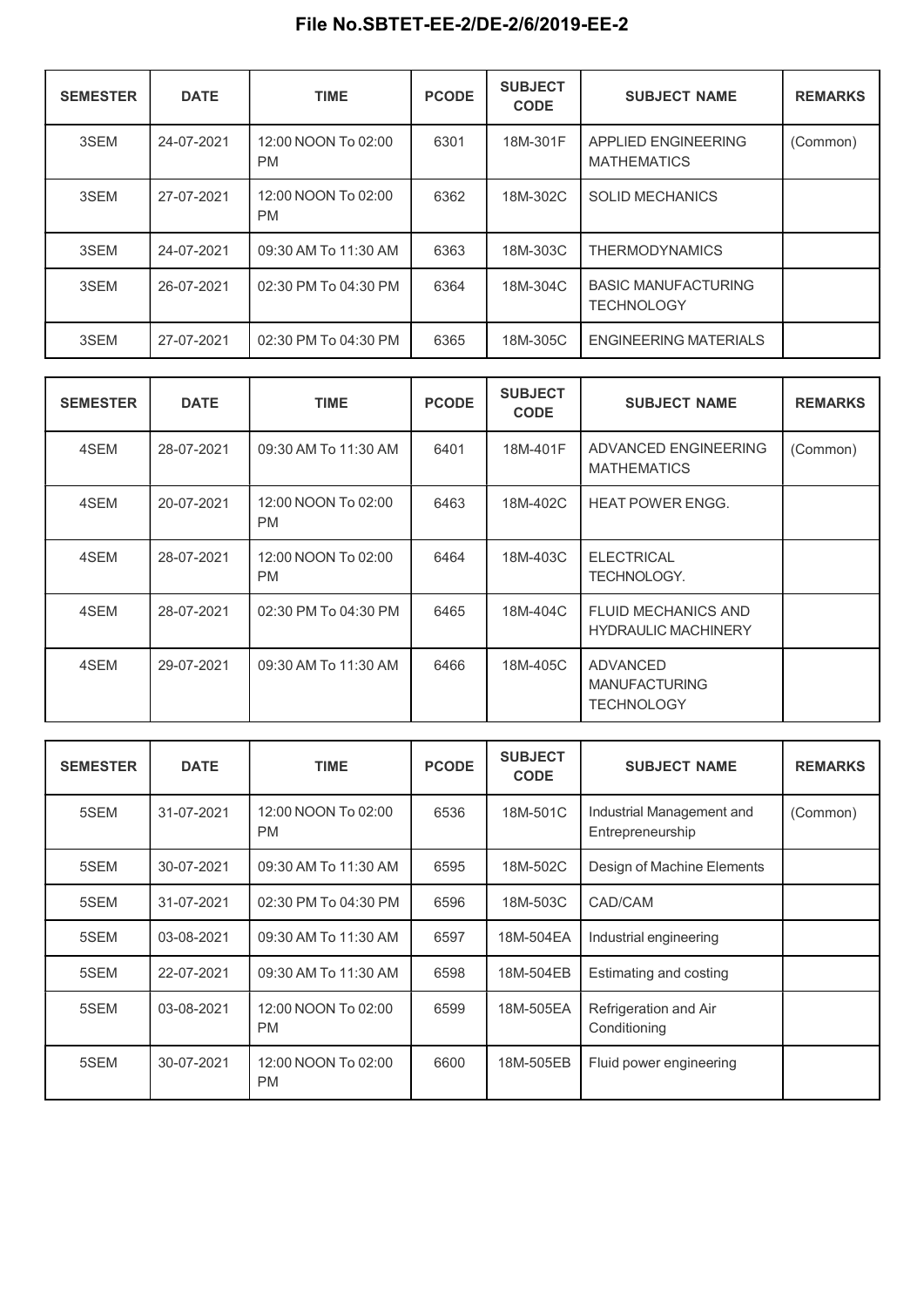

### 3 YEAR DIPLOMA COURSES DATE SHEET FOR WRITTEN EXAMINATION C18 SCHEME SEMESTER EXAMINATION

#### (INCLUDING C14, C16/C16S SCHEMES RATIONALIZED TO C18 SCHEME)

#### JULY-2021/ BACKLOG EXAM

#### METALLURGICAL ENGINEERING

| <b>SEMESTER</b> | <b>DATE</b> | <b>TIME</b>                      | <b>PCODE</b> | <b>SUBJECT</b><br><b>CODE</b> | <b>SUBJECT NAME</b>                            | <b>REMARKS</b> |
|-----------------|-------------|----------------------------------|--------------|-------------------------------|------------------------------------------------|----------------|
| 1SEM            | 19-07-2021  | 09:30 AM To 11:30 AM             | 6101         | 18MET-<br>101F                | <b>BASIC ENGLISH</b>                           | (Common)       |
| 1SEM            | 19-07-2021  | 12:00 NOON To 02:00<br><b>PM</b> | 6102         | 18MET-<br>102F                | <b>BASIC ENGINEERING</b><br><b>MATHEMATICS</b> | (Common)       |
| 1SEM            | 19-07-2021  | 02:30 PM To 04:30 PM             | 6103         | 18MET-<br>103F                | <b>BASIC PHYSICS</b>                           | (Common)       |
| 1SEM            | 20-07-2021  | 09:30 AM To 11:30 AM             | 6104         | 18MET-<br>104F                | <b>GENERAL ENGINEERING</b><br><b>CHEMISTRY</b> | (Common)       |
| 1SEM            | 22-07-2021  | 09:30 AM To 11:30 AM             | 6168         | 18MET-<br>105C                | MINERAL PROCESSING<br><b>TECHNOLOGY</b>        |                |

| <b>SEMESTER</b> | <b>DATE</b> | <b>TIME</b>                      | <b>PCODE</b> | <b>SUBJECT</b><br><b>CODE</b> | <b>SUBJECT NAME</b>                                                    | <b>REMARKS</b> |
|-----------------|-------------|----------------------------------|--------------|-------------------------------|------------------------------------------------------------------------|----------------|
| 2SEM            | 22-07-2021  | 12:00 NOON To 02:00<br><b>PM</b> | 6201         | 18MET-<br>201F                | ADVANCED ENGLISH                                                       | (Common)       |
| 2SEM            | 22-07-2021  | 02:30 PM To 04:30 PM             | 6202         | 18MET-<br>202F                | <b>ENGINEERING</b><br><b>MATHEMATICS</b>                               | (Common)       |
| 2SEM            | 23-07-2021  | 09:30 AM To 11:30 AM             | 6203         | 18MET-<br>203F                | <b>APPLIED PHYSICS</b>                                                 | (Common)       |
| 2SEM            | 23-07-2021  | 12:00 NOON To 02:00<br><b>PM</b> | 6204         | 18MET-<br>204F                | <b>ENGINEERING CHEMISTRY</b><br>& ENVIRONMENTAL<br><b>STUDIES</b>      | (Common)       |
| 2SEM            | 23-07-2021  | 02:30 PM To 04:30 PM             | 6268         | 18MET-<br>205C                | <b>ELEMENTARY PRINCIPLES</b><br>OF METALLURGICAL<br><b>ENGINEERING</b> |                |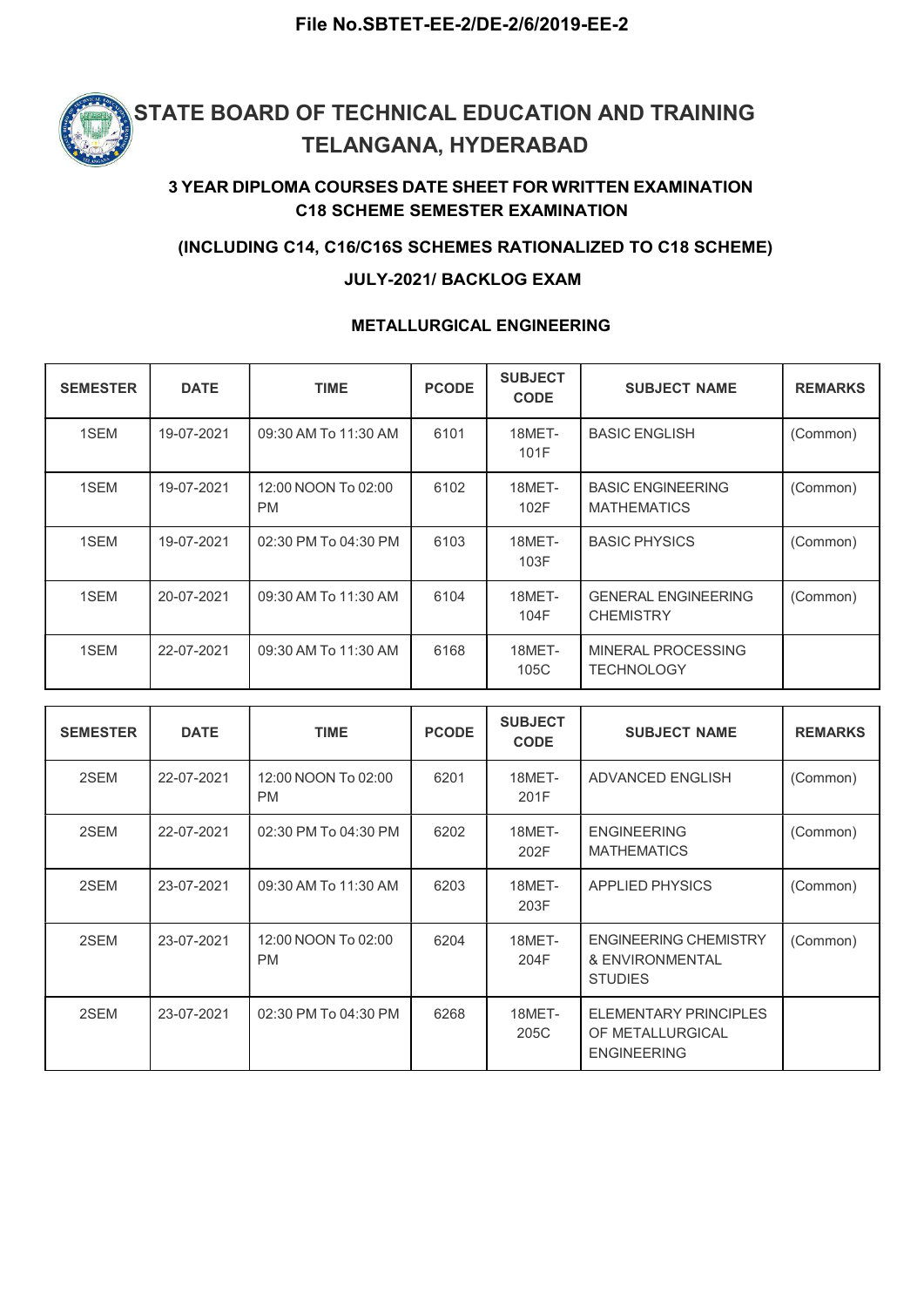| <b>SEMESTER</b> | <b>DATE</b> | <b>TIME</b>                      | <b>PCODE</b> | <b>SUBJECT</b><br><b>CODE</b> | <b>SUBJECT NAME</b>                           | <b>REMARKS</b> |
|-----------------|-------------|----------------------------------|--------------|-------------------------------|-----------------------------------------------|----------------|
| 3SEM            | 24-07-2021  | 12:00 NOON To 02:00<br><b>PM</b> | 6301         | 18MET-<br>301F                | APPLIED ENGINEERING<br><b>MATHEMATICS</b>     | (Common)       |
| 3SEM            | 20-07-2021  | 12:00 NOON To 02:00<br><b>PM</b> | 6367         | 18MET-<br>302C                | <b>METALLURGICAL</b><br><b>THERMODYNAMICS</b> |                |
| 3SEM            | 20-07-2021  | 02:30 PM To 04:30 PM             | 6368         | 18MET-<br>303C                | <b>IRON MAKING</b>                            |                |
| 3SEM            | 24-07-2021  | 09:30 AM To 11:30 AM             | 6369         | 18MET-<br>304C                | PHYSICAL METALLURGY                           |                |
| 3SEM            | 24-07-2021  | 02:30 PM To 04:30 PM             | 6370         | 18MET-<br>305C                | <b>FUELS AND</b><br><b>REFRACTORIES</b>       |                |

| <b>SEMESTER</b> | <b>DATE</b> | <b>TIME</b>                      | <b>PCODE</b> | <b>SUBJECT</b><br><b>CODE</b> | <b>SUBJECT NAME</b>                        | <b>REMARKS</b> |
|-----------------|-------------|----------------------------------|--------------|-------------------------------|--------------------------------------------|----------------|
| 4SEM            | 28-07-2021  | 09:30 AM To 11:30 AM             | 6401         | 18MET-<br>401F                | ADVANCED ENGINEERING<br><b>MATHEMATICS</b> | (Common)       |
| 4SEM            | 26-07-2021  | 09:30 AM To 11:30 AM             | 6468         | 18MET-<br>402C                | <b>HEAT TREATMENT</b><br><b>TECHNOLOGY</b> |                |
| 4SEM            | 26-07-2021  | 12:00 NOON To 02:00<br><b>PM</b> | 6469         | 18MET-<br>403F                | ELECTRICAL TECHNOLOGY                      |                |
| 4SEM            | 28-07-2021  | 12:00 NOON To 02:00<br><b>PM</b> | 6470         | 18MET-<br>404C                | <b>MATERIAL TESTING</b>                    |                |
| 4SEM            | 28-07-2021  | 02:30 PM To 04:30 PM             | 6471         | 18MET-<br>405C                | <b>FOUNDRY TECHNOLOGY</b>                  |                |

| <b>SEMESTER</b> | <b>DATE</b> | <b>TIME</b>                      | <b>PCODE</b> | <b>SUBJECT</b><br><b>CODE</b> | <b>SUBJECT NAME</b>                           | <b>REMARKS</b> |
|-----------------|-------------|----------------------------------|--------------|-------------------------------|-----------------------------------------------|----------------|
| 5SEM            | 26-07-2021  | 02:30 PM To 04:30 PM             | 6601         | 18MET-<br>501C                | <b>Steel Making</b>                           |                |
| 5SEM            | 27-07-2021  | 09:30 AM To 11:30 AM             | 6602         | 18MET-<br>502C                | <b>Metal Casting Technology</b>               |                |
| 5SEM            | 27-07-2021  | 12:00 NOON To 02:00<br><b>PM</b> | 6603         | 18MET-<br>503C                | <b>Mechanical Metallurgy</b>                  |                |
| 5SEM            | 29-07-2021  | 09:30 AM To 11:30 AM             | 6604         | 18MET-<br>504EA               | Non Ferrous Extractive<br>Metallurgy          |                |
| 5SEM            | 31-07-2021  | 09:30 AM To 11:30 AM             | 6605         | 18MET-<br>504EB               | Industrial Management and<br>Entrepreneurship |                |
| 5SEM            | 29-07-2021  | 12:00 NOON To 02:00<br><b>PM</b> | 6606         | 18MET-<br>505EA               | <b>Welding Technology</b>                     |                |
| 5SEM            | 29-07-2021  | 02:30 PM To 04:30 PM             | 6607         | 18MET-<br>505EB               | <b>Corrosion Engineering</b>                  |                |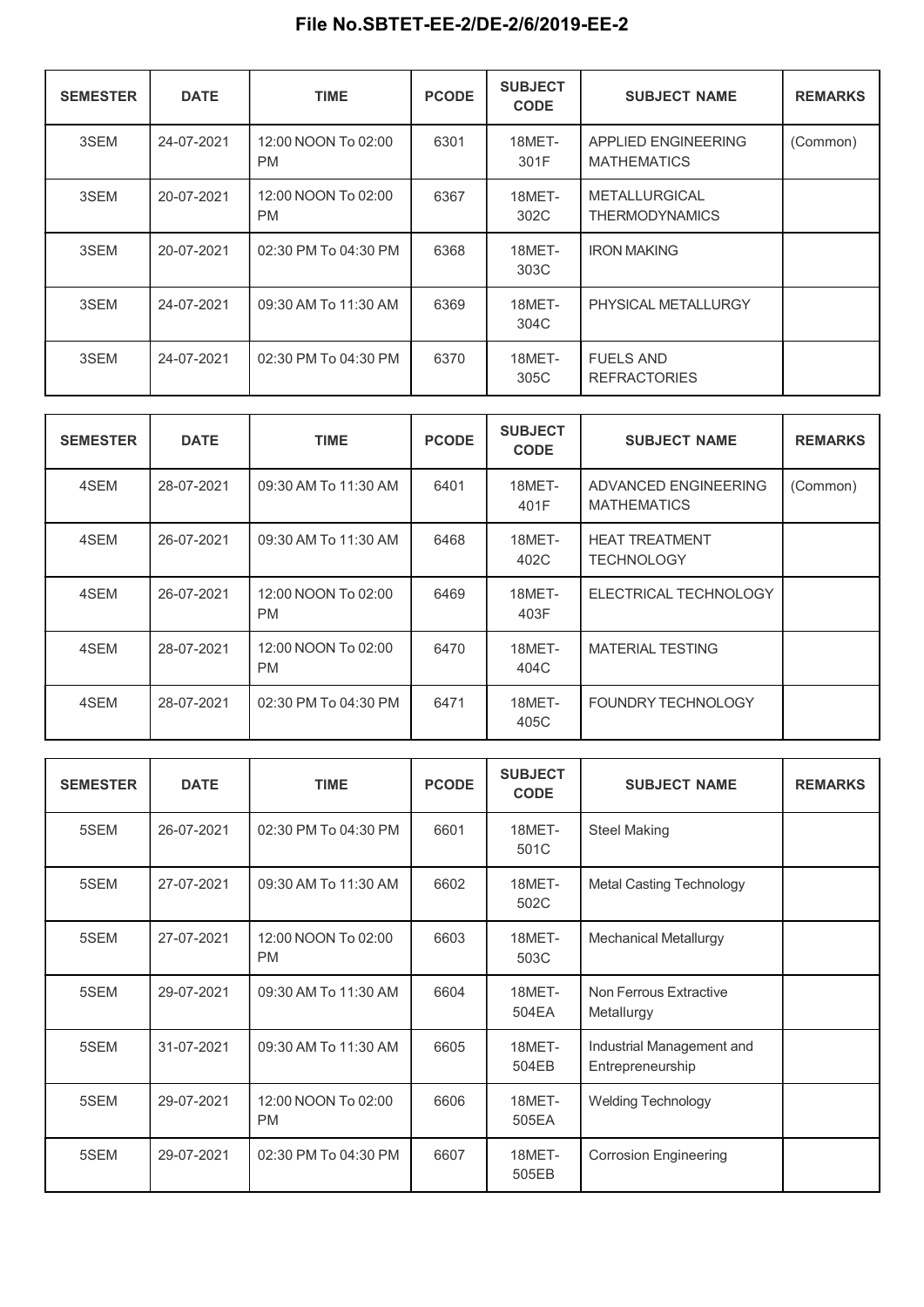

#### 3 YEAR DIPLOMA COURSES DATE SHEET FOR WRITTEN EXAMINATION C18 SCHEME SEMESTER EXAMINATION

#### (INCLUDING C14, C16/C16S SCHEMES RATIONALIZED TO C18 SCHEME)

#### JULY-2021/ BACKLOG EXAM

#### SEMESTER DATE TIME RODE SUBJECT SUBJECT SUBJECT RAME R CODE SUBJECT NAME REMARKS 1SEM | 19-07-2021 | 09:30 AM To 11:30 AM | 6101 | 18MNG- | BASIC ENGLISH | (Common) 101F **BASIC ENGLISH** 1SEM | 19-07-2021 | 12:00 NOON To 02:00 | 6102 | 18MNG-PM 102F MATHEMATICS 6102 | 18MNG- | BASIC ENGINEERING | (Common) (Common) 1SEM | 19-07-2021 | 02:30 PM To 04:30 PM | 6103 | 18MNG- | BASIC PHYSICS | (Common) 103F **BASIC PHYSICS** 1SEM | 20-07-2021 | 09:30 AM To 11:30 AM | 6104 | 18MNG- | GENERAL ENGINEERING | (Common) | 104F CHEMISTRY (Common) 1SEM 20-07-2021 12:00 NOON To 02:00 6169 18MNG-PM 6169 18MNG-ELEMENTS OF MINING 105C

#### MINING ENGINEERING

| <b>SEMESTER</b> | <b>DATE</b> | <b>TIME</b>                      | <b>PCODE</b> | <b>SUBJECT</b><br><b>CODE</b> | <b>SUBJECT NAME</b>                                               | <b>REMARKS</b> |
|-----------------|-------------|----------------------------------|--------------|-------------------------------|-------------------------------------------------------------------|----------------|
| 2SEM            | 22-07-2021  | 12:00 NOON To 02:00<br><b>PM</b> | 6201         | 18MNG-<br>201F                | ADVANCED ENGLISH                                                  | (Common)       |
| 2SEM            | 22-07-2021  | 02:30 PM To 04:30 PM             | 6202         | 18MNG-<br>202F                | <b>ENGINEERING</b><br><b>MATHEMATICS</b>                          | (Common)       |
| 2SEM            | 23-07-2021  | 09:30 AM To 11:30 AM             | 6203         | 18MNG-<br>203F                | <b>APPLIED PHYSICS</b>                                            | (Common)       |
| 2SEM            | 23-07-2021  | 12:00 NOON To 02:00<br><b>PM</b> | 6204         | 18MNG-<br>204F                | <b>ENGINEERING CHEMISTRY</b><br>& ENVIRONMENTAL<br><b>STUDIES</b> | (Common)       |
| 2SEM            | 24-07-2021  | 09:30 AM To 11:30 AM             | 6269         | 18MNG-<br>205C                | <b>FUNDAMENTALS OF</b><br><b>GEOLOGY</b>                          |                |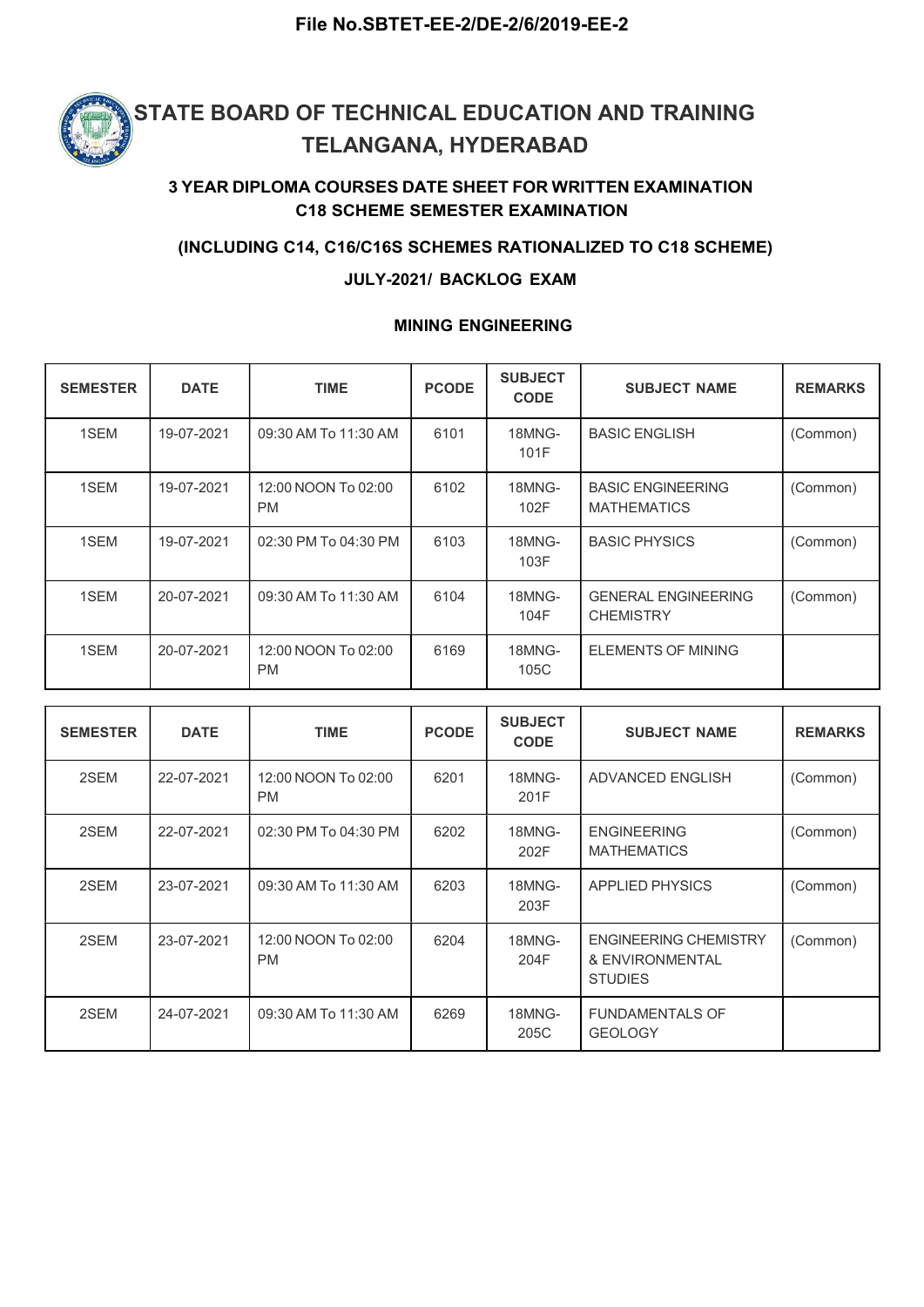| <b>SEMESTER</b> | <b>DATE</b> | <b>TIME</b>                      | <b>PCODE</b> | <b>SUBJECT</b><br><b>CODE</b> | <b>SUBJECT NAME</b>                                                     | <b>REMARKS</b> |
|-----------------|-------------|----------------------------------|--------------|-------------------------------|-------------------------------------------------------------------------|----------------|
| 3SEM            | 24-07-2021  | 12:00 NOON To 02:00<br><b>PM</b> | 6301         | 18MNG-<br>301F                | APPLIED ENGINEERING<br><b>MATHEMATICS</b>                               | (Common)       |
| 3SEM            | 26-07-2021  | 09:30 AM To 11:30 AM             | 6371         | 18MNG-<br>302C                | <b>BASIC ELECTRICAL AND</b><br><b>ELECTRONICS</b><br><b>ENGINEERING</b> |                |
| 3SEM            | 26-07-2021  | 02:30 PM To 04:30 PM             | 6372         | 18MNG-<br>303C                | <b>FUNDAMENTAL OF</b><br><b>SURVEYING</b>                               |                |
| 3SEM            | 27-07-2021  | 12:00 NOON To 02:00<br><b>PM</b> | 6373         | 18MNG-<br>304C                | MINE TRANSPORTATION                                                     |                |
| 3SEM            | 27-07-2021  | 09:30 AM To 11:30 AM             | 6374         | 18MNG-<br>305C                | APPLIED GEOLOGY                                                         |                |

| <b>SEMESTER</b> | <b>DATE</b> | <b>TIME</b>          | <b>PCODE</b> | <b>SUBJECT</b><br><b>CODE</b> | <b>SUBJECT NAME</b>                           | <b>REMARKS</b> |
|-----------------|-------------|----------------------|--------------|-------------------------------|-----------------------------------------------|----------------|
| 4SEM            | 28-07-2021  | 09:30 AM To 11:30 AM | 6401         | 18MNG-<br>401F                | ADVANCED ENGINEERING<br><b>MATHEMATICS</b>    | (Common)       |
| 4SEM            | 27-07-2021  | 02:30 PM To 04:30 PM | 6472         | 18MNG-<br>402C                | <b>BASIC MECHANICAL</b><br><b>ENGINEERING</b> |                |
| 4SEM            | 20-07-2021  | 02:30 PM To 04:30 PM | 6473         | 18MNG-<br>403C                | METHODS OF WORKING<br>COAL                    |                |
| 4SEM            | 22-07-2021  | 09:30 AM To 11:30 AM | 6474         | 18MNG-<br>404C                | APPLIED MINE SURVEYING                        |                |
| 4SEM            | 29-07-2021  | 09:30 AM To 11:30 AM | 6475         | 18MNG-<br>405C                | <b>MINING MACHINERY</b>                       |                |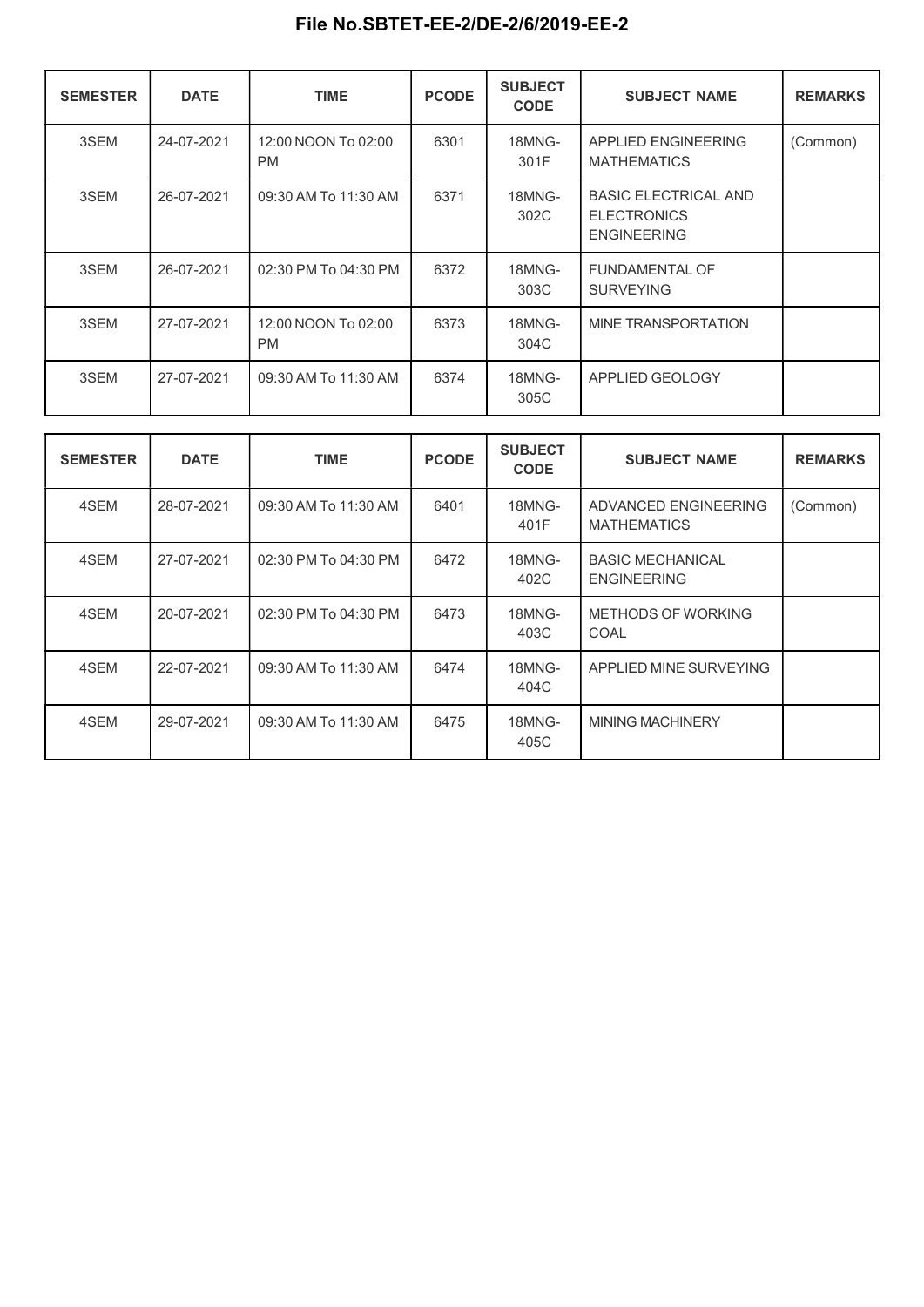| <b>SEMESTER</b> | <b>DATE</b> | <b>TIME</b>                      | <b>PCODE</b> | <b>SUBJECT</b><br><b>CODE</b> | <b>SUBJECT NAME</b>                                     | <b>REMARKS</b> |  |
|-----------------|-------------|----------------------------------|--------------|-------------------------------|---------------------------------------------------------|----------------|--|
| 5SEM            | 29-07-2021  | 12:00 NOON To 02:00<br><b>PM</b> | 6608         | 18MNG-<br>501C                | Mine Management and<br>Entrepreneurship                 |                |  |
| 5SEM            | 29-07-2021  | 02:30 PM To 04:30 PM             | 6609         | 18MNG-<br>502C                | <b>Opencast Mining</b>                                  |                |  |
| 5SEM            | 30-07-2021  | 09:30 AM To 11:30 AM             | 6610         | 18MNG-<br>503C                | Rock mechanics and strata<br>control Technology         |                |  |
| 5SEM            | 03-08-2021  | 02:30 PM To 04:30 PM             | 6611         | 18MNG-<br>504EA               | Mine Enviromental<br>Engineering                        |                |  |
| 5SEM            | 04-08-2021  | 09:30 AM To 11:30 AM             | 6612         | 18MNG-<br>504EB               | Methods Of Working Metal                                |                |  |
| 5SEM            | 04-08-2021  | 12:00 NOON To 02:00<br><b>PM</b> | 6613         | 18MNG-<br>504EC               | <b>Mineral Processing</b>                               |                |  |
| 5SEM            | 04-08-2021  | 02:30 PM To 04:30 PM             | 6614         | 18MNG-<br>505EA               | Mine Legislation                                        |                |  |
| 5SEM            | 05-08-2021  | 09:30 AM To 11:30 AM             | 6615         | 18MNG-<br>505EB               | Mine Safety Engineering                                 |                |  |
| 5SEM            | 23-07-2021  | 02:30 PM To 04:30 PM             | 6616         | 18MNG-<br>505EC               | Geo-Informatics And Its<br><b>Application In Mining</b> |                |  |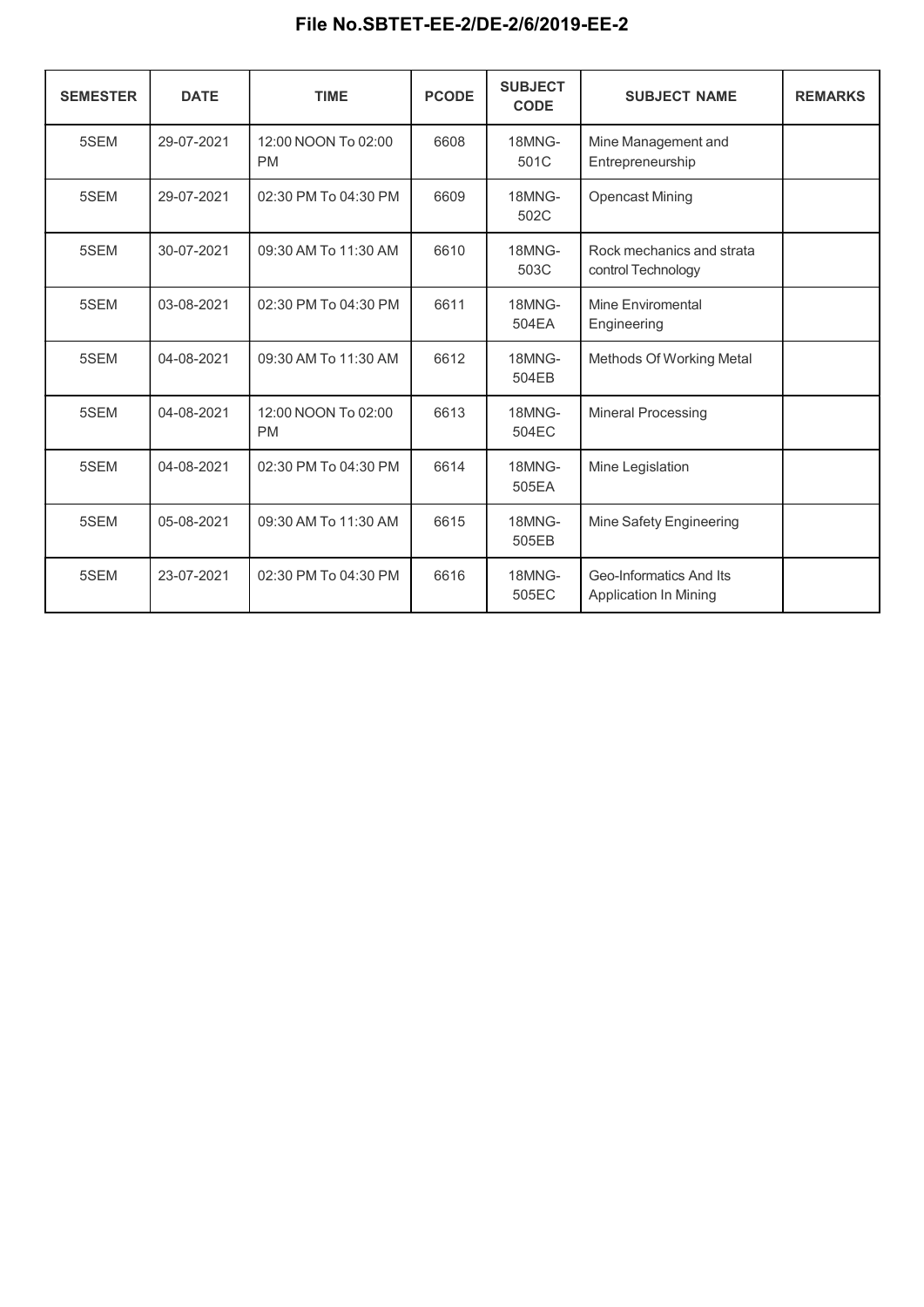

### 3 YEAR DIPLOMA COURSES DATE SHEET FOR WRITTEN EXAMINATION C18 SCHEME SEMESTER EXAMINATION

#### (INCLUDING C14, C16/C16S SCHEMES RATIONALIZED TO C18 SCHEME)

#### JULY-2021/ BACKLOG EXAM

#### PACKAGING TECHNOLOGY

| <b>SEMESTER</b> | <b>DATE</b> | <b>TIME</b>                      | <b>PCODE</b> | <b>SUBJECT</b><br><b>CODE</b> | <b>SUBJECT NAME</b>                             | <b>REMARKS</b> |
|-----------------|-------------|----------------------------------|--------------|-------------------------------|-------------------------------------------------|----------------|
| 1SEM            | 19-07-2021  | 09:30 AM To 11:30 AM             | 6101         | 18PKG-<br>101F                | <b>BASIC ENGLISH</b>                            | (Common)       |
| 1SEM            | 19-07-2021  | 12:00 NOON To 02:00<br><b>PM</b> | 6102         | 18PKG-<br>102F                | <b>BASIC ENGINEERING</b><br><b>MATHEMATICS</b>  | (Common)       |
| 1SEM            | 19-07-2021  | 02:30 PM To 04:30 PM             | 6103         | 18PKG-<br>103F                | <b>BASIC PHYSICS</b>                            | (Common)       |
| 1SEM            | 20-07-2021  | 09:30 AM To 11:30 AM             | 6104         | 18PKG-<br>104F                | <b>GENERAL ENGINEERING</b><br><b>CHEMISTRY</b>  | (Common)       |
| 1SEM            | 20-07-2021  | 12:00 NOON To 02:00<br><b>PM</b> | 6170         | 18PKG-<br>105C                | <b>BASICS OF PACKAGING</b><br><b>TECHNOLOGY</b> |                |

| <b>SEMESTER</b> | <b>DATE</b> | <b>TIME</b>                      | <b>PCODE</b> | <b>SUBJECT</b><br><b>CODE</b> | <b>SUBJECT NAME</b>                                               | <b>REMARKS</b> |
|-----------------|-------------|----------------------------------|--------------|-------------------------------|-------------------------------------------------------------------|----------------|
| 2SEM            | 22-07-2021  | 12:00 NOON To 02:00<br><b>PM</b> | 6201         | 18PKG-<br>201F                | ADVANCED ENGLISH                                                  | (Common)       |
| 2SEM            | 22-07-2021  | 02:30 PM To 04:30 PM             | 6202         | 18PKG-<br>202F                | <b>ENGINEERING</b><br><b>MATHEMATICS</b>                          | (Common)       |
| 2SEM            | 23-07-2021  | 09:30 AM To 11:30 AM             | 6203         | 18PKG-<br>203F                | <b>APPLIED PHYSICS</b>                                            | (Common)       |
| 2SEM            | 23-07-2021  | 12:00 NOON To 02:00<br><b>PM</b> | 6204         | 18PKG-<br>204F                | <b>ENGINEERING CHEMISTRY</b><br>& ENVIRONMENTAL<br><b>STUDIES</b> | (Common)       |
| 2SEM            | 20-07-2021  | 02:30 PM To 04:30 PM             | 6270         | 18PKG-<br>205C                | ELEMENTS OF PACKAGING<br><b>TECHNOLOGY</b>                        |                |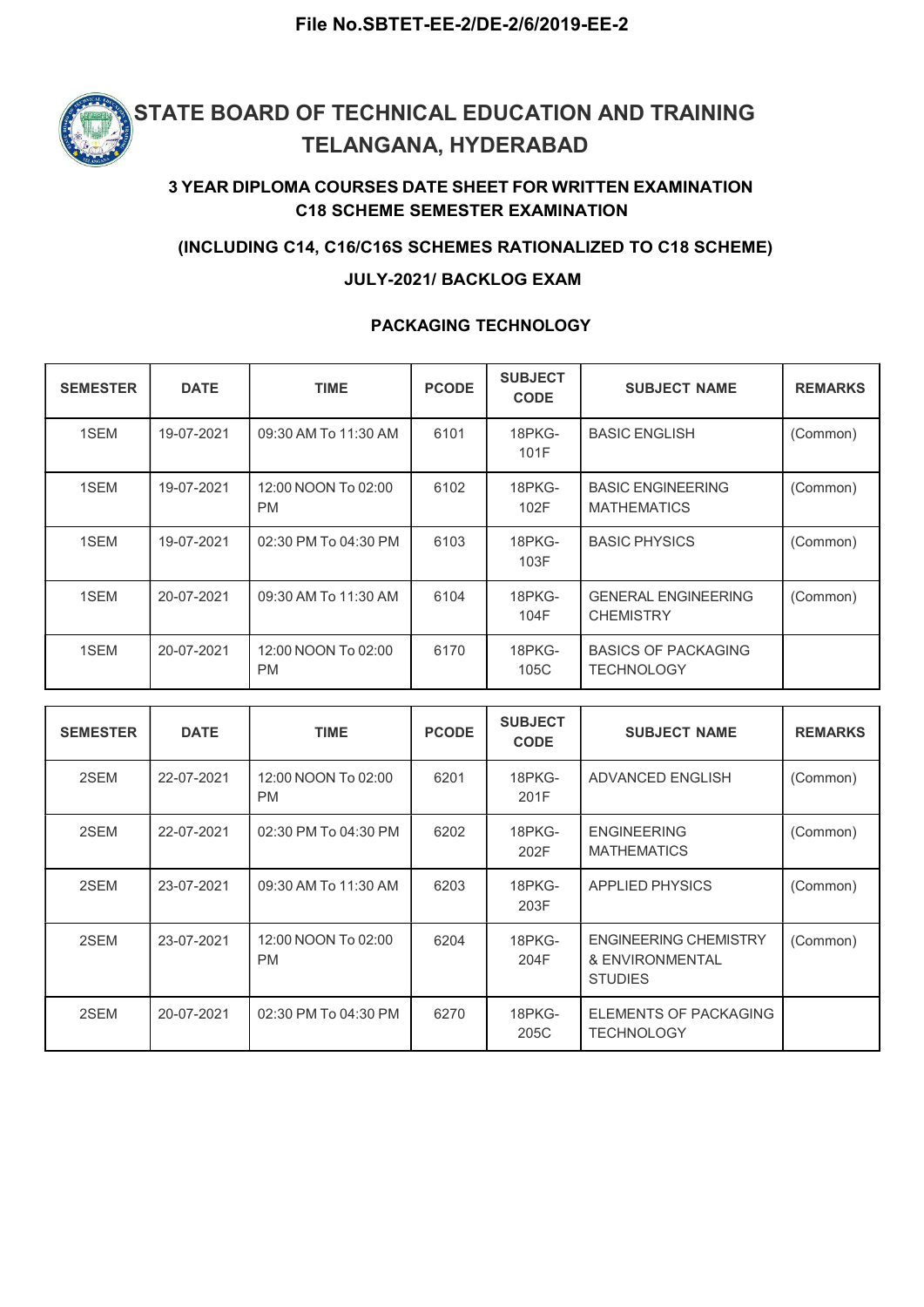| <b>SEMESTER</b> | <b>DATE</b> | <b>TIME</b>                      | <b>PCODE</b> | <b>SUBJECT</b><br><b>CODE</b> | <b>SUBJECT NAME</b>                                                      | <b>REMARKS</b> |
|-----------------|-------------|----------------------------------|--------------|-------------------------------|--------------------------------------------------------------------------|----------------|
| 3SEM            | 24-07-2021  | 12:00 NOON To 02:00<br><b>PM</b> | 6301         | 18PKG-<br>301F                | APPLIED ENGINEERING<br><b>MATHEMATICS</b>                                | (Common)       |
| 3SEM            | 22-07-2021  | 09:30 AM To 11:30 AM             | 6375         | 18PKG-<br>302C                | <b>ENGINEERING MATERIALS</b><br>AND MANUFACTURING<br><b>PROCESSES</b>    |                |
| 3SEM            | 23-07-2021  | 02:30 PM To 04:30 PM             | 6376         | 18PKG-<br>303C                | CONVENTIONAL<br>PACKAGING MATERIALS<br><b>PRINTING</b>                   |                |
| 3SEM            | 24-07-2021  | 02:30 PM To 04:30 PM             | 6377         | 18PKG-<br>304C                | ANCILLARY PACKAGING<br><b>MATERIALS &amp;BULK</b><br><b>PACKAGING</b>    |                |
| 3SEM            | 26-07-2021  | 09:30 AM To 11:30 AM             | 6378         | 18PKG-<br>305C                | <b>BASIC ELECTRICAL &amp;</b><br><b>ELECTRONIC</b><br><b>ENGINEERING</b> |                |

| <b>SEMESTER</b> | <b>DATE</b> | <b>TIME</b>                      | <b>PCODE</b> | <b>SUBJECT</b><br><b>CODE</b> | <b>SUBJECT NAME</b>                                         | <b>REMARKS</b> |
|-----------------|-------------|----------------------------------|--------------|-------------------------------|-------------------------------------------------------------|----------------|
| 4SEM            | 28-07-2021  | 09:30 AM To 11:30 AM             | 6401         | 18PKG-<br>401F                | ADVANCED ENGINEERING<br><b>MATHEMATICS</b>                  | (Common)       |
| 4SEM            | 27-07-2021  | 09:30 AM To 11:30 AM             | 6476         | 18PKG-<br>402C                | STRENGTH OF MATERIALS<br>AND FLUID MECHANICS                |                |
| 4SEM            | 27-07-2021  | 12:00 NOON To 02:00<br><b>PM</b> | 6477         | 18PKG-<br>403C                | <b>THERMAL ENGINEERING</b>                                  |                |
| 4SEM            | 27-07-2021  | 02:30 PM To 04:30 PM             | 6478         | 18PKG-<br>404C                | PACKAGING MATERIALS<br>AND TEST PROCEDURES                  |                |
| 4SEM            | 28-07-2021  | 12:00 NOON To 02:00<br><b>PM</b> | 6479         | 18PKG-<br>405C                | PACKAGE DESIGN<br><b>ENGINEERING AND</b><br><b>PRINTING</b> |                |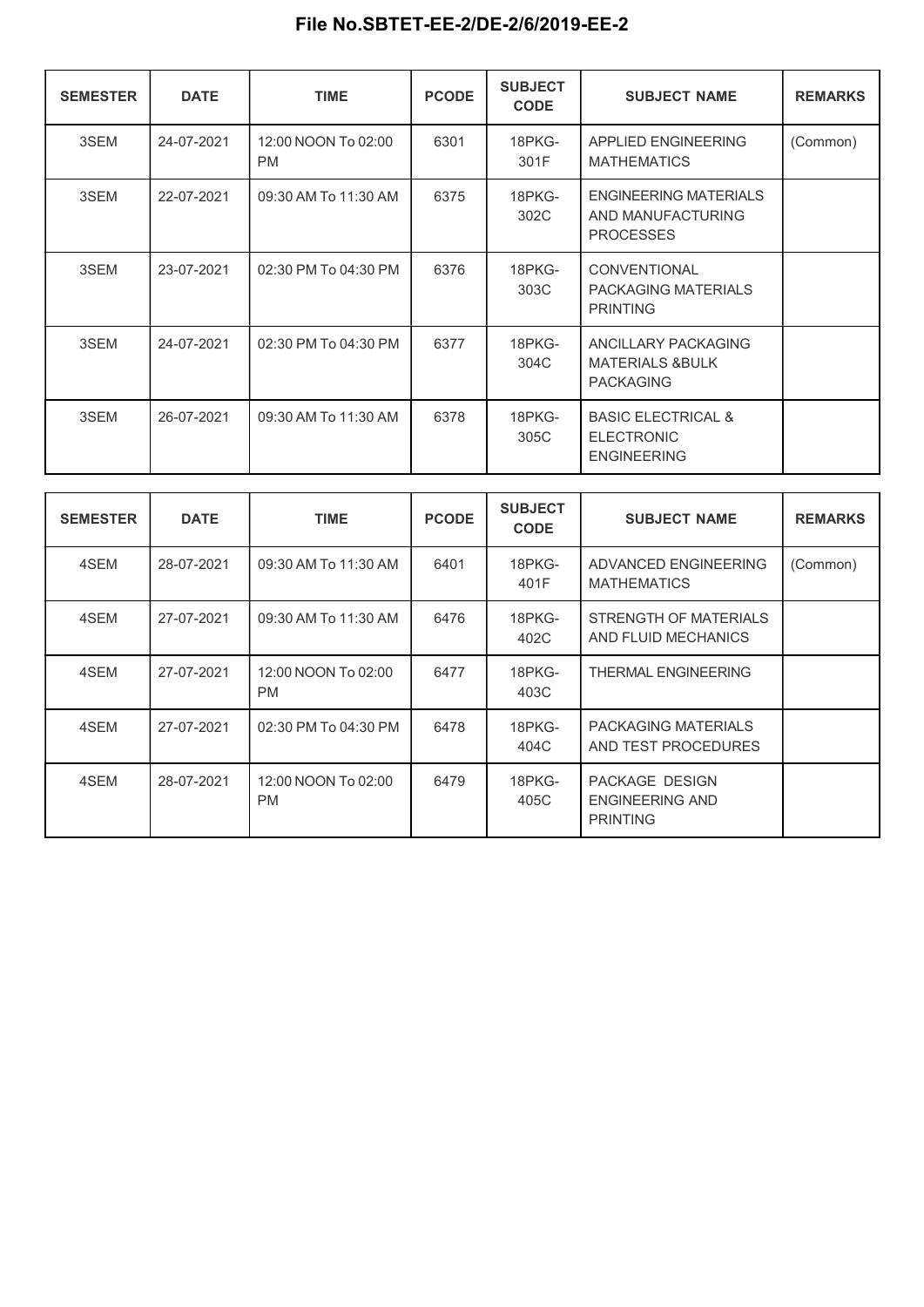| <b>SEMESTER</b> | <b>DATE</b> | <b>TIME</b>                      | <b>PCODE</b> | <b>SUBJECT</b><br><b>CODE</b> | <b>SUBJECT NAME</b>                              | <b>REMARKS</b> |
|-----------------|-------------|----------------------------------|--------------|-------------------------------|--------------------------------------------------|----------------|
| 5SEM            | 29-07-2021  | 12:00 NOON To 02:00<br><b>PM</b> | 6617         | 18PKG-<br>501C                | Industrial Management and<br>Packaging Economics |                |
| 5SEM            | 29-07-2021  | 02:30 PM To 04:30 PM             | 6618         | 18PKG-<br>502C                | Packaging Machines                               |                |
| 5SEM            | 30-07-2021  | 09:30 AM To 11:30 AM             | 6619         | 18PKG-<br>503C                | Drug and Pharmaceutical<br>Packaging             |                |
| 5SEM            | 30-07-2021  | 12:00 NOON To 02:00<br><b>PM</b> | 6620         | 18PKG-<br>504EA               | <b>Product Packaging</b>                         |                |
| 5SEM            | 30-07-2021  | 02:30 PM To 04:30 PM             | 6621         | 18PKG-<br>504EB               | Packaging and Environment                        |                |
| 5SEM            | 31-07-2021  | 09:30 AM To 11:30 AM             | 6622         | 18PKG-<br>505EA               | <b>Food Preservation Packaging</b>               |                |
| 5SEM            | 31-07-2021  | 12:00 NOON To 02:00<br><b>PM</b> | 6623         | 18PKG-<br>505EB               | Refrigeration and Cold<br>Storage                |                |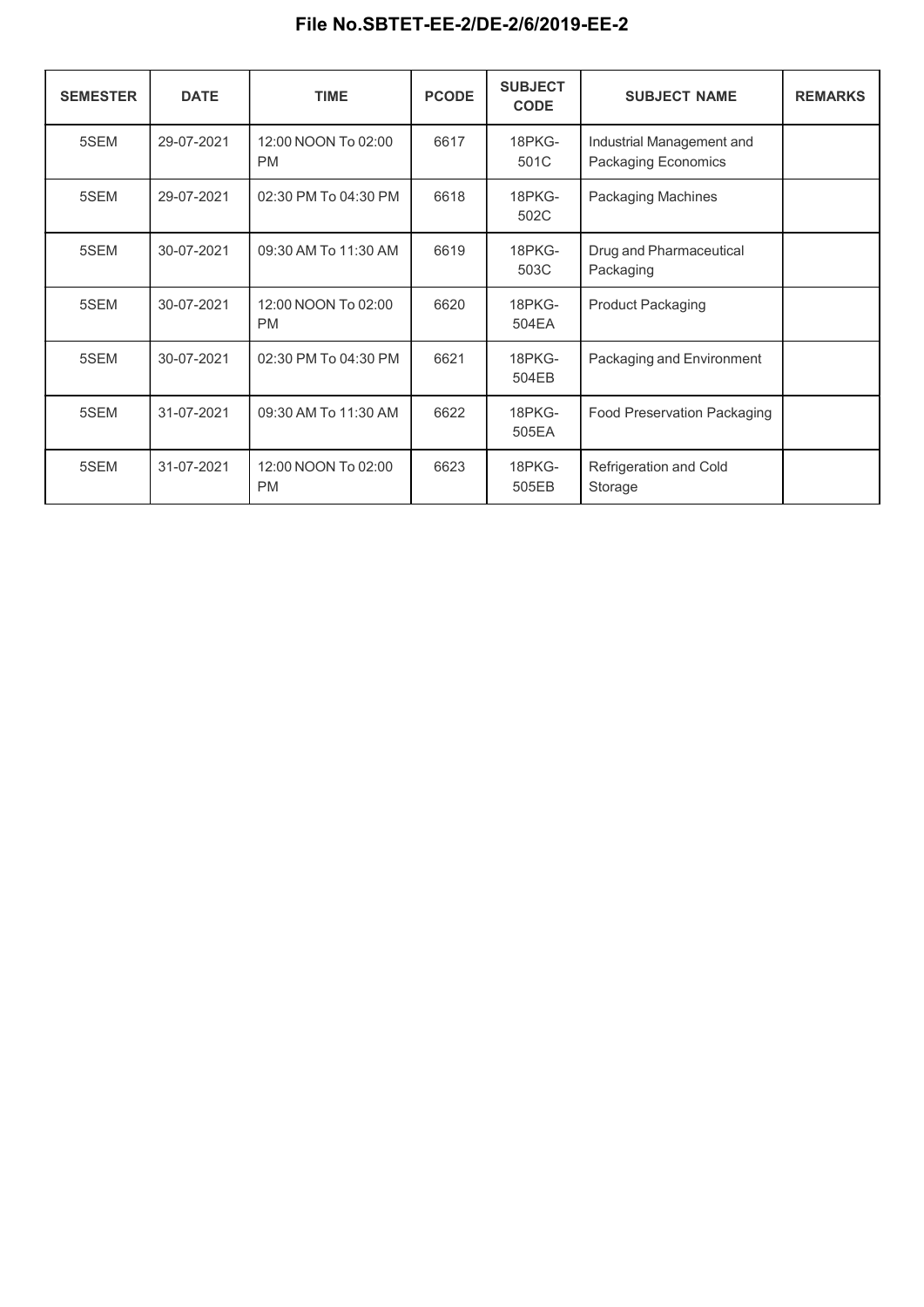

### 3 YEAR DIPLOMA COURSES DATE SHEET FOR WRITTEN EXAMINATION C18 SCHEME SEMESTER EXAMINATION

#### (INCLUDING C14, C16/C16S SCHEMES RATIONALIZED TO C18 SCHEME)

#### JULY-2021/ BACKLOG EXAM

#### PRINTING TECHNOLOGY

| <b>SEMESTER</b> | <b>DATE</b> | <b>TIME</b>                      | <b>PCODE</b> | <b>SUBJECT</b><br><b>CODE</b> | <b>SUBJECT NAME</b>                            | <b>REMARKS</b> |
|-----------------|-------------|----------------------------------|--------------|-------------------------------|------------------------------------------------|----------------|
| 1SEM            | 19-07-2021  | 09:30 AM To 11:30 AM             | 6101         | 18PT-101F                     | <b>BASIC ENGLISH</b>                           | (Common)       |
| 1SEM            | 19-07-2021  | 12:00 NOON To 02:00<br><b>PM</b> | 6102         | 18PT-102F                     | <b>BASIC ENGINEERING</b><br><b>MATHEMATICS</b> | (Common)       |
| 1SEM            | 19-07-2021  | 02:30 PM To 04:30 PM             | 6103         | 18PT-103F                     | <b>BASIC PHYSICS</b>                           | (Common)       |
| 1SEM            | 20-07-2021  | 09:30 AM To 11:30 AM             | 6104         | 18PT-104F                     | <b>GENERAL ENGINEERING</b><br><b>CHEMISTRY</b> | (Common)       |
| 1SEM            | 20-07-2021  | 12:00 NOON To 02:00<br><b>PM</b> | 6172         | 18PT-105C                     | PRINTING SYSTEMS AND<br><b>MATERIALS</b>       |                |

| <b>SEMESTER</b> | <b>DATE</b> | <b>TIME</b>                      | <b>PCODE</b> | <b>SUBJECT</b><br><b>CODE</b> | <b>SUBJECT NAME</b>                                               | <b>REMARKS</b> |
|-----------------|-------------|----------------------------------|--------------|-------------------------------|-------------------------------------------------------------------|----------------|
| 2SEM            | 22-07-2021  | 12:00 NOON To 02:00<br><b>PM</b> | 6201         | 18PT-201F                     | ADVANCED ENGLISH                                                  | (Common)       |
| 2SEM            | 22-07-2021  | 02:30 PM To 04:30 PM             | 6202         | 18PT-202F                     | <b>ENGINEERING</b><br><b>MATHEMATICS</b>                          | (Common)       |
| 2SEM            | 23-07-2021  | 09:30 AM To 11:30 AM             | 6203         | 18PT-203F                     | <b>APPLIED PHYSICS</b>                                            | (Common)       |
| 2SEM            | 23-07-2021  | 12:00 NOON To 02:00<br><b>PM</b> | 6204         | 18PT-204F                     | <b>ENGINEERING CHEMISTRY</b><br>& ENVIRONMENTAL<br><b>STUDIES</b> | (Common)       |
| 2SEM            | 20-07-2021  | 02:30 PM To 04:30 PM             | 6272         | 18PT-205C                     | <b>IMAGE PROCESSING AND</b><br>LAYOUT TECHNIQUES                  |                |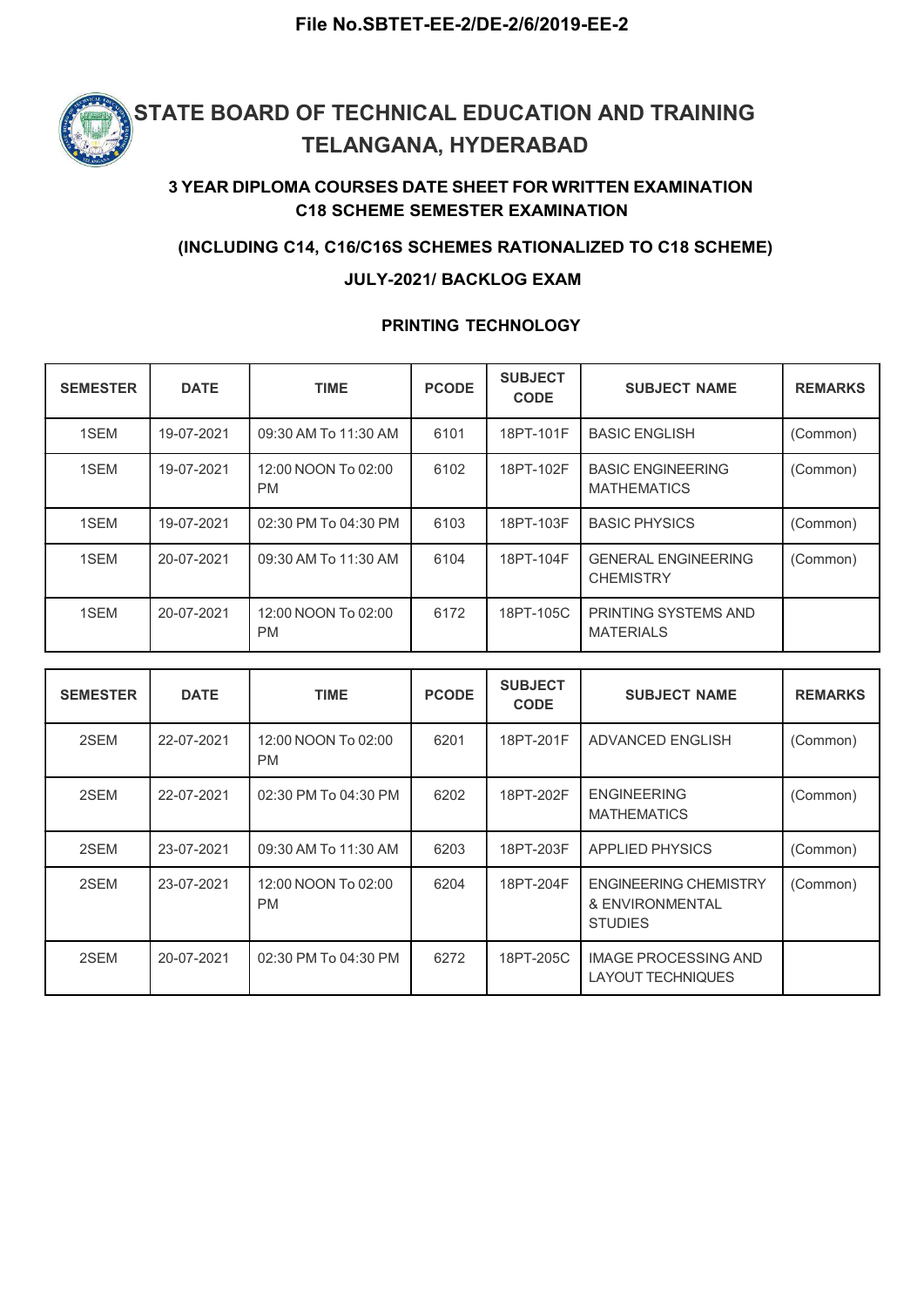| <b>SEMESTER</b> | <b>DATE</b> | <b>TIME</b>                      | <b>PCODE</b> | <b>SUBJECT</b><br><b>CODE</b> | <b>SUBJECT NAME</b>                          | <b>REMARKS</b> |
|-----------------|-------------|----------------------------------|--------------|-------------------------------|----------------------------------------------|----------------|
| 3SEM            | 24-07-2021  | 12:00 NOON To 02:00<br><b>PM</b> | 6301         | 18PT-301F                     | APPLIED ENGINEERING<br><b>MATHEMATICS</b>    | (Common)       |
| 3SEM            | 22-07-2021  | 09:30 AM To 11:30 AM             | 6384         | 18PT-302C                     | SHEETFED OFFSET                              |                |
| 3SEM            | 26-07-2021  | 12:00 NOON To 02:00<br><b>PM</b> | 6385         | 18PT-303C                     | GRAVURE, FLEXO AND<br><b>SCREEN PRINTING</b> |                |
| 3SEM            | 23-07-2021  | 02:30 PM To 04:30 PM             | 6386         | 18PT-304C                     | PAPER AND INK                                |                |
| 3SEM            | 24-07-2021  | 09:30 AM To 11:30 AM             | 6387         | 18PT-305C                     | <b>PRINT FINISHING</b><br><b>OPERATIONS</b>  |                |

| <b>SEMESTER</b> | <b>DATE</b> | <b>TIME</b>          | <b>PCODE</b> | <b>SUBJECT</b><br><b>CODE</b> | <b>SUBJECT NAME</b>                           | <b>REMARKS</b> |
|-----------------|-------------|----------------------|--------------|-------------------------------|-----------------------------------------------|----------------|
| 4SEM            | 28-07-2021  | 09:30 AM To 11:30 AM | 6401         | 18PT-401F                     | ADVANCED ENGINEERING<br><b>MATHEMATICS</b>    | (Common)       |
| 4SEM            | 24-07-2021  | 02:30 PM To 04:30 PM | 6485         | 18PT-402C                     | <b>PRINTING MACHINE</b><br><b>MAINTENANCE</b> |                |
| 4SEM            | 26-07-2021  | 09:30 AM To 11:30 AM | 6486         | 18PT-403C                     | COLOUR SEPARATION AND<br><b>MANAGEMENT</b>    |                |
| 4SEM            | 29-07-2021  | 09:30 AM To 11:30 AM | 6487         | 18PT-404C                     | <b>MODERN PLATE MAKING</b><br><b>METHODS</b>  |                |
| 4SEM            | 26-07-2021  | 02:30 PM To 04:30 PM | 6488         | 18PT-405C                     | PUBLISHING SOFTWARE                           |                |

| <b>SEMESTER</b> | <b>DATE</b> | <b>TIME</b>                      | <b>PCODE</b> | <b>SUBJECT</b><br><b>CODE</b> | <b>SUBJECT NAME</b>                                                             | <b>REMARKS</b> |
|-----------------|-------------|----------------------------------|--------------|-------------------------------|---------------------------------------------------------------------------------|----------------|
| 5SEM            | 31-07-2021  | 12:00 NOON To 02:00<br><b>PM</b> | 6536         | 18PT-501C                     | Industrial Management and<br>Entrepreneurship                                   | (Common)       |
| 5SEM            | 27-07-2021  | 09:30 AM To 11:30 AM             | 6633         | 18PT-502C                     | Web Offset                                                                      |                |
| 5SEM            | 27-07-2021  | 12:00 NOON To 02:00<br><b>PM</b> | 6634         | 18PT-503C                     | <b>Advanced Printing</b><br>Technologies & Advertising in<br><b>Print Media</b> |                |
| 5SEM            | 27-07-2021  | 02:30 PM To 04:30 PM             | 6635         | 18PT-<br>504EA                | Printer's Accounting and<br>Estimating                                          |                |
| 5SEM            | 28-07-2021  | 12:00 NOON To 02:00<br><b>PM</b> | 6636         | 18PT-<br>504EB                | <b>Electrical Technology</b>                                                    |                |
| 5SEM            | 31-07-2021  | 02:30 PM To 04:30 PM             | 6637         | 18PT-<br>505EA                | Packaging Technology                                                            |                |
| 5SEM            | 28-07-2021  | 02:30 PM To 04:30 PM             | 6638         | 18PT-<br>505EB                | <b>Basic Mechanical</b><br>Engineering                                          |                |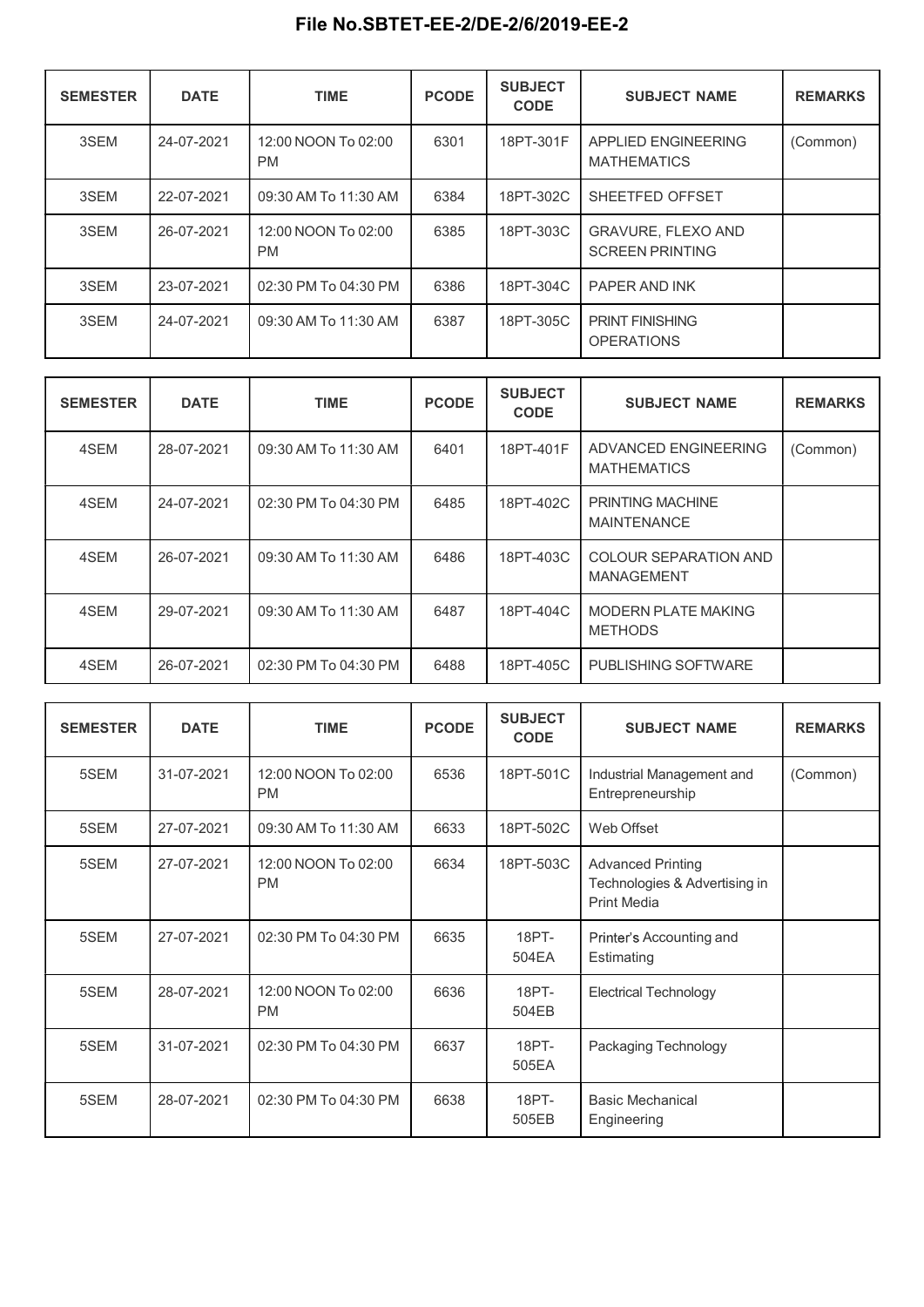

### 3 YEAR DIPLOMA COURSES DATE SHEET FOR WRITTEN EXAMINATION C18 SCHEME SEMESTER EXAMINATION

#### (INCLUDING C14, C16/C16S SCHEMES RATIONALIZED TO C18 SCHEME)

#### JULY-2021/ BACKLOG EXAM

#### TEXTILE TECHNOLOGY

| <b>SEMESTER</b> | <b>DATE</b> | <b>TIME</b>                      | <b>PCODE</b> | <b>SUBJECT</b><br><b>CODE</b> | <b>SUBJECT NAME</b>                            | <b>REMARKS</b> |
|-----------------|-------------|----------------------------------|--------------|-------------------------------|------------------------------------------------|----------------|
| 1SEM            | 19-07-2021  | 09:30 AM To 11:30 AM             | 6101         | 18TT-101F                     | <b>BASIC ENGLISH</b>                           | (Common)       |
| 1SEM            | 19-07-2021  | 12:00 NOON To 02:00<br><b>PM</b> | 6102         | 18TT-102F                     | <b>BASIC ENGINEERING</b><br><b>MATHEMATICS</b> | (Common)       |
| 1SEM            | 19-07-2021  | 02:30 PM To 04:30 PM             | 6103         | 18TT-103F                     | <b>BASIC PHYSICS</b>                           | (Common)       |
| 1SEM            | 20-07-2021  | 09:30 AM To 11:30 AM             | 6104         | 18TT-104F                     | <b>GENERAL ENGINEERING</b><br><b>CHEMISTRY</b> | (Common)       |
| 1SEM            | 22-07-2021  | 09:30 AM To 11:30 AM             | 6171         | 18TT-105C                     | ELEMENTS OF TEXTILE<br><b>TECHNOLOGY</b>       |                |

| <b>SEMESTER</b> | <b>DATE</b> | <b>TIME</b>                      | <b>PCODE</b> | <b>SUBJECT</b><br><b>CODE</b> | <b>SUBJECT NAME</b>                                               | <b>REMARKS</b> |
|-----------------|-------------|----------------------------------|--------------|-------------------------------|-------------------------------------------------------------------|----------------|
| 2SEM            | 22-07-2021  | 12:00 NOON To 02:00<br><b>PM</b> | 6201         | 18TT-201F                     | ADVANCED ENGLISH                                                  | (Common)       |
| 2SEM            | 22-07-2021  | 02:30 PM To 04:30 PM             | 6202         | 18TT-202F                     | <b>ENGINEERING</b><br><b>MATHEMATICS</b>                          | (Common)       |
| 2SEM            | 23-07-2021  | 09:30 AM To 11:30 AM             | 6203         | 18TT-203F                     | <b>APPLIED PHYSICS</b>                                            | (Common)       |
| 2SEM            | 23-07-2021  | 12:00 NOON To 02:00<br><b>PM</b> | 6204         | 18TT-204F                     | <b>ENGINEERING CHEMISTRY</b><br>& ENVIRONMENTAL<br><b>STUDIES</b> | (Common)       |
| 2SEM            | 24-07-2021  | 09:30 AM To 11:30 AM             | 6271         | 18TT-205C                     | <b>TEXTILE FIBRES</b>                                             |                |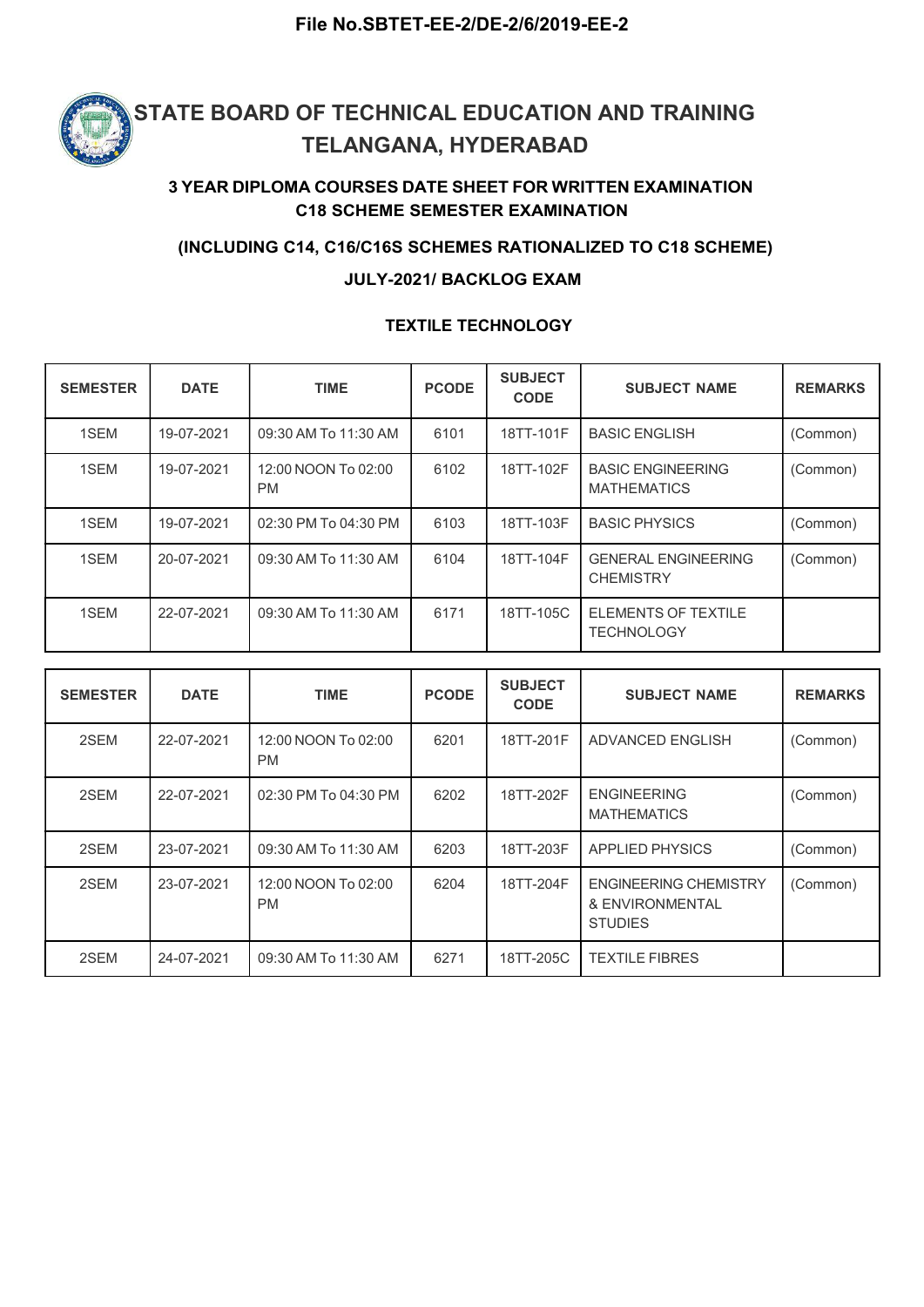| <b>SEMESTER</b> | <b>DATE</b> | <b>TIME</b>                      | <b>PCODE</b> | <b>SUBJECT</b><br><b>CODE</b> | <b>SUBJECT NAME</b>                                | <b>REMARKS</b> |
|-----------------|-------------|----------------------------------|--------------|-------------------------------|----------------------------------------------------|----------------|
| 3SEM            | 24-07-2021  | 12:00 NOON To 02:00<br><b>PM</b> | 6301         | 18TT-301F                     | APPLIED ENGINEERING<br><b>MATHEMATICS</b>          | (Common)       |
| 3SEM            | 20-07-2021  | 12:00 NOON To 02:00<br><b>PM</b> | 6380         | 18TT-302C                     | YARN PREPARATORY                                   |                |
| 3SEM            | 23-07-2021  | 02:30 PM To 04:30 PM             | 6381         | 18TT-303C                     | <b>BASIC FABRIC</b><br><b>MANUFACTURE</b>          |                |
| 3SEM            | 24-07-2021  | 02:30 PM To 04:30 PM             | 6382         | 18TT-304C                     | <b>BASIC TEXTILE CHEMICAL</b><br><b>PROCESSING</b> |                |
| 3SEM            | 26-07-2021  | 09:30 AM To 11:30 AM             | 6383         | 18TT-305C                     | <b>FABRIC STRUCTURE AND</b><br><b>DESIGN</b>       |                |

| <b>SEMESTER</b> | <b>DATE</b> | <b>TIME</b>                      | <b>PCODE</b> | <b>SUBJECT</b><br><b>CODE</b> | <b>SUBJECT NAME</b>                        | <b>REMARKS</b> |  |
|-----------------|-------------|----------------------------------|--------------|-------------------------------|--------------------------------------------|----------------|--|
| 4SEM            | 28-07-2021  | 09:30 AM To 11:30 AM             | 6401         | 18TT-401F                     | ADVANCED ENGINEERING<br><b>MATHEMATICS</b> | (Common)       |  |
| 4SEM            | 26-07-2021  | 12:00 NOON To 02:00<br><b>PM</b> | 6481         | 18TT-402C                     | YARN MANUFACTURE                           |                |  |
| 4SEM            | 26-07-2021  | 02:30 PM To 04:30 PM             | 6482         | 18TT-403C                     | ADVANCED FABRIC<br><b>MANUFACTURE</b>      |                |  |
| 4SEM            | 27-07-2021  | 09:30 AM To 11:30 AM             | 6483         | 18TT-404C                     | ADVANCED TEXTILE<br>CHEMICAL PROCESSING    |                |  |
| 4SEM            | 27-07-2021  | 12:00 NOON To 02:00<br><b>PM</b> | 6484         | 18TT-405C                     | <b>TEXTILE TESTING</b>                     |                |  |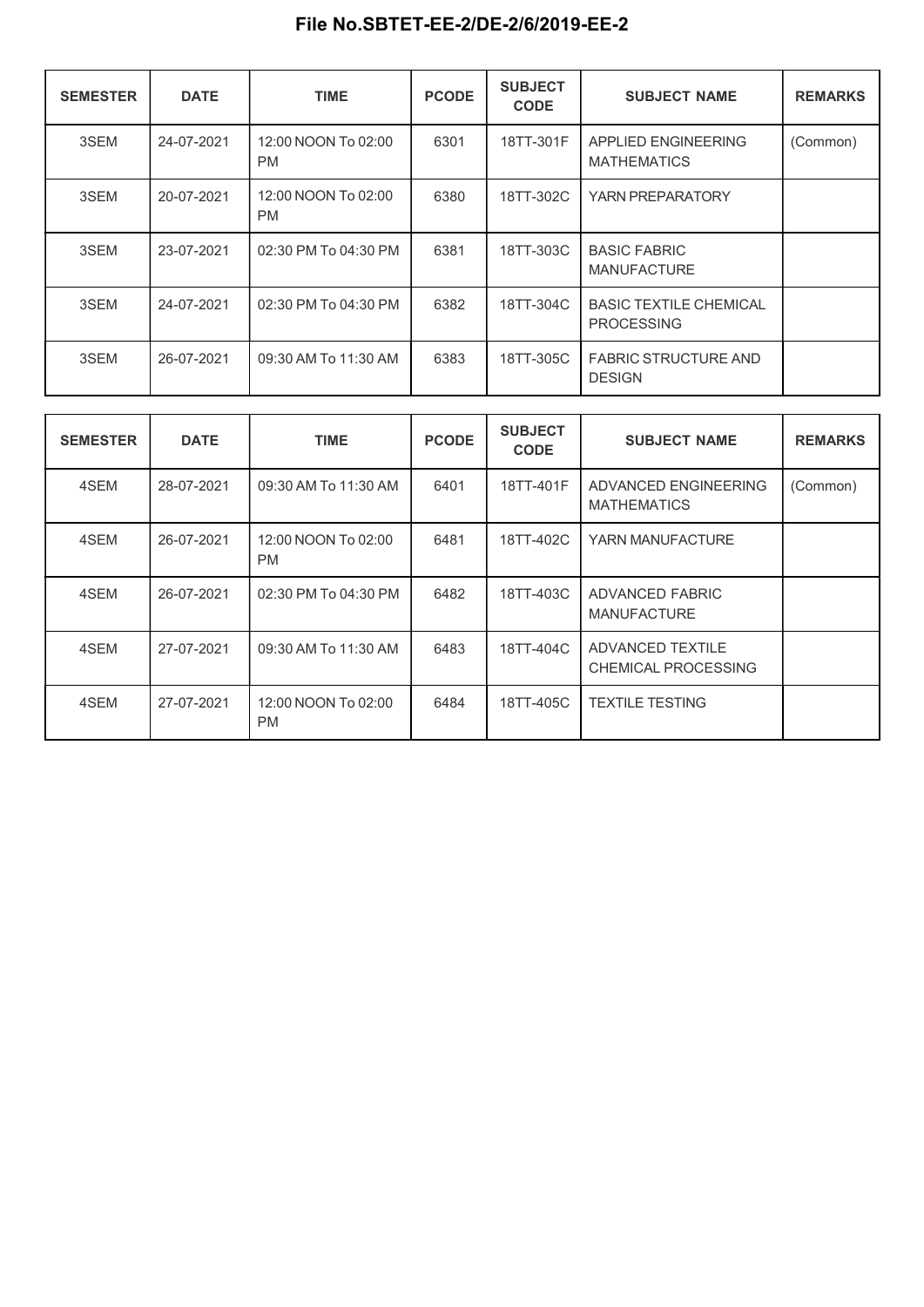| <b>SEMESTER</b> | <b>DATE</b> | <b>TIME</b>                      | <b>PCODE</b> | <b>SUBJECT</b><br><b>CODE</b> | <b>SUBJECT NAME</b>                                 | <b>REMARKS</b> |
|-----------------|-------------|----------------------------------|--------------|-------------------------------|-----------------------------------------------------|----------------|
| 5SEM            | 27-07-2021  | 02:30 PM To 04:30 PM             | 6624         | 18TT-501C                     | Textile Mill Planning and<br>Management             |                |
| 5SEM            | 28-07-2021  | 02:30 PM To 04:30 PM             | 6625         | 18TT-502C                     | <b>Apparel Production</b><br>Technology             |                |
| 5SEM            | 29-07-2021  | 12:00 NOON To 02:00<br><b>PM</b> | 6626         | 18TT-503C                     | <b>Textile Calculations</b>                         |                |
| 5SEM            | 29-07-2021  | 02:30 PM To 04:30 PM             | 6627         | 18TT-504EA                    | Apparel Merchandising                               |                |
| 5SEM            | 30-07-2021  | 09:30 AM To 11:30 AM             | 6628         | 18TT-504EB                    | <b>Advanced Textile Manufacture</b>                 |                |
| 5SEM            | 30-07-2021  | 12:00 NOON To 02:00<br><b>PM</b> | 6629         | 18TT-<br>504EC                | <b>Technical Textiles</b>                           |                |
| 5SEM            | 30-07-2021  | 02:30 PM To 04:30 PM             | 6630         | 18TT-505EA                    | Process & Quality Control In<br>Spinning            |                |
| 5SEM            | 31-07-2021  | 09:30 AM To 11:30 AM             | 6631         | 18TT-505EB                    | Prcoess And Quality Control In<br>Weaving           |                |
| 5SEM            | 31-07-2021  | 12:00 NOON To 02:00<br><b>PM</b> | 6632         | 18TT-<br>505EC                | Process & Quality Control in<br>Apparel Manufacture |                |